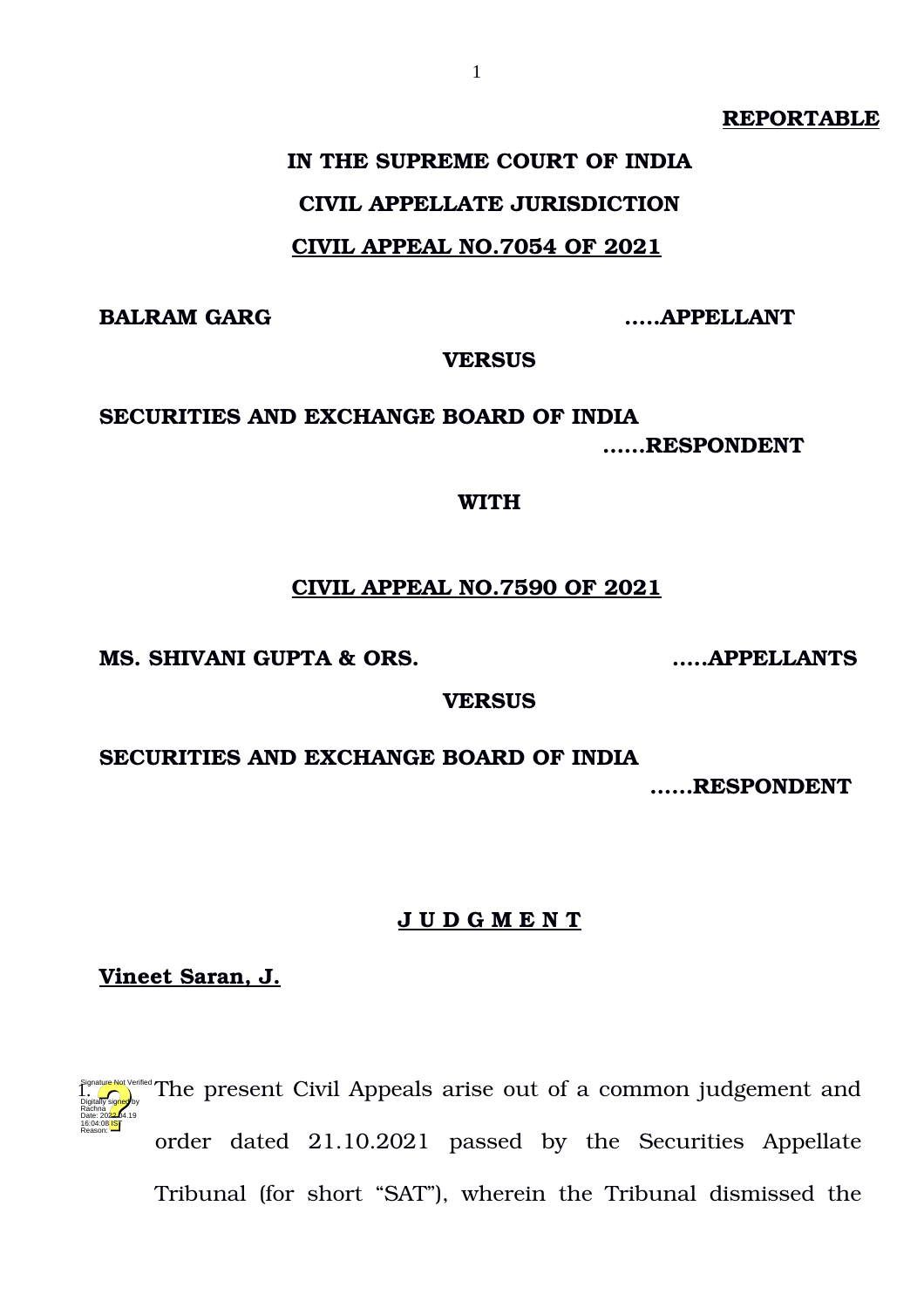Appeals No.375 and 376 of 2021 filed by the Appellants herein and upheld the order dated 11.05.2021 passed by the Whole Time Member (for short "WTM") of Securities and Exchange Board of India (for short "SEBI")

- 2. Brief facts relevant for the purpose of the present appeals are that P. Chand Jeweller Pvt. Ltd. was incorporated on April 13, 2005 under the Companies Act, 1956 as a Private Limited Company. However, pursuant to a resolution passed by the shareholders on July 5, 2011, the company was converted into a Public Limited Company, following which the name of the company was changed to "PC Jeweller Ltd." (for short "PCJ") and a fresh certificate of incorporation was issued.
- 3. The genesis of the present dispute is rooted in the action of Respondent/SEBI against the appellants vide an impounding order dated 17.12.2019 and a showcause notice dated 24.04.2020. The crux of the allegations of the impounding order and the show-cause notice are as follows:
	- i. Padam Chand Gupta (P.C. Gupta) was the Chairman of PCJ during the relevant period and was a "connected person" in terms of Regulation 2(1)(d)(i) and an "insider" under Regulation 2(1)(g) of the SEBI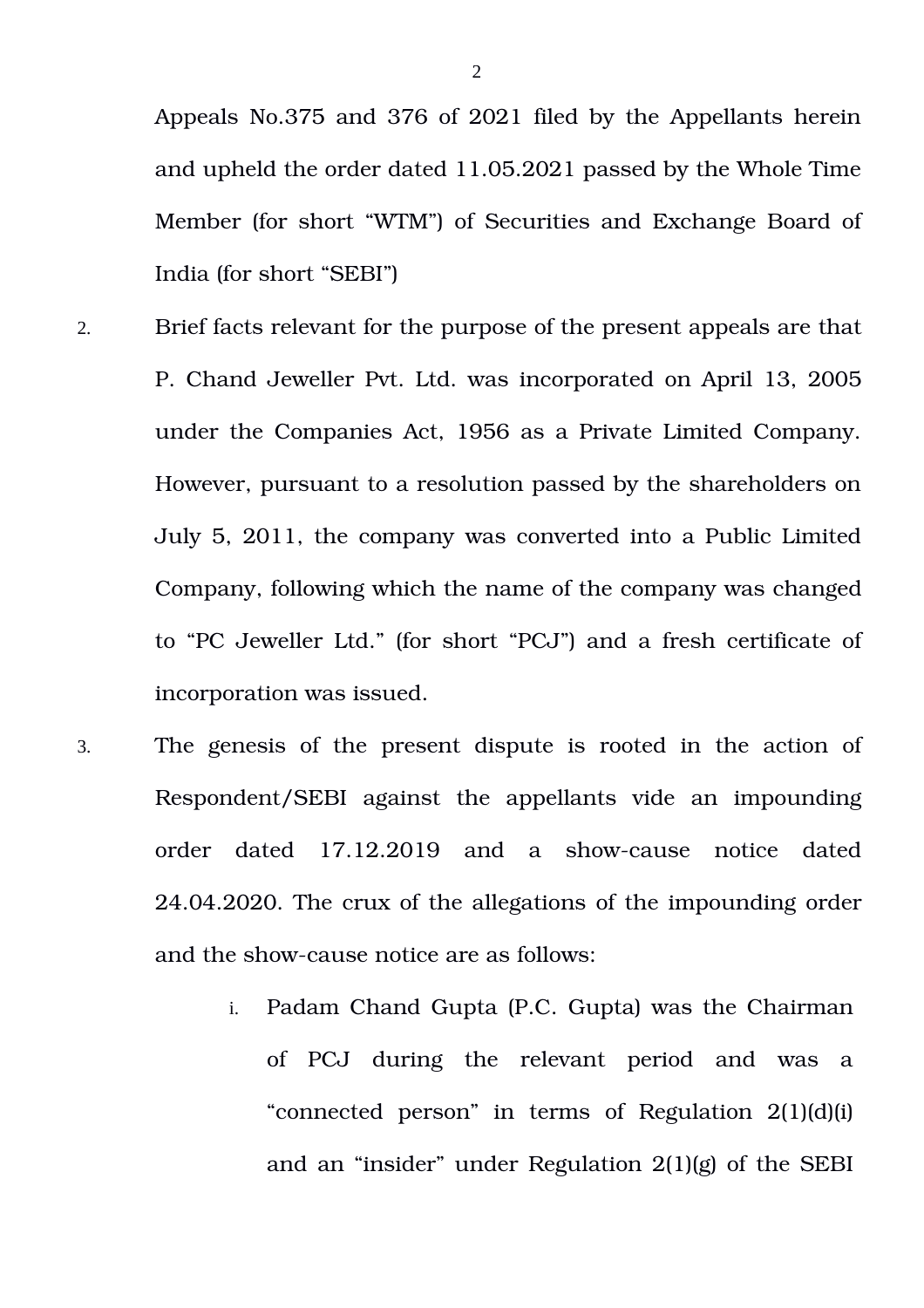(Prevention of Insider Trading Regulations), 2015 (for short "PIT Regulations").

- ii. Balram Garg, who is the brother of P.C. Gupta and the Managing Director of PCJ is also a "connected person" in terms of Regulation 2(1)(d)(i) and an "insider" under Regulation 2(1)(g) of the PIT Regulations.
- iii. That allegedly, the appellants in C.A. No.7590/2021, namely, Sachin Gupta, Smt. Shivani Gupta and Amit Garg traded on the basis of Unpublished Price Sensitive Information (for short "UPSI") received by them on account of their alleged proximity to P.C. Gupta and Balram Garg between the period from 01.04.2018 to 31.07.2018.
- iv. The above proximity was alleged on the basis of the fact that Sachin Gupta and Smt. Shivani Gupta are the son and daughter-in-law of Balram Garg's deceased brother late P.C. Gupta. Moreover, Amit Garg is the son of Amar Garg, who was also the brother of Balram Garg. It was also alleged that all the appellants shared the same residence.

4. Balram Garg, the appellant in C.A. No.7054/2021, filed his reply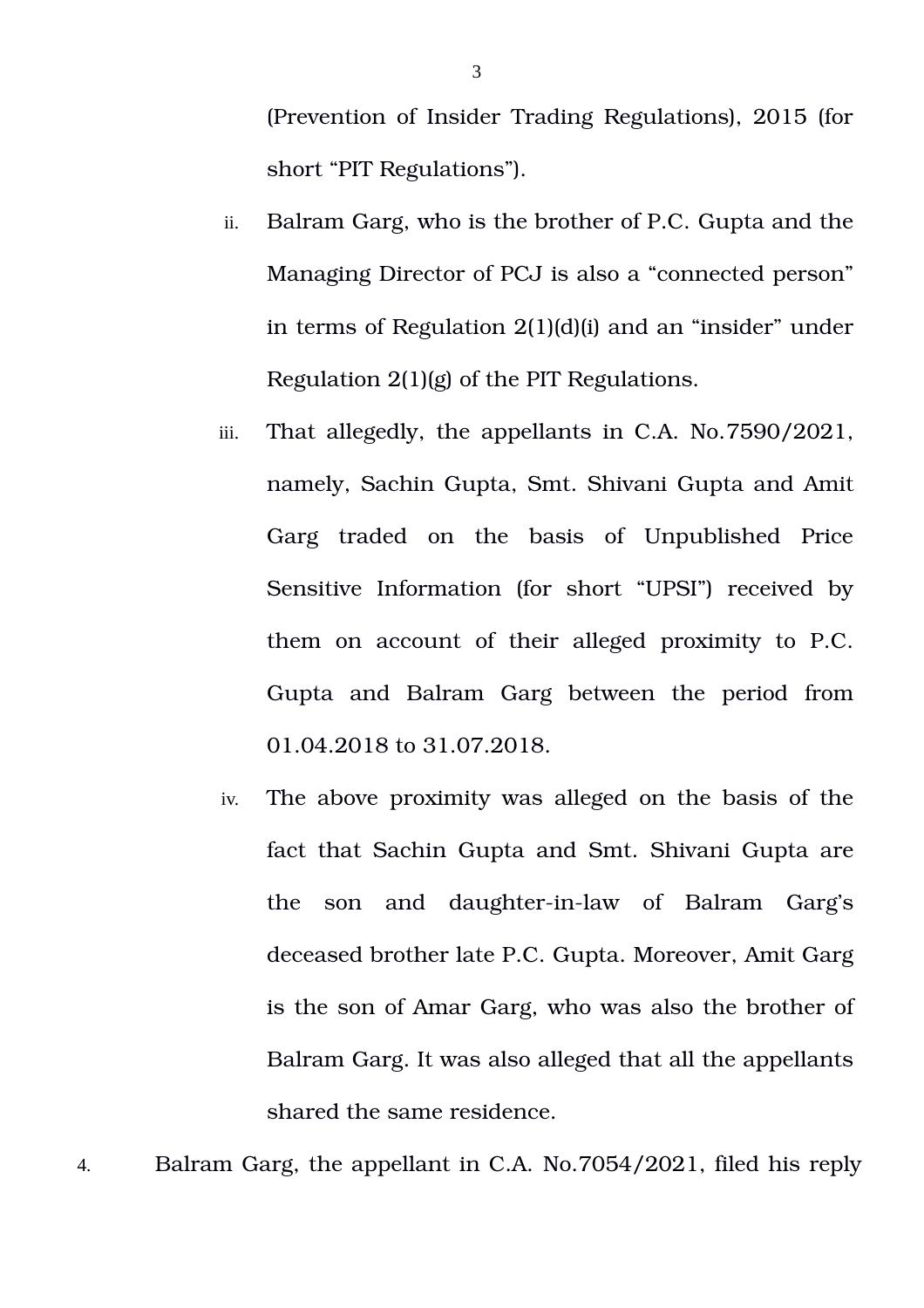(dated 07.08.2020) to the allegations made against him, wherein he stated the following:

- i. That the foundational facts were not there to prove or raise the alleged presumption. SEBI failed to place on record any material to prove that the appellants in C.A. No.7590/2021 were *"connected persons"* to Mr. Balram Garg as required by Regulation  $2(1)(d)(ii)(a)$ read with Regulation 2(1)(f) of the PIT Regulations, as none of the appellants C.A. No.7590/2021 were financially dependent on Balram Garg or consulted Balram Garg in any decision related to trading in securities. Presumption is a rule of evidence which cannot be drawn unless and until such foundational facts are proved.
- ii. That no material was brought on record to prima facie show any transfer of information to the appellants in C.A. No.7590 of 2021
- iii. That merely being a family/relative cannot by itself be a ground for the offence of insider trading, especially when in furtherance of a family agreement, the family was partitioned in 2011 and there had been no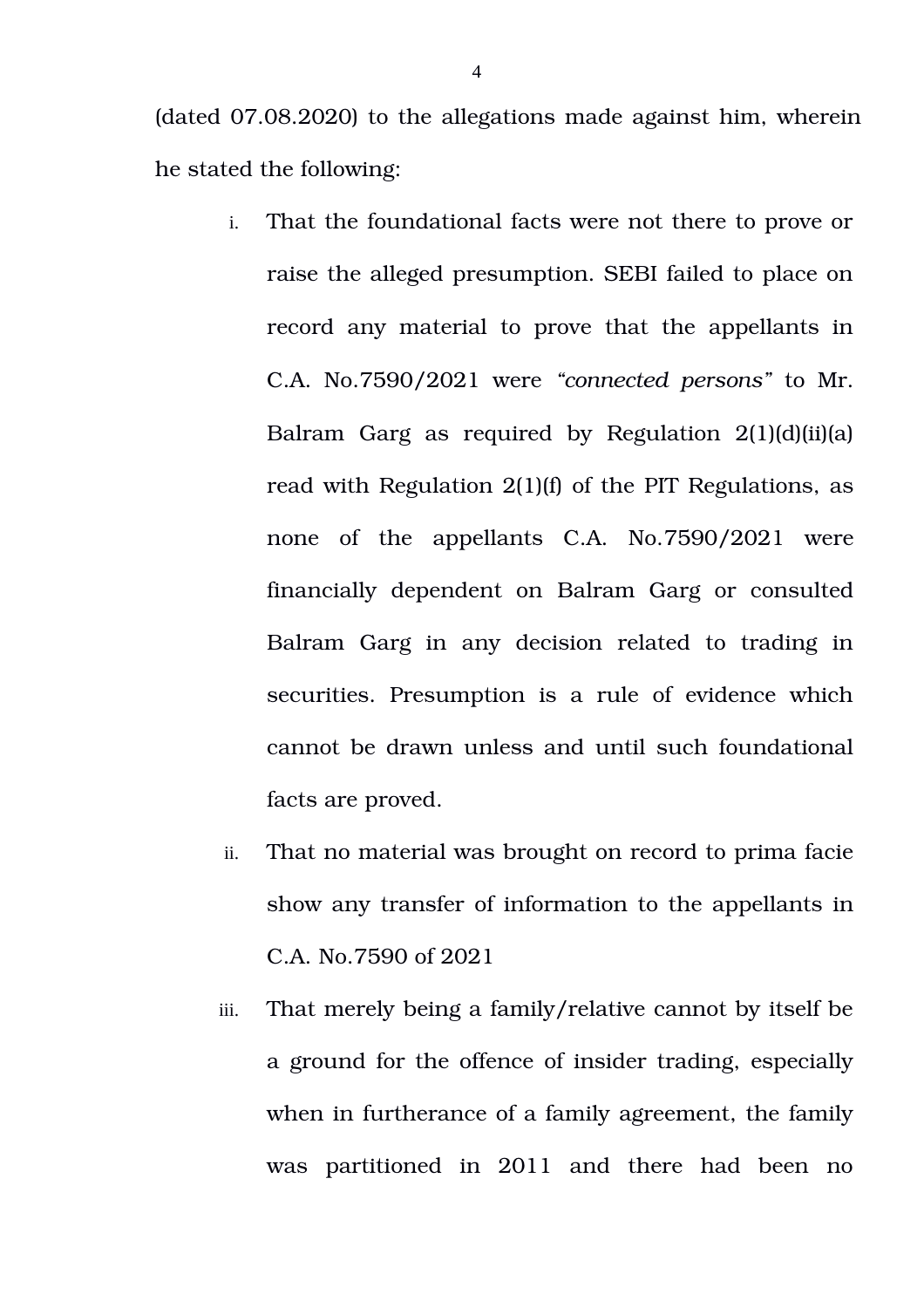connection between them ever since.

- iv. Moreover, Sachin Gupta resigned from the post of President (Gold Manufacturing) held by him in the company on 31.03.2015 pursuant to the family partition. Since then, neither Sachin Gupta nor his wife Mrs. Shivani Gupta had anything to do with the business of the PCJ.
- 5. After granting an opportunity of personal hearing to the appellant on 24.12.2020, the Whole Time Member of SEBI passed final order dated 11.05.2021, imposing a penalty of Rs.20 lakhs on the Appellants along with restraining the appellants from accessing the securities market and buying, selling or dealing in securities, either directly or indirectly, in any manner for a period of 1 year from the date of the order and also restrained the appellants from dealing with the scrip of PCJ for a period of 2 years.
- 6. Aggrieved by the order of the WTM of SEBI, the Appellants filed appeals before the SAT. The Tribunal, vide its common judgement and order dated 21.10.2021, dismissed the Appeals preferred by the Appellants and held that:

*"Upon hearing both the sides, in our view, the reasoning of the Ld. WTM cannot be faulted with. The facts as highlighted by the Ld. WTM would show that though there was a family arrangement*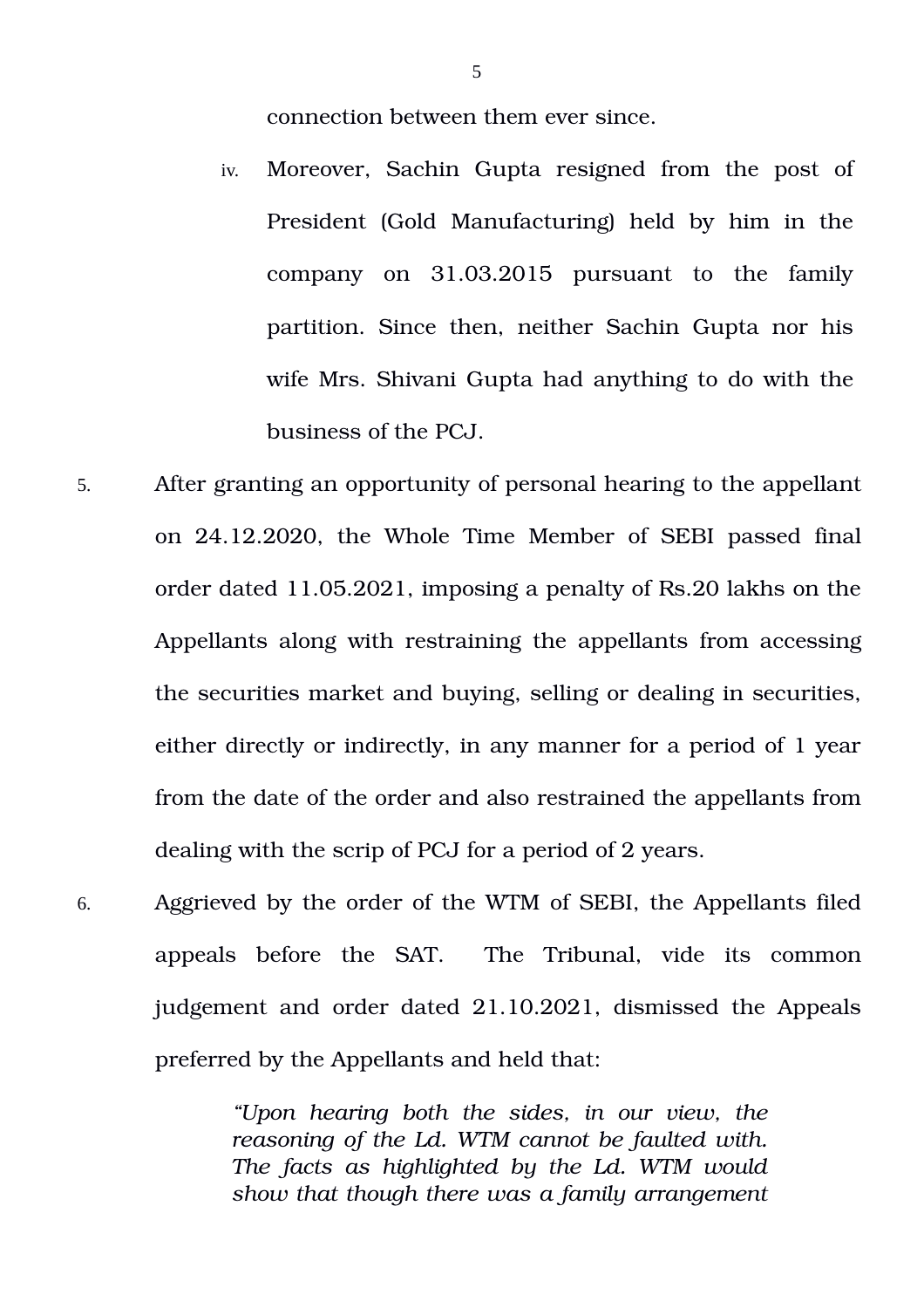*within the family on two occasions, there was no estrangement, as can be seen from the facts highlighted by the Ld. WTM (supra). Additionally, in our view, the very fact that appellant Shivani* had authorized her cousin brother-in-law i.e. *appellant Amit to trade on her behalf, would belie the case of the appellants that family settlements means family estrangement. It cannot be gainsaid that the appellants are residing at the same address and even appellant Mr. Balram Garg's address is 'the front side' of the premise. The trading pattern of the concerned appellant i.e. withholding of the selling of trade once buy back talk started within the company and again selling spree the shares by them once the buy back offer was made public till the rejection of the proposal by the State Bank of India was made known to the public, would clearly show that the concerned appellants were aware of both the UPSI.*

*It is true that there is no direct evidence as to who had disseminated this insider information to the appellants in Appeal no. 376 of 2021. Late Shri Padam Chand Gupta was the father of the appellant Mr. Sachin Gupta and fatherinlaw of the appellant Ms. Shivani Gupta and uncle of appellant Mr. Amit Garg. Similarly, appellant Mr. Balram Garg is the uncle of appellant Mr. Sachin Gupta and appellant Mr. Amit Garg. All of them were residing in the same address. Appellant Mr. Sachin Gupta had financial transactions with the company of which appellant Mr. Balram Garg was Managing Director. Considering all of the above facts, on preponderance of probability, it can very well be concluded that Late Padam Chand as well as appellant Mr. Balram disseminated both UPSI to the appellants in appeal no. 376 of 2021."*

7. Aggrieved by the above order of the SAT dated 21.10.2021, the appellants filed the present appeals  $(C.A. No.7054/2021$  by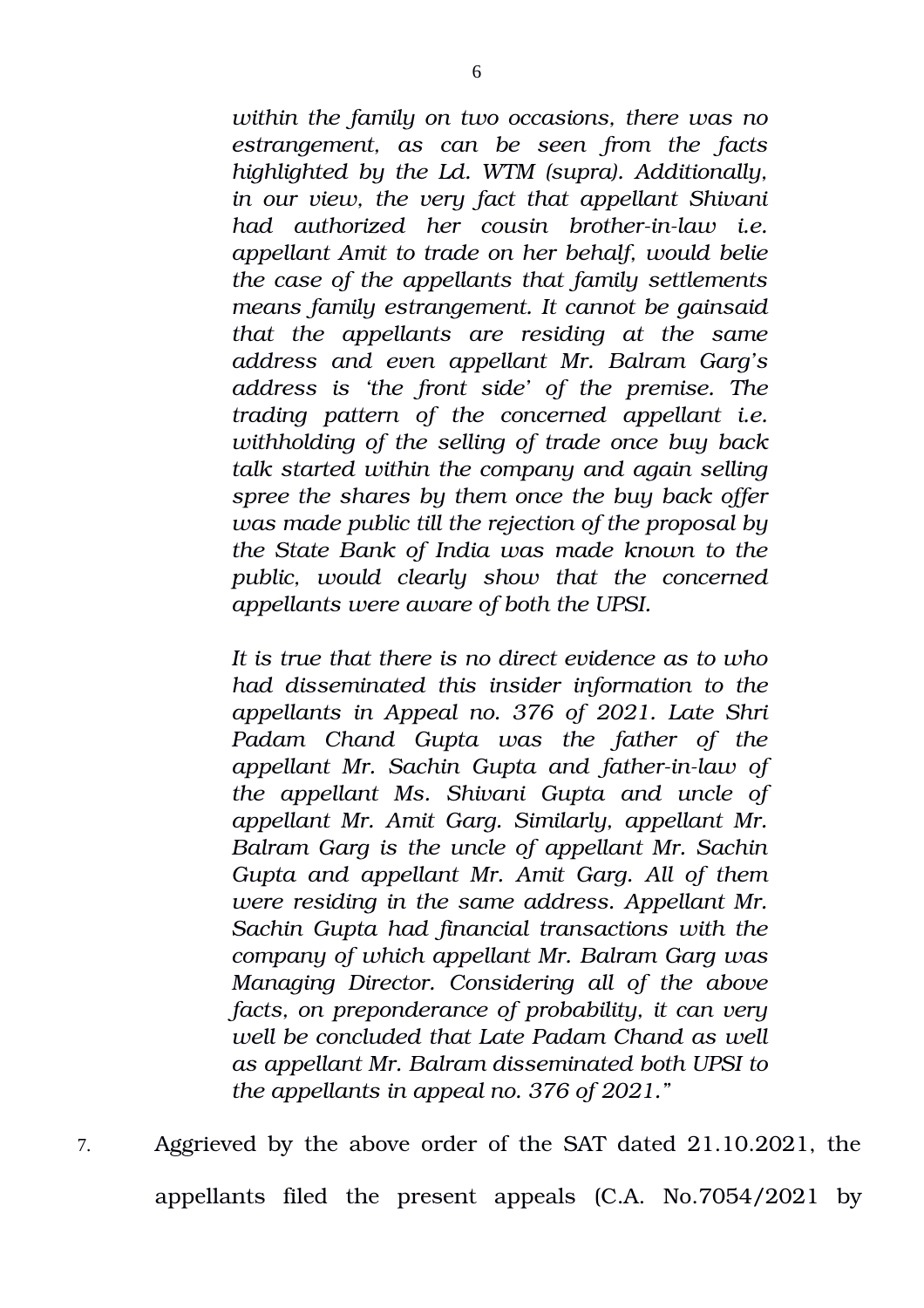Balram Garg and C.A. No.7590/2021 by Mrs. Shivani Gupta, Sachin Gupta, Amit Garg and Quick Developers Pvt. Ltd.) under section 15Z of the Securities and Exchange Board of India Act, 1992. Since, P.C. Gupta expired in January 2019 after the notices were issued, hence the case was dropped as against him.

- 8. Mr. Dhruv Mehta, learned Senior Counsel for the Appellant Balram Garg (in C.A. No.7054 of 2021) has submitted that the WTM has held that the appellants no.1 to 3 in C.A. No.7590 of 2021, namely, Mrs. Shivani Gupta, Sachin Gupta and Amit Garg (also referred to as Noticee no.1 to 3 in the showcause notices) were not *"connected persons"* or *"immediate relatives"* qua the appellant Balram Garg and that this finding of the WTM has become final. It was further submitted that the appellant Mr. Balram Garg was found to have violated only Regulation 3 of PIT Regulations, 2015 and that unlike Regulation 4(2) of PIT Regulations, there is no provision to raise any presumption under the said Regulation 3.
- 9. It was also contented that to prove the violation of Regulation 3 of PIT Regulations, the burden of proof was on SEBI to establish any "communication" of UPSI by placing on record cogent evidence viz. call details, emails, witnesses etc. It was submitted that the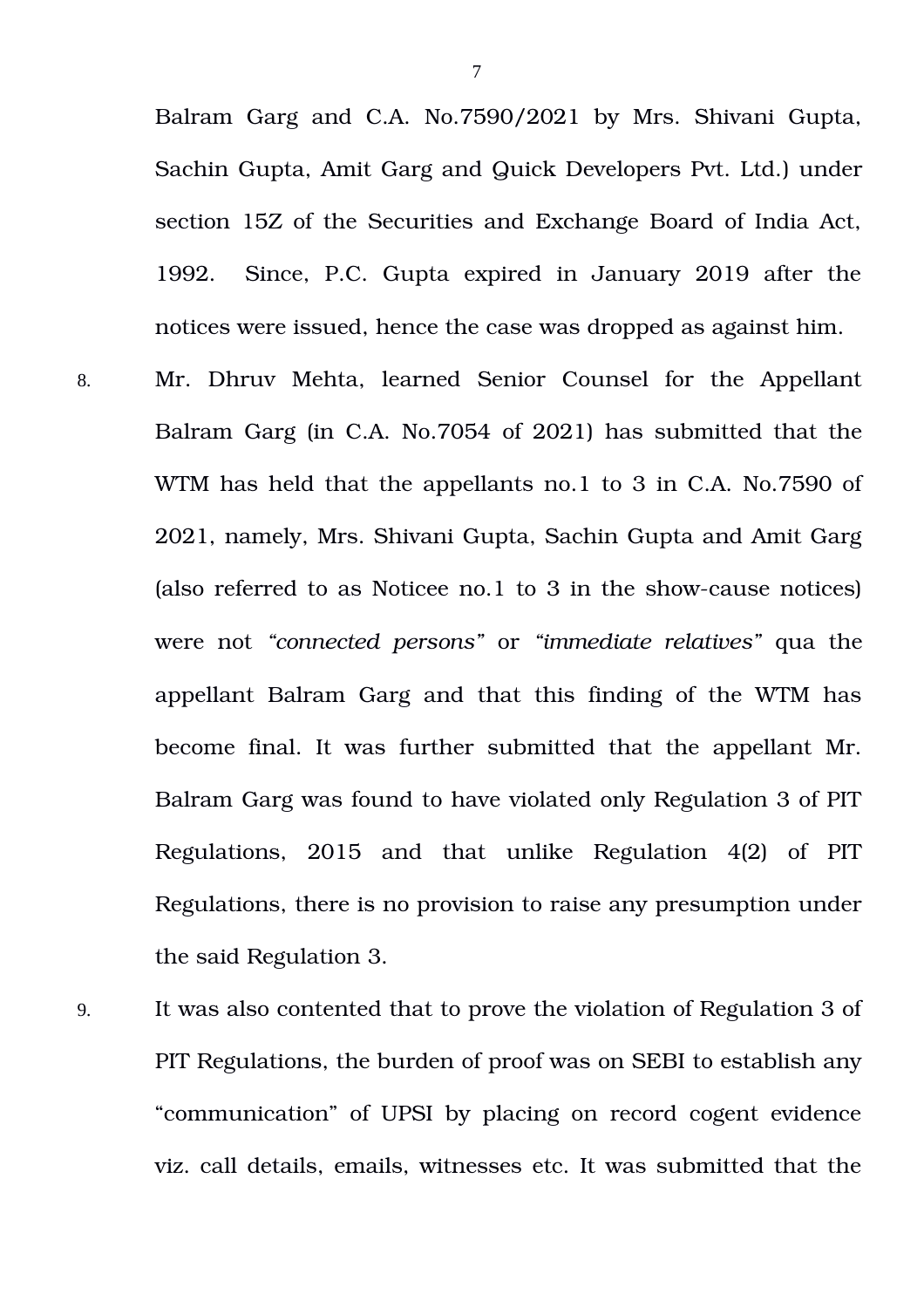Respondent in this case has failed to place any such evidence on record. Moreover, it was submitted that the presumption against *"immediate relative"* is provided in the Regulations to ensure that relatives who are financially or otherwise under the complete control of a connected person are not used for insider trading. However, in this case, no such possibility existed in relation to the appellant Mr. Balram Garg and the other appellants in C.A. No.7590 of 2021, namely, Mrs. Shivani Gupta, Sachin Gupta and Amit Garg.

- 10. The learned Senior Counsel further contented that the reliance of the respondent on the transactions between appellant Sachin Gupta and the Company (PCJ) is against the principles of natural justice as these allegations were not part of the show cause notices. It was also submitted that the name of the appellant Balram Garg has been used inter-changeably with that of late P.C.Gupta and there is no material on record for the WTM and the SAT to arrive at the finding that both late P.C.Gupta and the appellant Balram Garg communicated the UPSI to the appellants in C.A. No.7590 of 2021.
- 11. Mr. V. Giri, learned Senior Counsel for the appellants in C.A. No.7590 of 2021, namely, Mrs. Shivani Gupta, Sachin Gupta,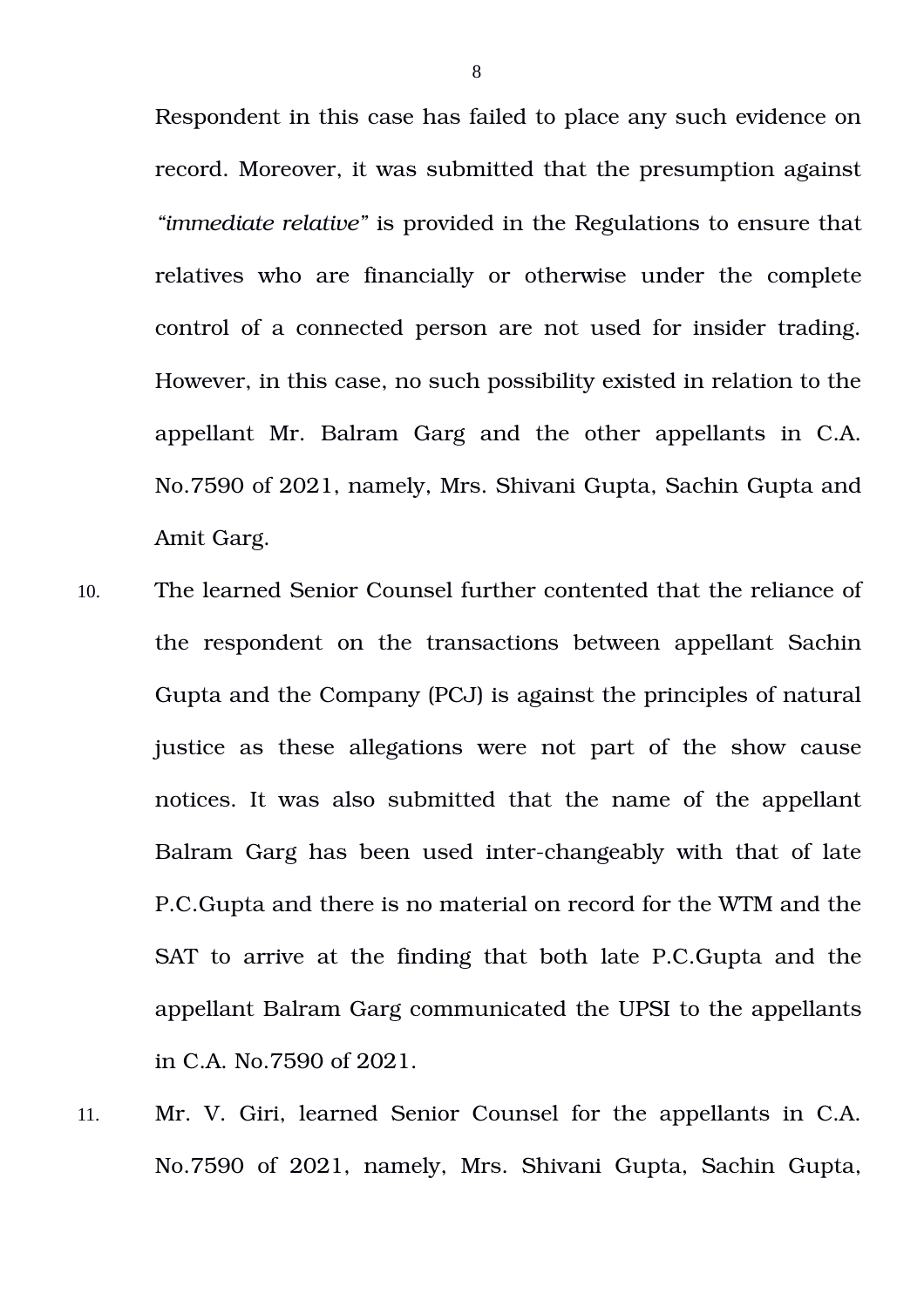Amit Garg and Quick Developers Pvt. Ltd., has contended that the entire case of insider trading is set up against these appellants only on the basis of the close relationship between the parties. However, he submitted that the appellants have placed sufficient material on record to demonstrate that there was a complete breakdown of ties between the parties, both at personal and professional level and that the said estrangement was much prior to the UPSI having coming into existence.

- 12. The learned Senior Counsel has further contented that even assuming that the appellants have not been able to demonstrate a complete breakdown of ties between the parties, it was not open for the SAT to turn the Statute on its head by reversing the burden of proof on the appellants by conveniently ignoring the fact that the onus was actually on SEBI to prove that the appellants were in possession or having access to UPSI.
- 13. It was also contended that the charges against the appellants in C.A. No.7590 of 2021 have been sustained solely on the basis of circumstantial evidence viz. trading patterns and timing of trades by the appellants. Moreover, it was not open to the WTM and SAT to hold the appellants guilty of the offence of insider trading in the absence of any other concrete evidence as SEBI failed to produce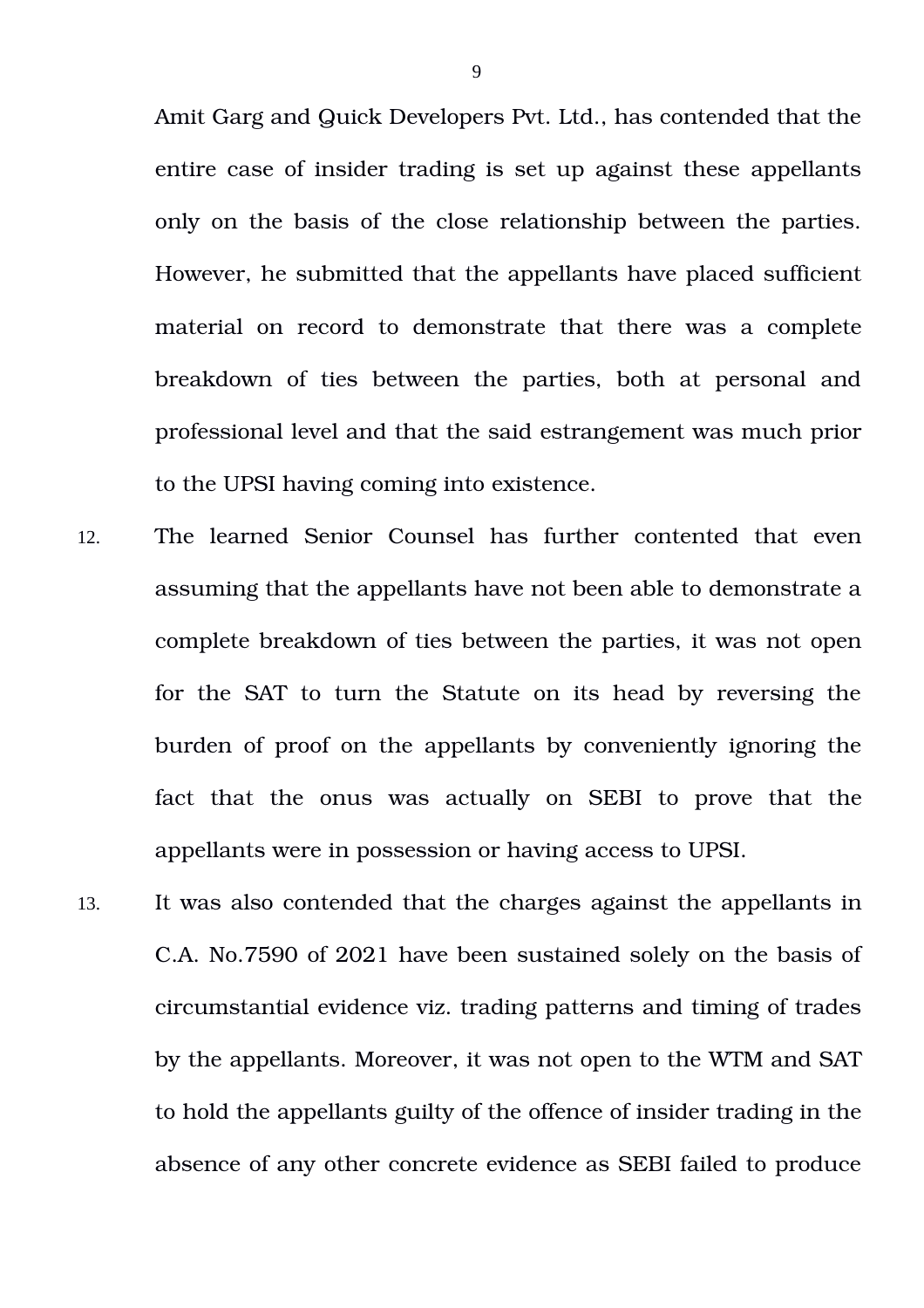such evidence. The learned Senior Counsel also emphasized on the fact that the charges against the appellants that they were *"connected persons"* within the meaning of Regulation 2(1)(d) of the PIT Regulations was expressly rejected by the WTM and that the burden of proving that the appellants are "*insiders*" by invoking Regulation 2(1)(g)(ii) of PIT Regulations was completely upon the SEBI and that they failed to discharge this burden.

14. Per contra, Mr. Arvind Datar, learned Senior Counsel for the Respondent has submitted that on April 25, 2018, PCJ initiated discussions regarding buy-back of fully paid up equity shares. On 10.05.2018, pursuant to the discussion and approval by the Board, the company, after market hours, informed the stock exchange of their offer of buy-back of  $1,21,14,285$  fully paid up equity shares of Rs.  $10/-$  each at a price of Rs.  $350/-$  per equity share. As before this date, the information about buy-back was not disclosed, and since the information pertained to change in capital structure of the company, this information qualified as Unpublished Price Sensitive Information-1 (for short "UPSI-1"). Accordingly, the period from April 25, 2018 to May 10, 2018 has been taken as the period of UPSI-1.

15. It was further submitted that on July 7, 2018, the lead Banker of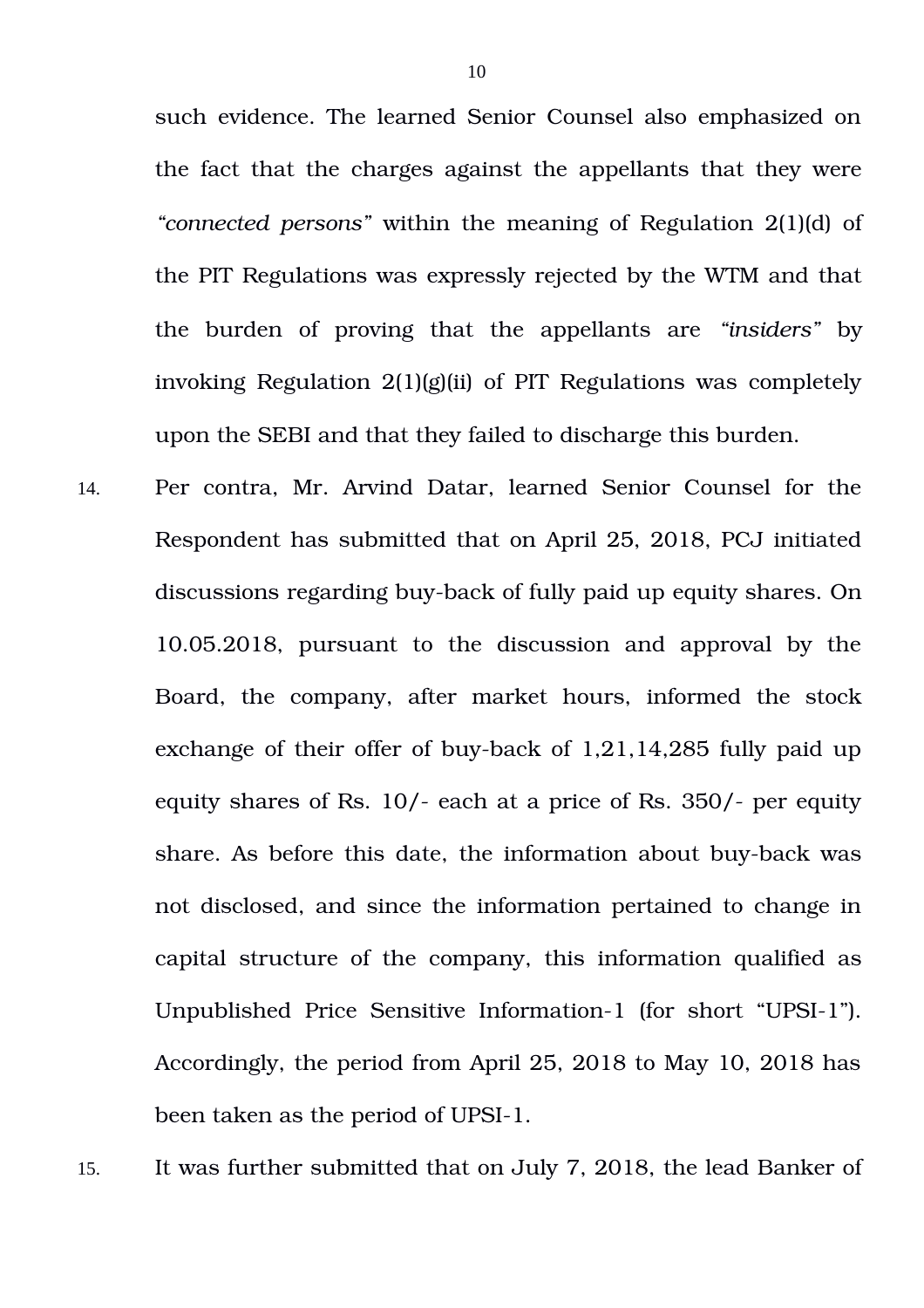PCJ, State Bank of India (for short "SBI"), refused to give No Objection Certificate (for short "NOC") for the buy-back of equity shares. Hence, on July 13,2018, the Board approved the withdrawal of the buy-back offer and the same was informed to the Exchanges after market hours. It was submitted that this information has been considered as Unpublished Price Sensitive Information-2 (for short "UPSI-2") as the same was likely to materially affect the price of the shares of the company. Moreover, the information pertaining to proposed buy-back of equity shares of the company came into existence on July 7, 2018 and became public on July 13, 2018. Accordingly, the period from July 7, 2018 to July 13, 2018 has been taken as period of UPSI-2.

16. It has been contended that appellant Balram Garg contravened Regulation 3(1) of the PIT Regulations and Section 12A(c) of the SEBI Act,1992, by communicating the UPSI to the appellants in C.A. No.7590 of 2021, by being an "insider" and "connected person" within the meaning of PIT Regulations, and by being privy to discussions and communications pertaining to buy-back and withdrawal of equity shares. Additionally, by virtue of being the Managing Director (MD) of the PCJ, Balram Garg was in possession of UPSI-1 and UPSI-2.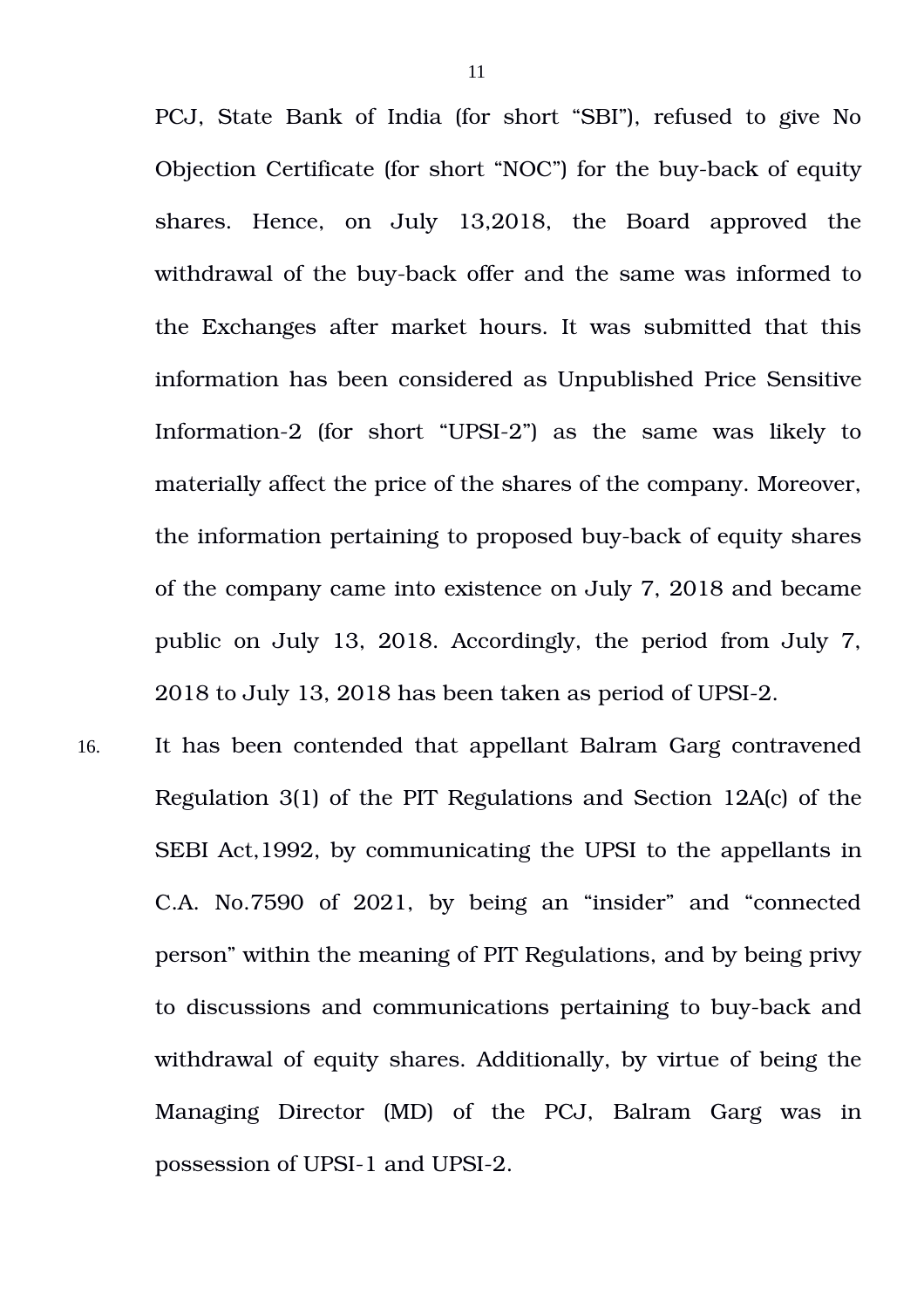- 17. Mr. Datar has contended that during the period 02.04.2018 to 31.07.2018, trades were executed by Appellants in C.A. No.7590 of 2021 while in possession of UPSI and that they made unlawful gains and avoided losses. Trades were executed from the trading account of Mrs. Shivani Gupta from 02.04.2018 and continued till 24.04.2018. No trades were undertaken in May and June 2018 and then sell trades were undertaken from July 6, 2018 till July 13, 2018 i.e. during UPSI-2. Appellant Mrs. Shivani Gupta had 100% concentration in the scrip of PCJ and these trades were executed by Mrs. Shivani Gupta, Sachin Gupta and Amit Garg, i.e. Appellant No. 1,2, and 3 respectively in C.A. No.7590 of 2021.
- 18. The learned Senior Counsel further contented that the Appellant No. 4 (in C.A. No.7590 of 2021) i.e. Quick Developers Pvt. Ltd, took short position on 13.07.2018 i.e. just before information pertaining to withdrawal was communicated to the Exchanges. It is submitted that such short positions were taken in anticipation of a price fall. Appellant Amit Garg and his wife are 100% shareholders of Quick Developers Pvt. Ltd., hence they, through the trades executed from the account of Quick Developers Pvt. Ltd., avoided losses and also made profit.

19. In the context of the family settlement, learned Senior Counsel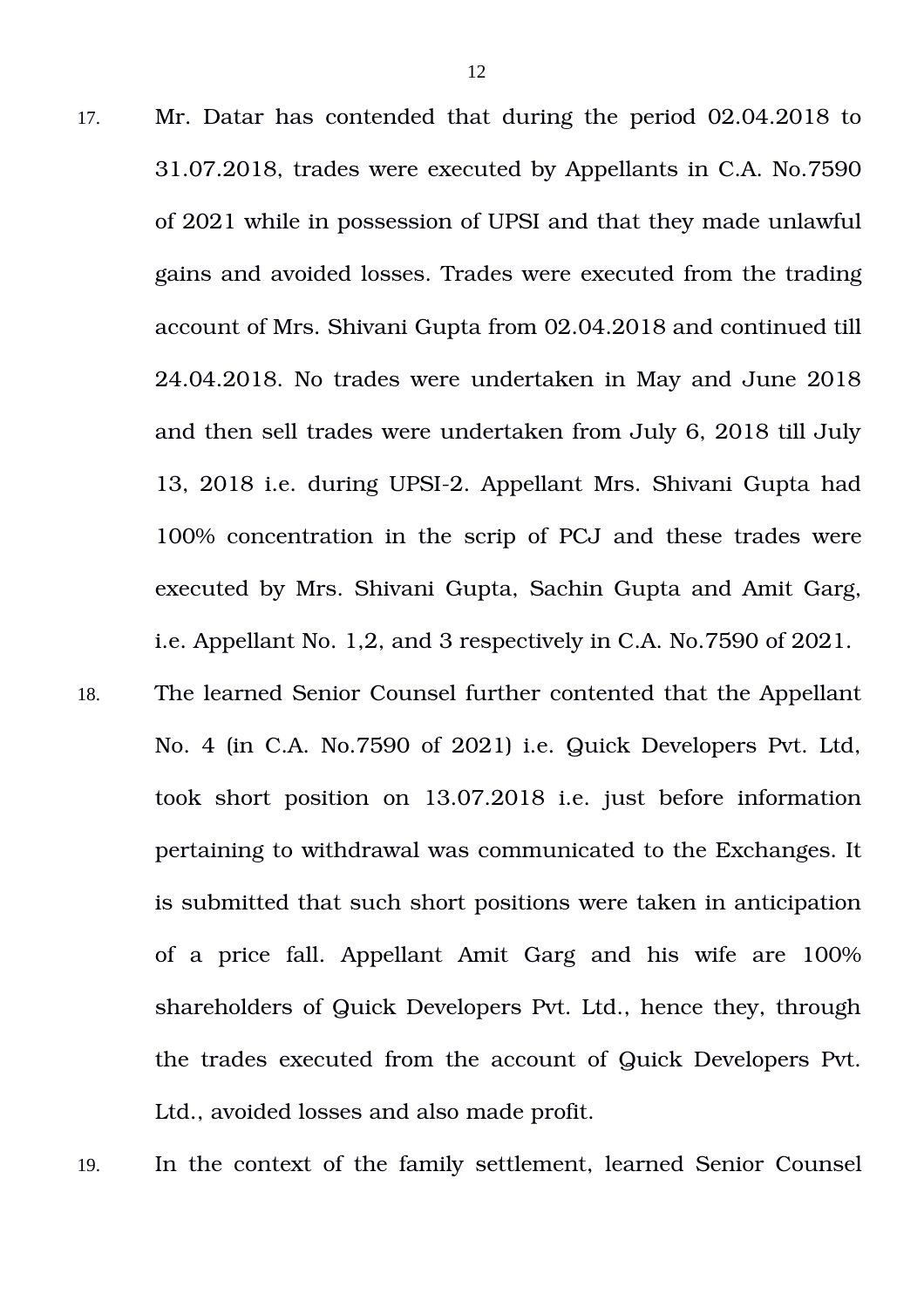has contended that such a settlement, at best, was an internal division and does not imply that all ties between the family members were severed or that relationship of appellant Balram Garg with appellants in C.A. No.7590 of 2021 was estranged. It was further argued that the appellants did not cease to have association with each other, which is established by the following facts:

- i. Sachin Gupta continued to have business transactions with PCJ. PCJ even paid rent to Sachin Gupta to the tune of Rs.4 lakhs for Financial Year 2015-16, Rs.77 lakhs for the Financial Year 2016-17 and Rs.78 lakhs for the financial Year  $2017-18$ .
- ii. Sachin Gupta was the nominee of the Demat Account of late P.C. Gupta and after his death, the holdings of P.C. Gupta in the company were held by Sachin Gupta. Hence, it cannot be said that the father and son relationship was estranged.
- iii. Appellant Balram Garg and the Appellants No. 1,2, and 3 in C.A. No.7590 of 2021 i.e. Mrs. Shivani Gupta, Sachin Gupta and Amit Garg share the same residential address.
- 20. Reliance was placed on the SAT order in *Utsav Pathak vs. SEBI*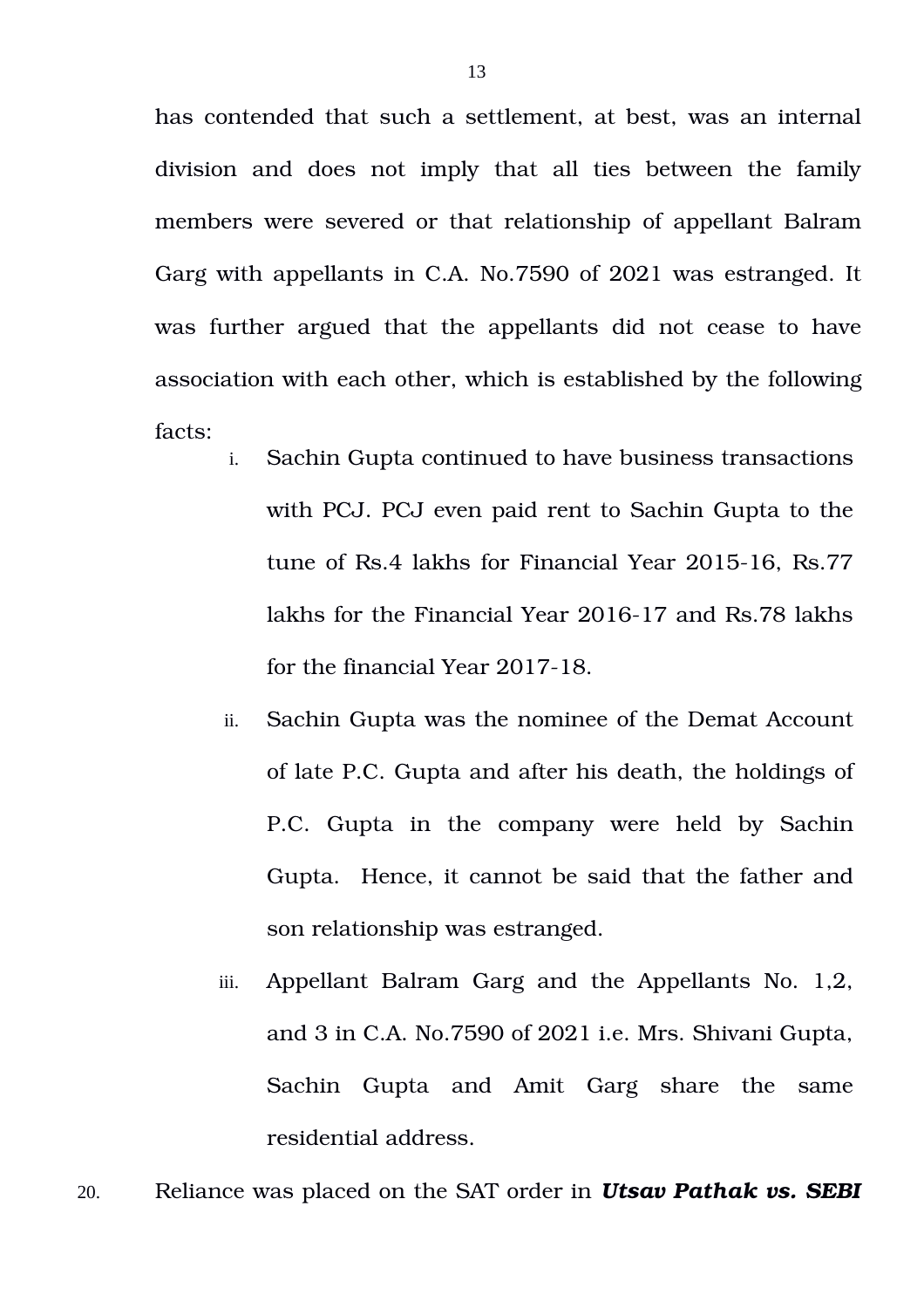*(order dated 12.07.2020 in Appeal No. 430 of 2019)* wherein the SAT had laid down the following ratio by relying upon the judgement of this court in *SEBI vs. Kishore R. Ajmera [(2016) 6 SCC 368]* and US District Court's order in *United States of America vs. Raj Rajaratnam and Danielle Chiesi [09 Cr 1184*

*(RJH)]:*

*"From the aforesaid foundational facts, the circumstantial evidence or on a preponderance of probability by a logical process of reasoning from the totality of the attending facts and circumstances as stated aforesaid, an irresistible inference can be drawn that the appellant had passed on the price sensitive information regarding the open offer to the Tippees. Such inference taken from the immediate and proximate facts and circumstances surrounding the events is reasonable and logical which any prudent man would arrive at such a conclusion. The Supreme Court in Kanhaiyalal Patel (supra) held that an inferential conclusion from proved and admitted facts would be permissible and legally justified so long as the same is reasonable."*

The learned Senior Counsel also submitted that the abovementioned proposition has been followed by the SAT in *Navin Kumar Tayal & Anr. Vs SEBI* in order dated 02.08.2021 in Appeal No. 08 of 2018.

21. Mr. Datar concluded his submissions by stating that the close relationship of the appellants in C.A. No.7590 of 2021 with the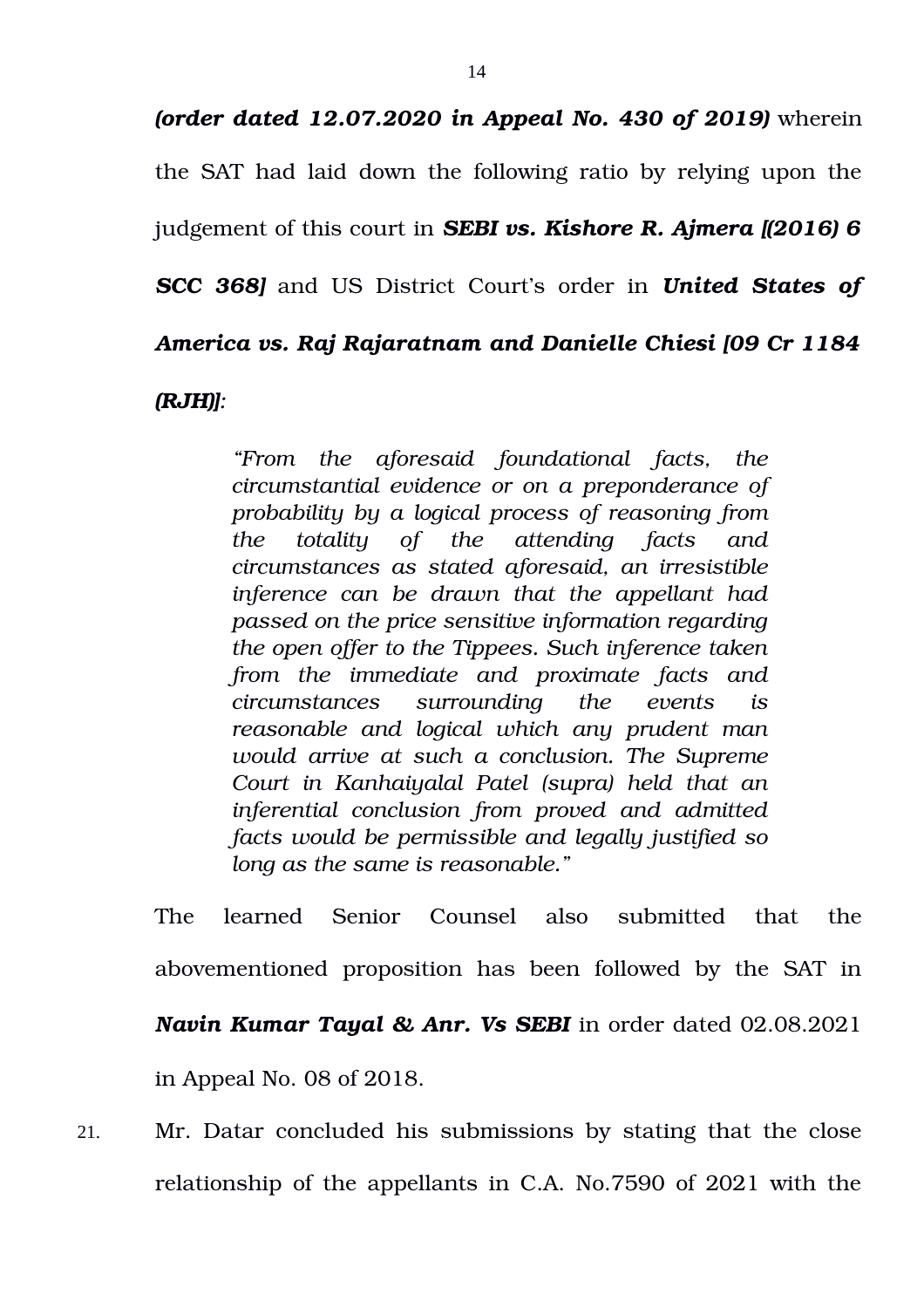appellant Balram Garg, especially in view of the trading pattern makes it abundantly clear that the appellants Mrs. Shivani Gupta, Sachin Gupta and Amit Garg were in possession of UPSI-1 & 2, who could not have got it from anywhere else except Balram Garg, who by virtue of being the MD of the company, possessed the crucial UPSI.

22. For ready reference, the relevant provisions of the concerned Acts and Regulations are extracted below:

## **Section 11(2)(g) of the Securities and Exchange Board of India**

#### **Act, 1992**

*"11. (1) Subject to the provisions of this Act, it shall be the duty of the Board to protect the interests of investors in securities and to promote the development of, and to regulate the securities market, by such measures as it thinks fit.*

*(2) Without prejudice to the generality of the foregoing provisions, the measures referred to therein may provide for— (a)... (b)... (c)... (d)... (e)... (f)... (g) prohibiting insider trading in securities; (h)… …………. …………."*

**Section 11(4) of the Securities and Exchange Board of India**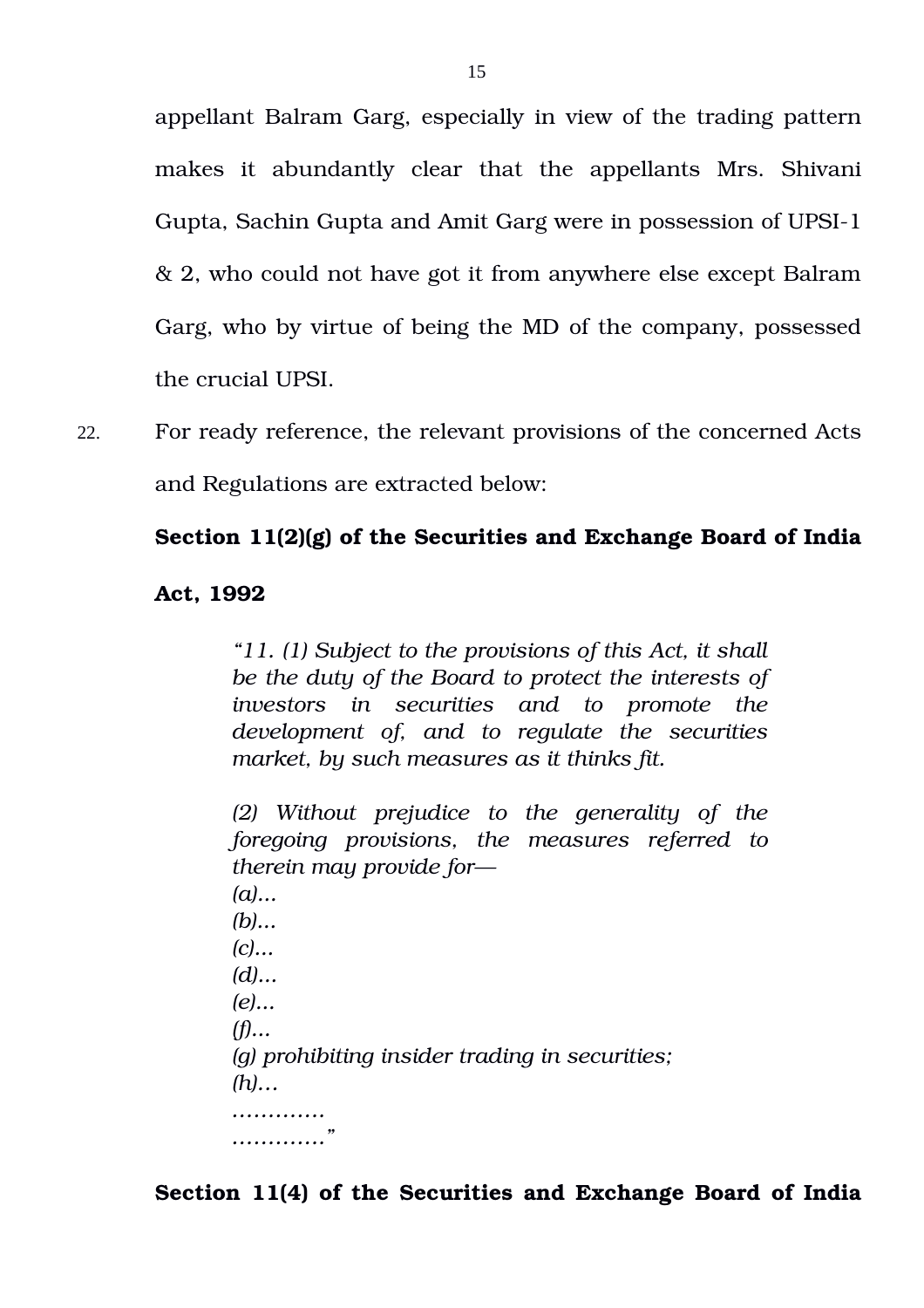## **Act, 1992**

*"[(4) Without prejudice to the provisions contained in subsections (1), (2), (2A) and (3) and section 11B, the Board may, by an order, for reasons to be recorded in writing, in the interests of investors or securities market, take any of the following measures, either pending investigation or inquiry or on completion of such investigation or inquiry, namely:—*

*(a) suspend the trading of any security in a recognised stock exchange;*

*(b) restrain persons from accessing the securities market and prohibit any person associated with securities market to buy, sell or deal in securities;*

*(c) suspend any officebearer of any stock exchange or self-regulatory organisation from holding such position;*

*(d) impound and retain the proceeds or securities in respect of any transaction which is under investigation;*

*(e) attach, after passing of an order on an application made for approval by the Judicial Magistrate of the first class having jurisdiction, for a period not exceeding one month, one or more bank account or accounts of any intermediary or any person associated with the securities market in any manner involved in violation of any of the provisions of this Act, or the rules or the regulations made thereunder:*

*Provided that only the bank account or accounts or any transaction entered therein, so far as it relates to the proceeds actually involved in violation of any of the provisions of this Act, or the rules or the regulations made thereunder shall be allowed to be attached;*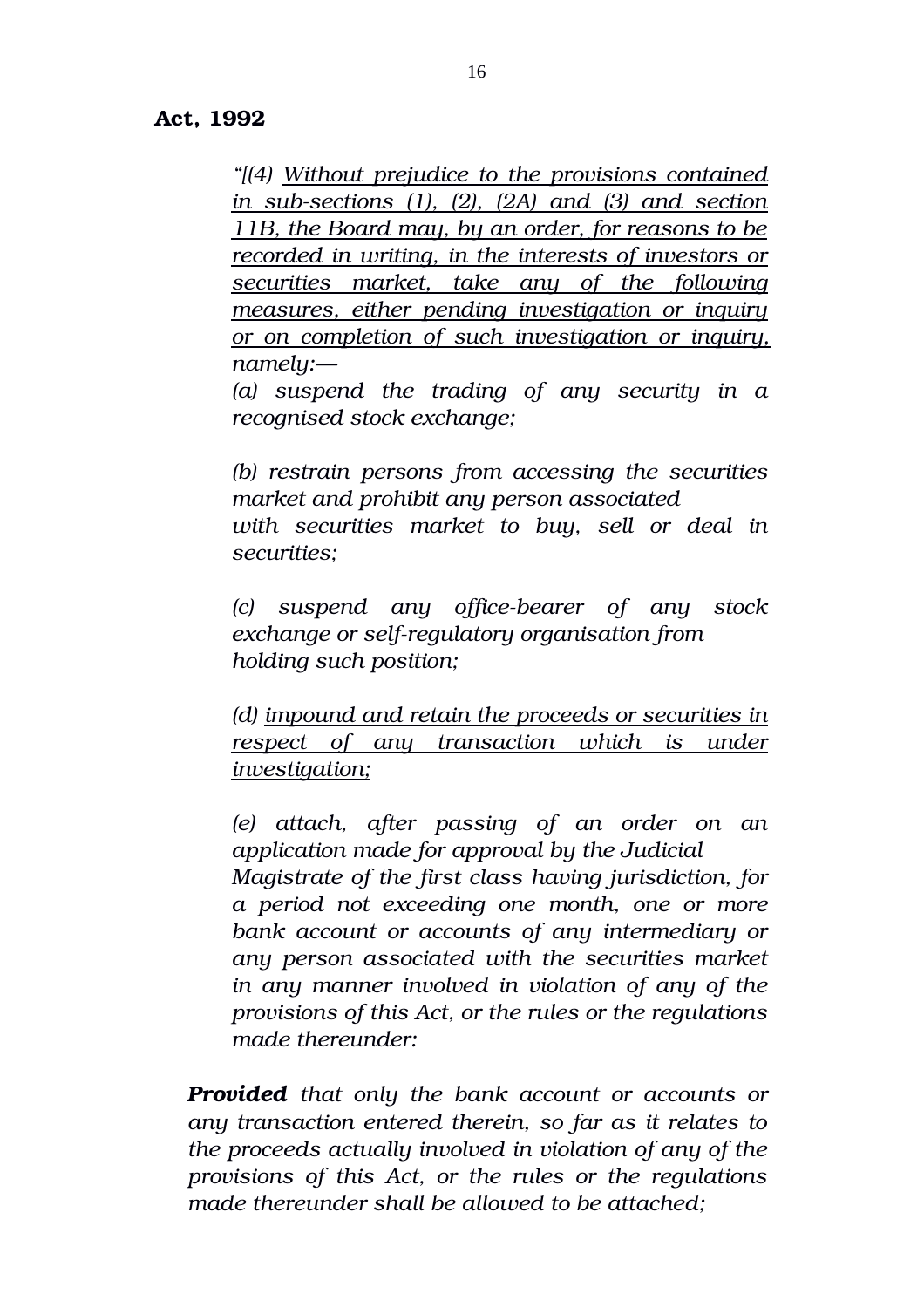*(f) direct any intermediary or any person associated with the securities market in any manner not to dispose of or alienate an asset forming part of any transaction which is under investigation:*

*Provided that the Board may, without prejudice to the provisions contained in subsection (2) or subsection (2A), take any of the measures specified in clause (d) or clause (e) or clause (f), in respect of any listed public company or a public company (not being intermediaries referred to in section 12) which intends to get its securities listed on any recognised stock exchange where the Board has reasonable grounds to believe that such company has been indulging in insider trading or fraudulent and unfair trade practices relating to securities market.*

*Provided further that the Board shall, either before or after passing such orders, give an opportunity of hearing to such intermediaries or persons concerned.]" (emphasis supplied)*

## **Section 12A of the Securities and Exchange Board of India**

## **Act, 1992**

*"Prohibition of manipulative and deceptive devices, insider trading and substantial acquisition of securities or control.*

*12A. No person shall directly or indirectly—*

(a)  *use or employ, in connection with the issue, purchase or sale of any securities listed or proposed to be listed on a recognized stock exchange, any manipulative or deceptive device or contrivance in contravention of the provisions of this Act or the rules or the regulations made thereunder;*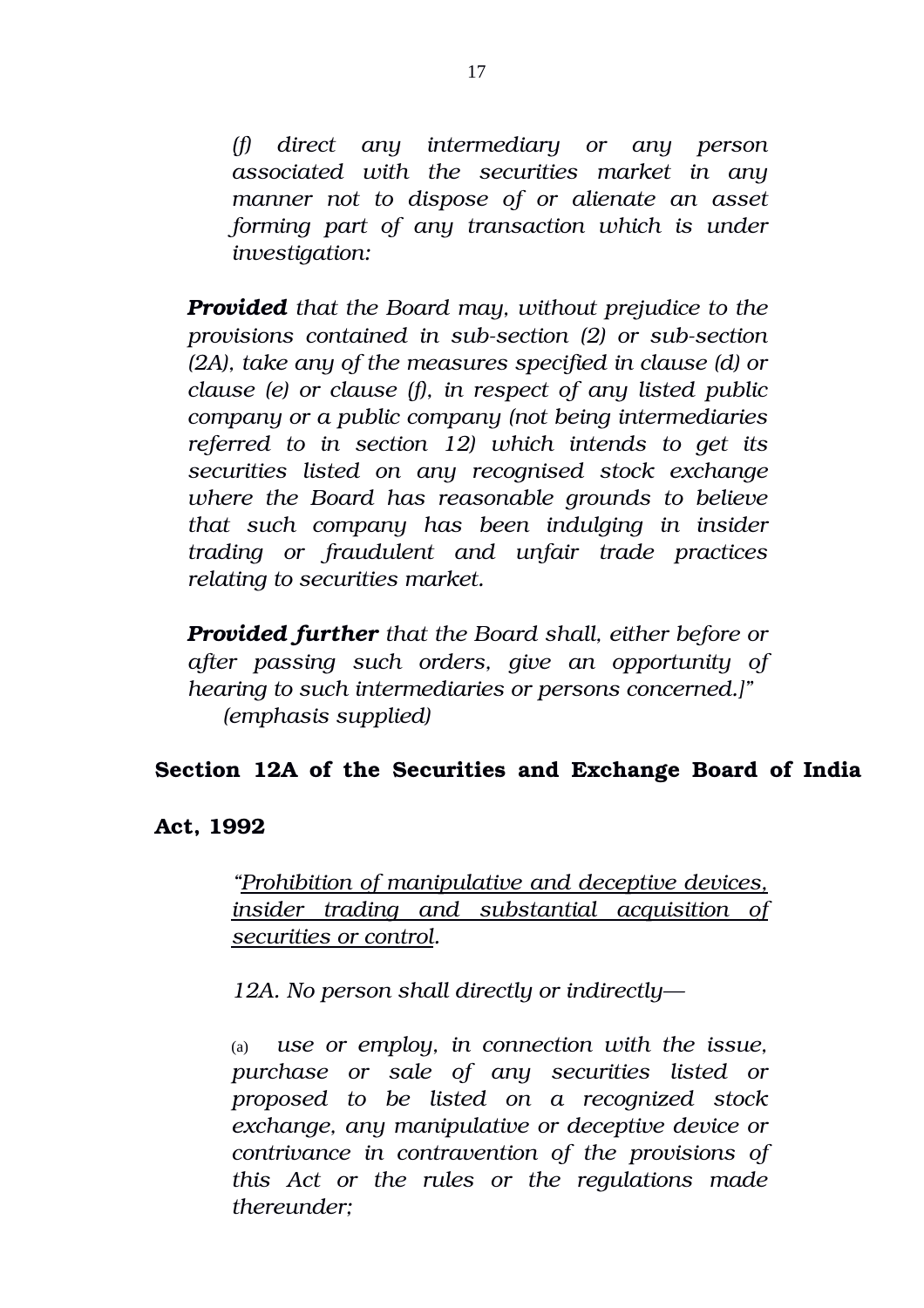(b)  *employ any device, scheme or artifice to defraud in connection with issue or dealing in securities which are listed or proposed to be listed on a recognised stock exchange;*

(c) *engage in any act, practice, course of business which operates or would operate as fraud or deceit upon any person, in connection with the issue, dealing in securities which are listed or proposed to be listed on a recognised stock exchange, in contravention of the provisions of this Act or the rules or the regulations made thereunder;*

(d)  *engage in insider trading;*

(e) *deal in securities while in possession of material or non-public information or communicate* such material or non-public information to any *other person, in a manner which is in contravention of the provisions of this Act or the rules or the regulations made thereunder;*

(f) *acquire control of any company or securities more than the percentage of equity share capital of a company whose securities are listed or proposed to be listed on a recognised stock exchange in contravention of the regulations made under this Act.]"*

*(emphasis supplied)*

## **Section 15G of the Securities and Exchange Board of India**

## **Act, 1992**

*"Penalty for insider trading.*

*15G.If any insider who,—*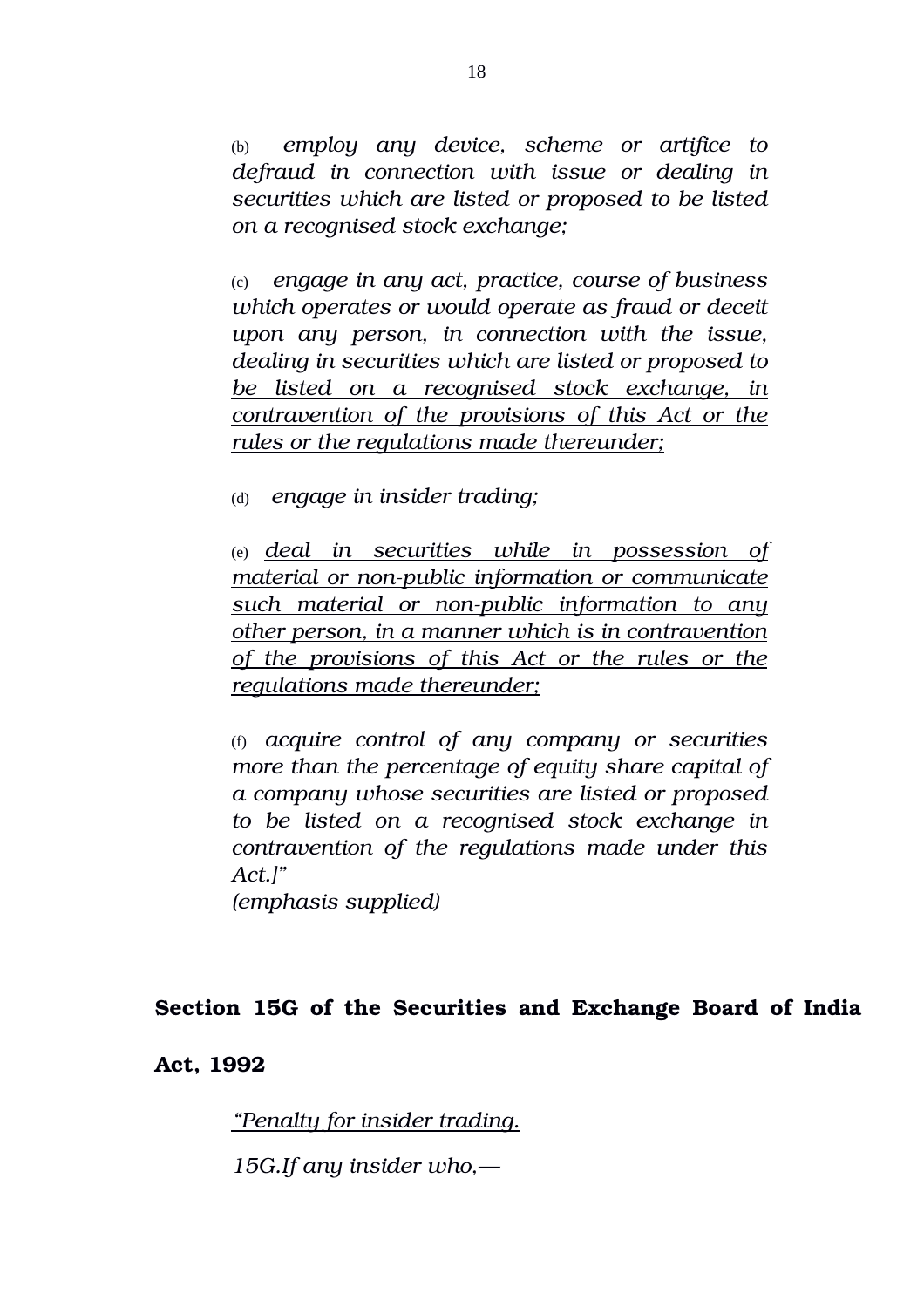*(i) either on his own behalf or on behalf of any other person, deals in securities of a body corporate listed on any stock exchange on the basis* of any unpublished price-sensitive *information; or*

*(ii)* communicates any unpublished price-sensitive *information to any person, with or without his request for such information except as required in the ordinary course of business or under any law; or*

*(iii) counsels, or procures for any other person to deal in any securities of any body corporate on the basis of unpublished price-sensitive information, shall be liable to a penalty 81[which shall not be less than ten lakh rupees but which may extend to twentyfive crore rupees or three times the amount of profits made out of insider trading, whichever is higher]." (emphasis supplied)*

## **Securities and Exchange Board of India (Prohibition of Insider**

#### **Trading) Regulations, 2015**

#### *Definitions.*

*2. (1) In these regulations, unless the context otherwise requires, the following words, expressions and derivations therefrom shall have the meanings assigned to them as under:–*

- (a)  *"Act" means the Securities and Exchange Board of India Act, 1992 (15 of 1992);*
- (b)  *"Board" means the Securities and Exchange Board of India;*
- (c) *"compliance officer" means any senior officer, designated so and reporting to the board of directors or head of the organization*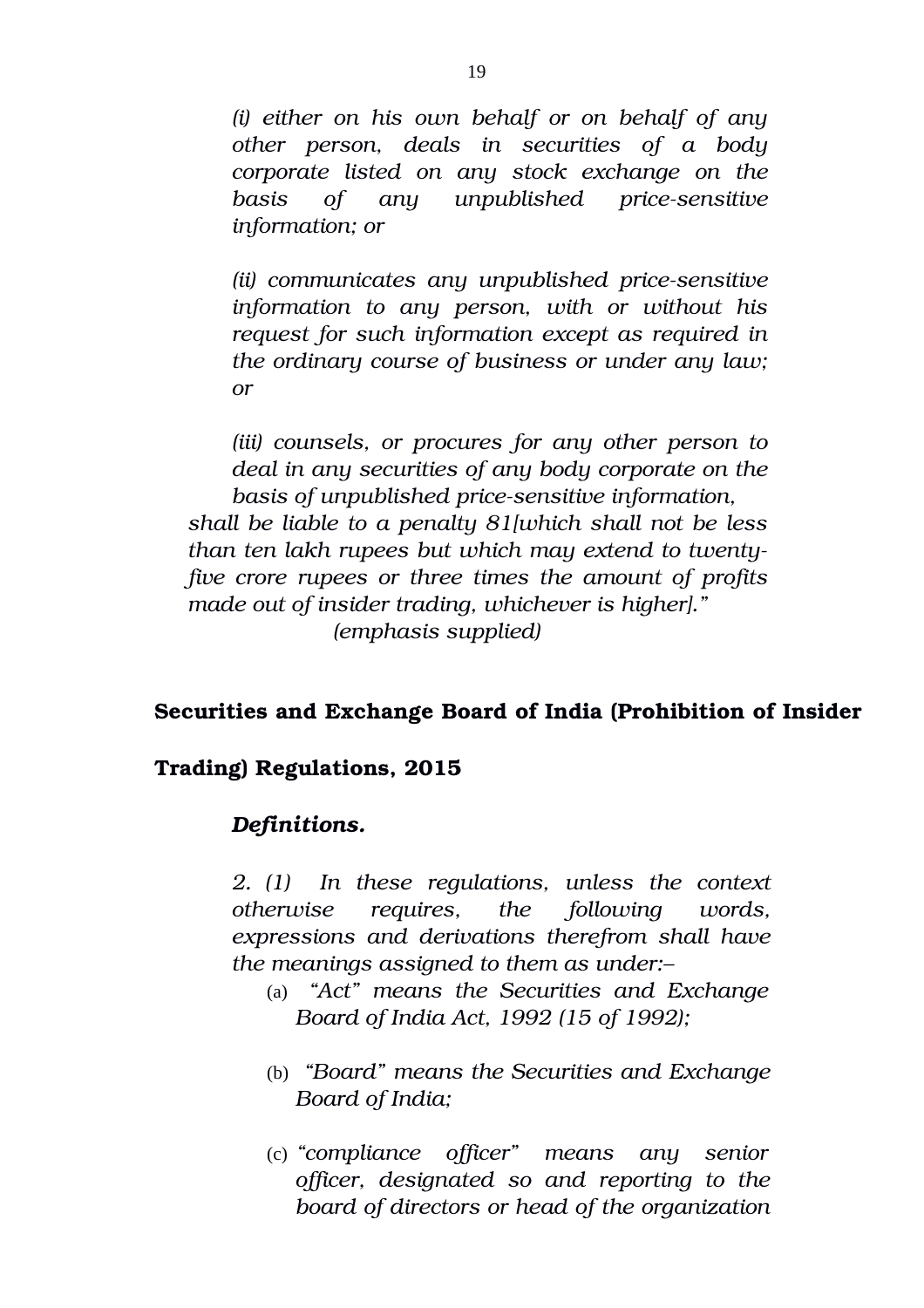*in case board is not there, who is financially literate and is capable of appreciating requirements for legal and regulatory compliance under these regulations and who shall be responsible for compliance of policies, procedures, maintenance of records, monitoring adherence to the rules for the preservation of unpublished price sensitive information, monitoring of trades and the implementation of the codes specified in these regulations under the overall supervision of the board of directors of the listed company or the head of an organization, as the case may be.*

## (d) *"connected person" means,*

- (i) *any person who is or has during the six months prior to the concerned act been associated with a company, directly or indirectly, in any capacity including by reason of frequent communication with its officers or by being in any contractual, fiduciary or employment relationship or by being a director, officer or an employee of the company or holds any position including a professional or business relationship between himself and the company whether temporary or permanent, that allows such person, directly or indirectly, access to unpublished price sensitive information or is reasonably expected to allow such access.*
- (ii) *Without prejudice to the generality of the foregoing, the persons falling within the following categories shall be deemed to be connected persons unless the contrary is established,*
- (a) *an immediate relative of connected*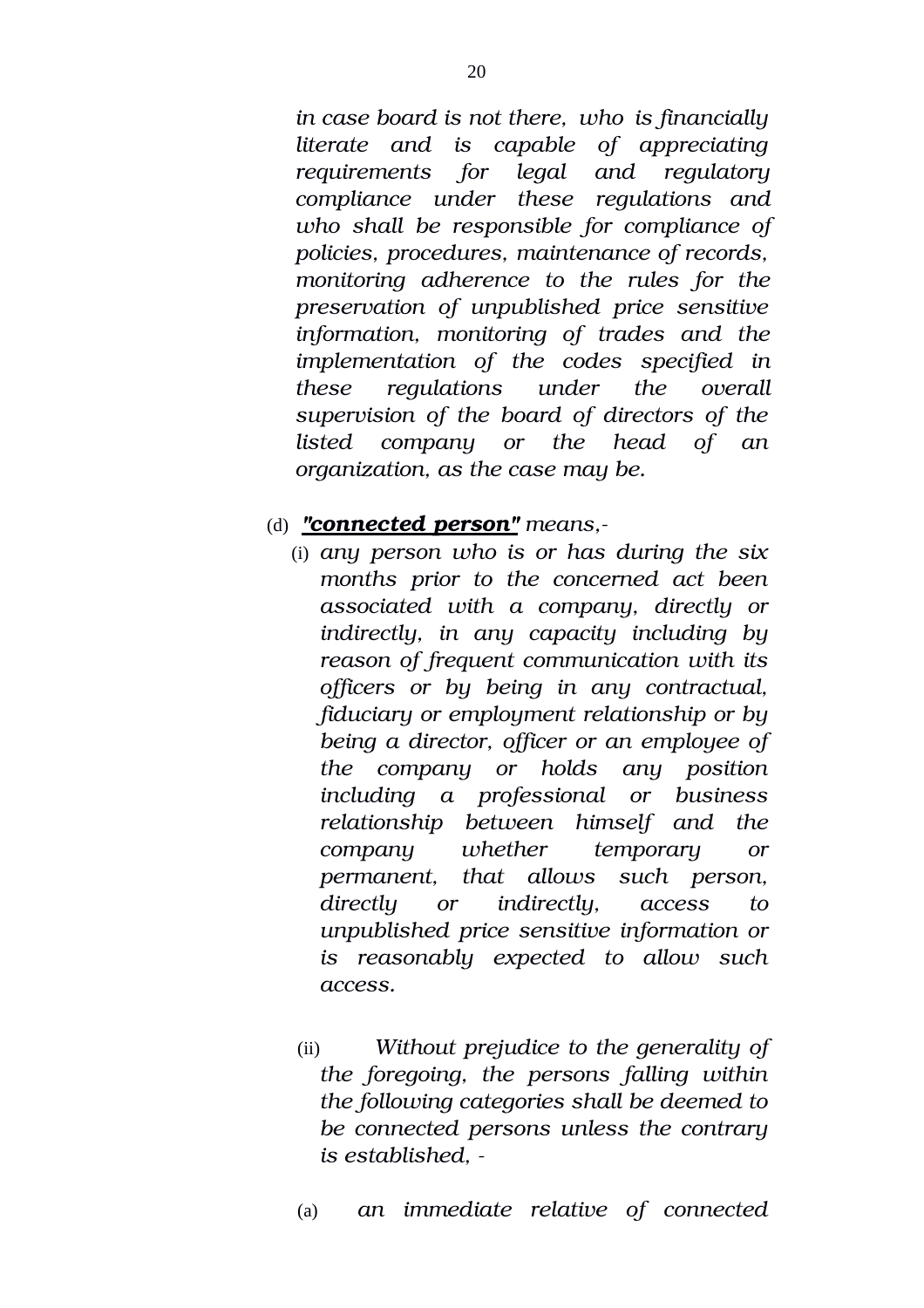*persons specified in clause (i); or*

- (b) *a holding company or associate company or subsidiary company; or*
- (c) *an intermediary as specified in section 12 of the Act or an employee or director thereof; or*
- (d)*an investment company, trustee company, asset management company or an employee or director thereof; or*
- (e) *an official of a stock exchange or of clearing house or corporation; or*
- (f)  *a member of board of trustees of a mutual fund or a member of the board of directors of the asset management company of a mutual fund or is an employee thereof; or*
- (g) *a member of the board of directors or an employee, of a public financial institution as defined in section 2 (72) of the Companies Act, 2013; or*
- (h)*an official or an employee of a selfregulatory organization recognised or authorized by the Board; or*
- (i)  *a banker of the company; or*
- (j)  *a concern, firm, trust, Hindu undivided family, company or association of persons wherein a director of a company or his immediate relative or banker of the company, has more than ten per cent. of the holding or interest;*

*NOTE:It is intended that a connected person is one who has a connection with the company that is expected to put him in possession of unpublished price sensitive information. Immediate relatives and other categories of persons specified above are also presumed to be connected persons but such a presumption is a deeming legal fiction and is rebuttable. This definition is also intended to bring into its ambit persons who may not seemingly*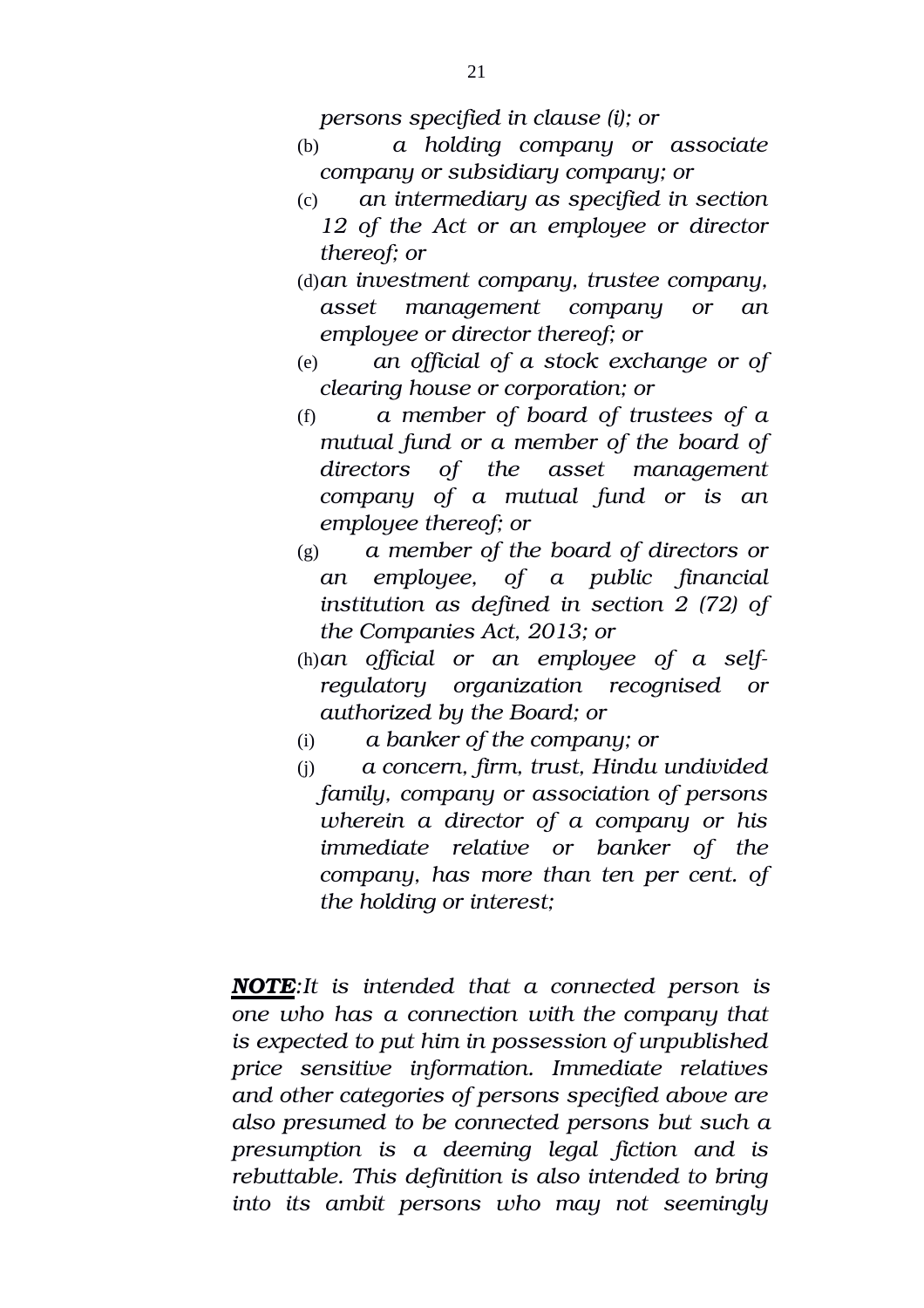*occupy any position in a company but are in regular touch with the company and its officers and are involved in the know of the company's operations. It is intended to bring within its ambit those who would have access to or could access unpublished price sensitive information about any company or class of companies by virtue of any connection that would put them in possession of unpublished price sensitive information.*

(e) *"generally available information" means information that is accessible to the public on*  $a$  non-discriminatory basis;

*NOTE:It is intended to define what constitutes generally available information so that it is easier to crystallize and appreciate what unpublished price sensitive information is. Information published on the website of a stock exchange, would ordinarily be considered generally available.*

(f) *"immediate relative" means a spouse of a person, and includes parent, sibling, and child of such person or of the spouse, any of whom is either dependent financially on such person, or consults such person in taking decisions relating to trading in securities;*

*NOTE:It is intended that the immediate relatives of a "connected person" too become connected persons for purposes of these regulations. Indeed, this is a rebuttable presumption.*

(g) *"insider" means any person who is:*

- *(i) a connected person; or*
- (ii) *in possession of or having access to unpublished price sensitive information;*

*NOTE:Since "generally available information" is defined, it is intended that anyone in possession of*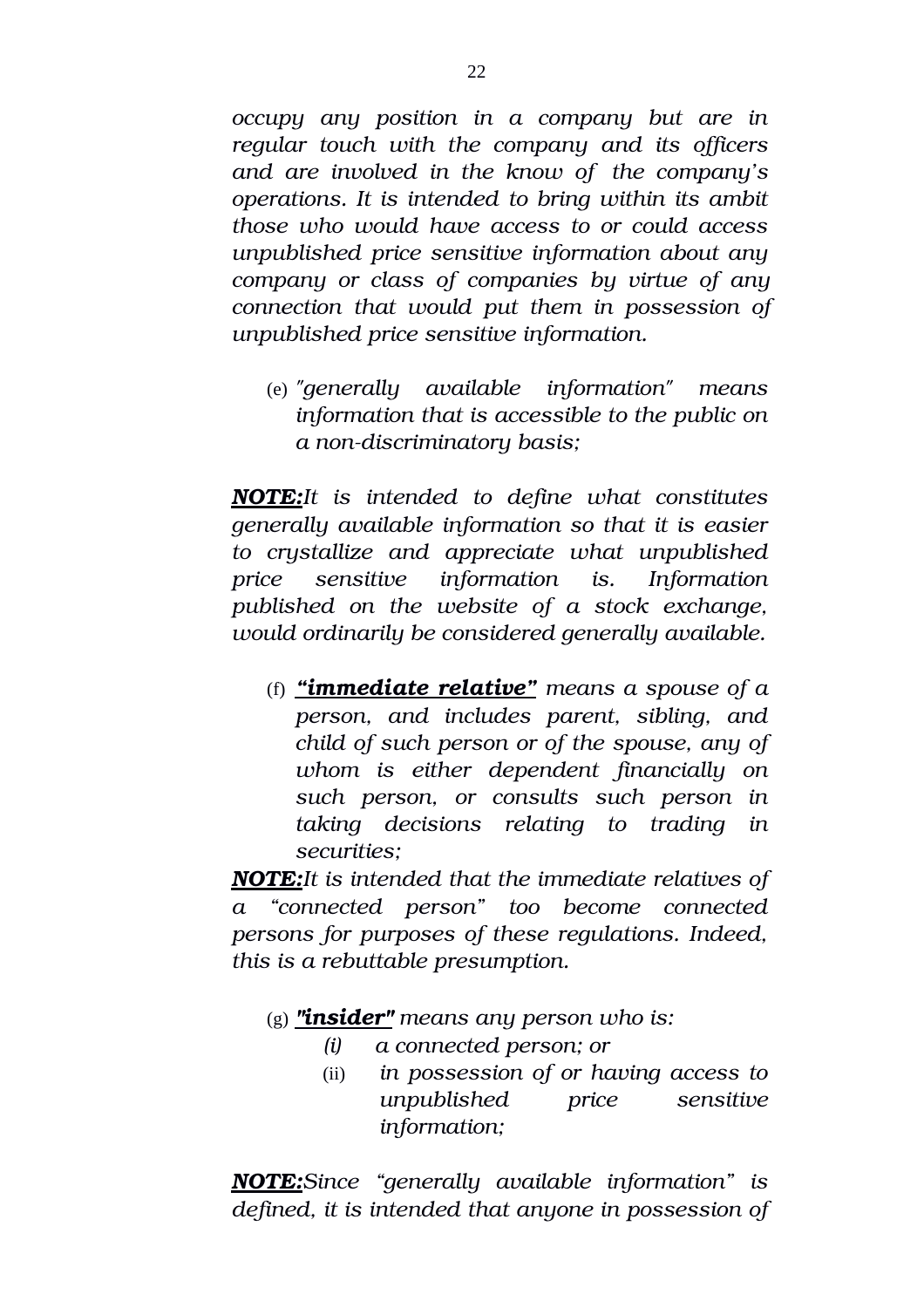*or having access to unpublished price sensitive information should be considered an "insider" regardless of how one came in possession of or had access to such information. Various circumstances are provided for such a person to demonstrate that he has not indulged in insider trading. Therefore, this definition is intended to bring within its reach any person who is in receipt of or has access to unpublished price sensitive information. The onus of showing that a certain person was in possession of or had access to unpublished price sensitive information at the time of trading would, therefore, be on the person leveling the charge after which the person who has traded when in possession of or having access to unpublished price sensitive information may demonstrate that he was not in such possession or that he has not traded or or he could not access or that his trading when in possession of such information was squarely covered by the exonerating circumstances.*

- (h)  *"promoter"…………………………………*
- (i) *"securities"………………………………...*
- (j) *"specified"………………………………….*
- (k)  *"takeover regulations" ………………….*
- (l) *"trading" means and includes subscribing, buying, selling, dealing, or agreeing to subscribe, buy, sell, deal in any securities, and "trade" shall be construed accordingly;*

 *NOTE:Under the parliamentary mandate, since the Section 12A (e) and Section 15G of the Act employs the term 'dealing in securities', it is intended to widely define the term "trading" to include dealing. Such a construction is intended to curb the activities based on unpublished price sensitive information which are strictly not buying, selling or subscribing, such as pledging etc when in possession of unpublished price sensitive information.*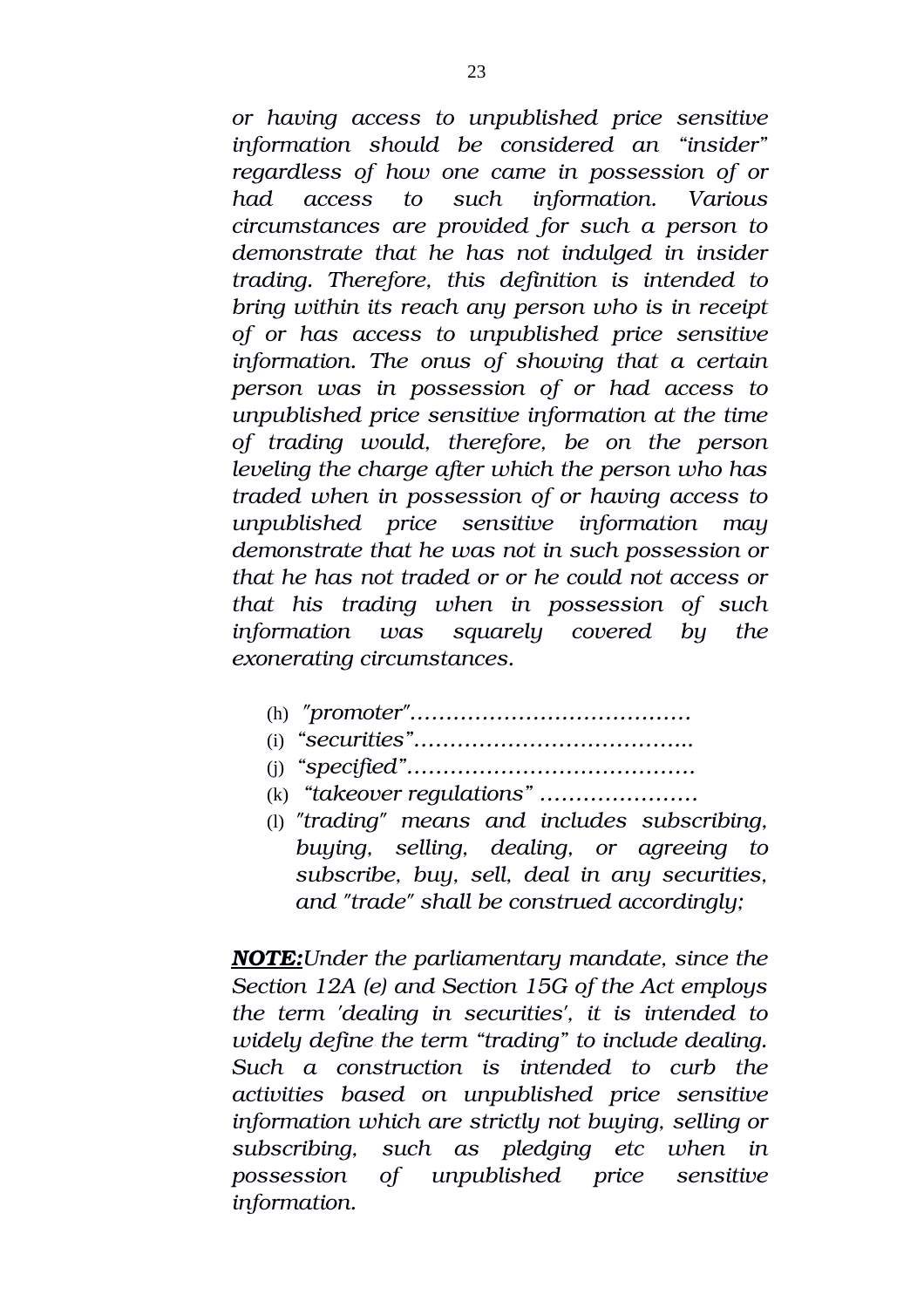#### (m)*"trading day" ……………………………*

- (n)  *"unpublished price sensitive information" means any information, relating to a company or its securities, directly or indirectly, that is not generally available which upon becoming generally available, is likely to materially affect the price of the securities and shall, ordinarily including but not restricted to, information relating to the following: –*
	- (i) *financial results;*
	- (ii) *dividends;*
	- (iii) *change in capital structure;*
	- (iv) *mergers, demergers, acquisitions, delistings, disposals and expansion of business and such other transactions;*
	- (v) *changes in key managerial personnel.*
	- (vi) *material events in accordance with the listing agreement*

 *NOTE:It is intended that information relating to a company or securities, that is not generally available would be unpublished price sensitive information if it is likely to materially affect the price upon coming into the public domain. The types of matters that would ordinarily give rise to unpublished price sensitive information have been listed above to give illustrative guidance of unpublished price sensitive information.*

*(2) Words and expressions used and not defined in these regulations but defined in the Securities and Exchange Board of India Act, 1992 (15 of 1992), the Securities Contracts (Regulation) Act,*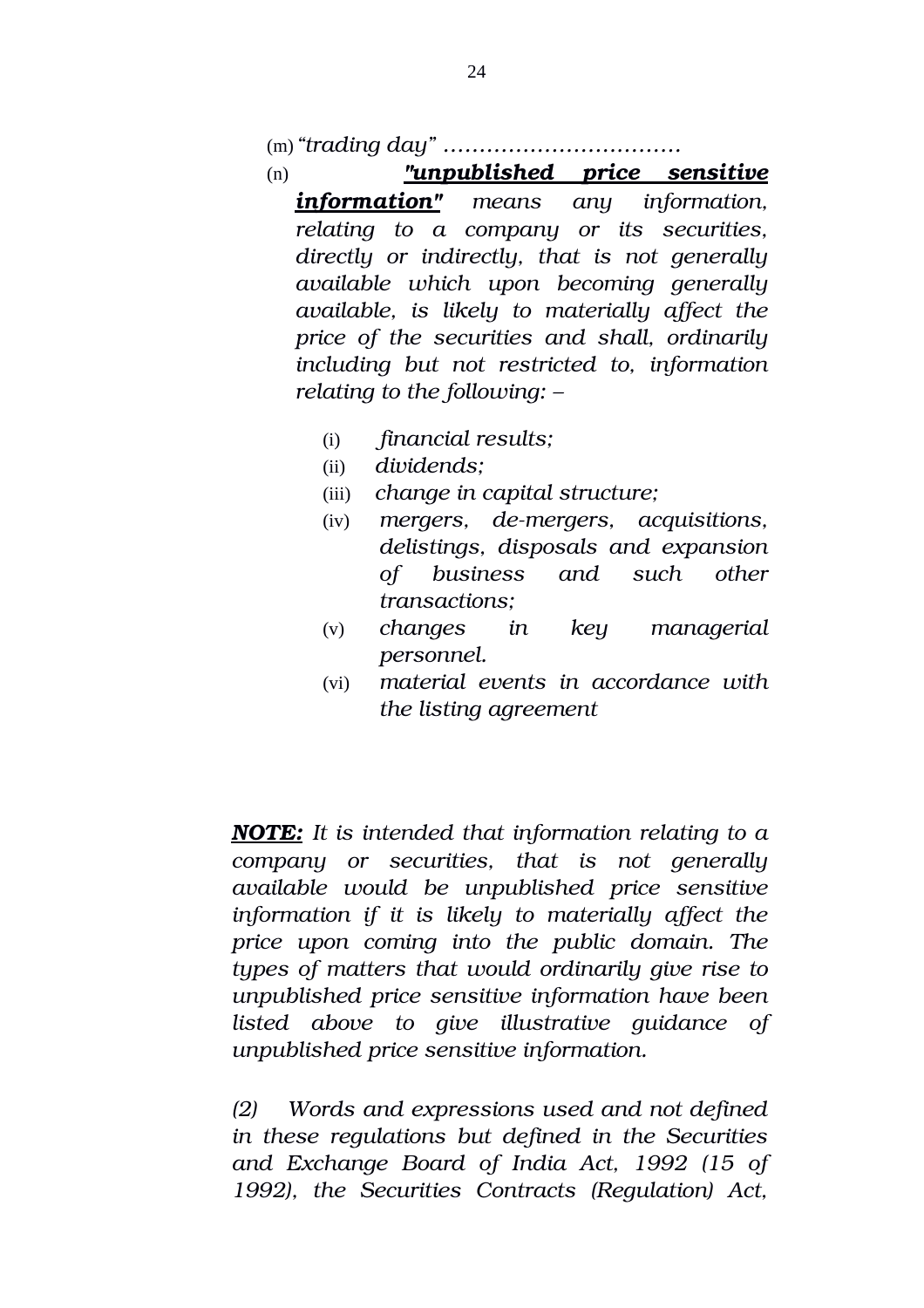*1956 (42 of 1956), the Depositories Act, 1996 (22 of 1996) or the Companies Act, 2013 (18 of 2013) and rules and regulations made thereunder shall have the meanings respectively assigned to them in those legislation.*

#### *CHAPTER – II*

## *RESTRICTIONS ON COMMUNICATION AND TRADING BY INSIDERS*

## *Communication or procurement of unpublished price sensitive information.*

*3. (1) No insider shall communicate, provide, or allow access to any unpublished price sensitive information, relating to a company or securities listed or proposed to be listed, to any person including other insiders except where such communication is in furtherance of legitimate purposes, performance of duties or discharge of legal obligations.*

*NOTE:This provision is intended to cast an obligation on all insiders who are essentially persons in possession of unpublished price sensitive information to handle such information with care and to deal with the information with them when transacting their business strictly on a needtoknow basis. It is also intended to lead to organisations developing practices based on needtoknow principles for treatment of information in their possession.*

*(2) No person shall procure from or cause the communication by any insider of unpublished price sensitive information, relating to a company or securities listed or proposed to be listed, except in furtherance of legitimate purposes, performance of duties or discharge of legal obligations.*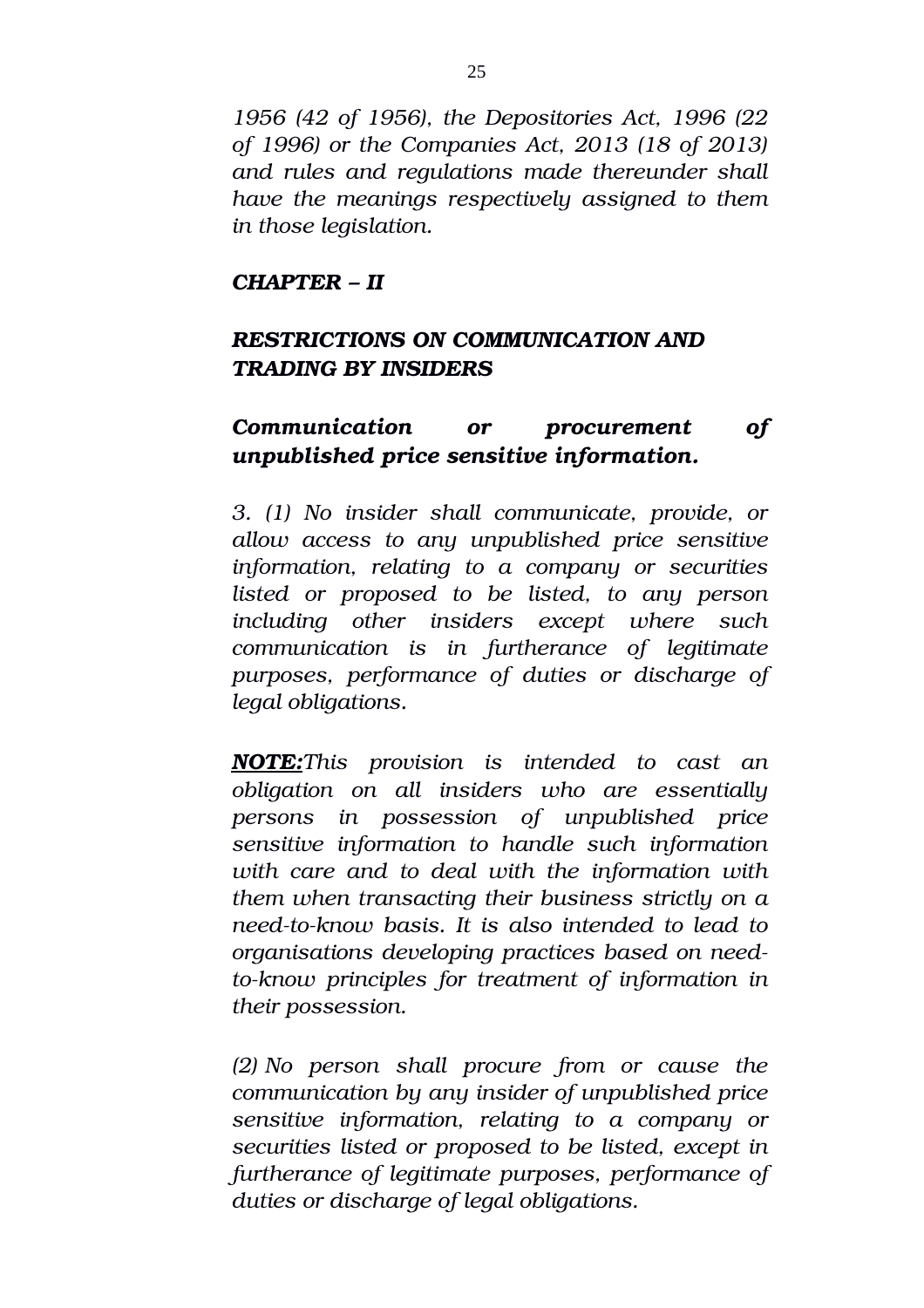*NOTE:This provision is intended to impose a prohibition on unlawfully procuring possession of unpublished price sensitive information. Inducement and procurement of unpublished price sensitive information not in furtherance of one's legitimate duties and discharge of obligations would be illegal under this provision.*

*(3) Notwithstanding anything contained in this regulation, an unpublished price sensitive information may be communicated, provided, allowed access to or procured, in connection with a transaction that would:–*

(i) *entail an obligation to make an open offer under the takeover regulations where the board of directors of the 9[listed] company is of informed opinion that 10[sharing of such information] is in the best interests of the company;*

*NOTE:It is intended to acknowledge the necessity of communicating, providing, allowing access to or procuring UPSI for substantial transactions such as takeovers, mergers and acquisitions involving trading in securities and change of control to assess a potential investment. In an open offer under the takeover regulations, not only would the same price be made available to all shareholders of the company but also all information necessary to enable an informed divestment or retention decision by the public shareholders is required to be made available to all shareholders in the letter of offer under those regulations.*

(ii) *not attract the obligation to make an open offer under the takeover regulations but where the board of directors of the*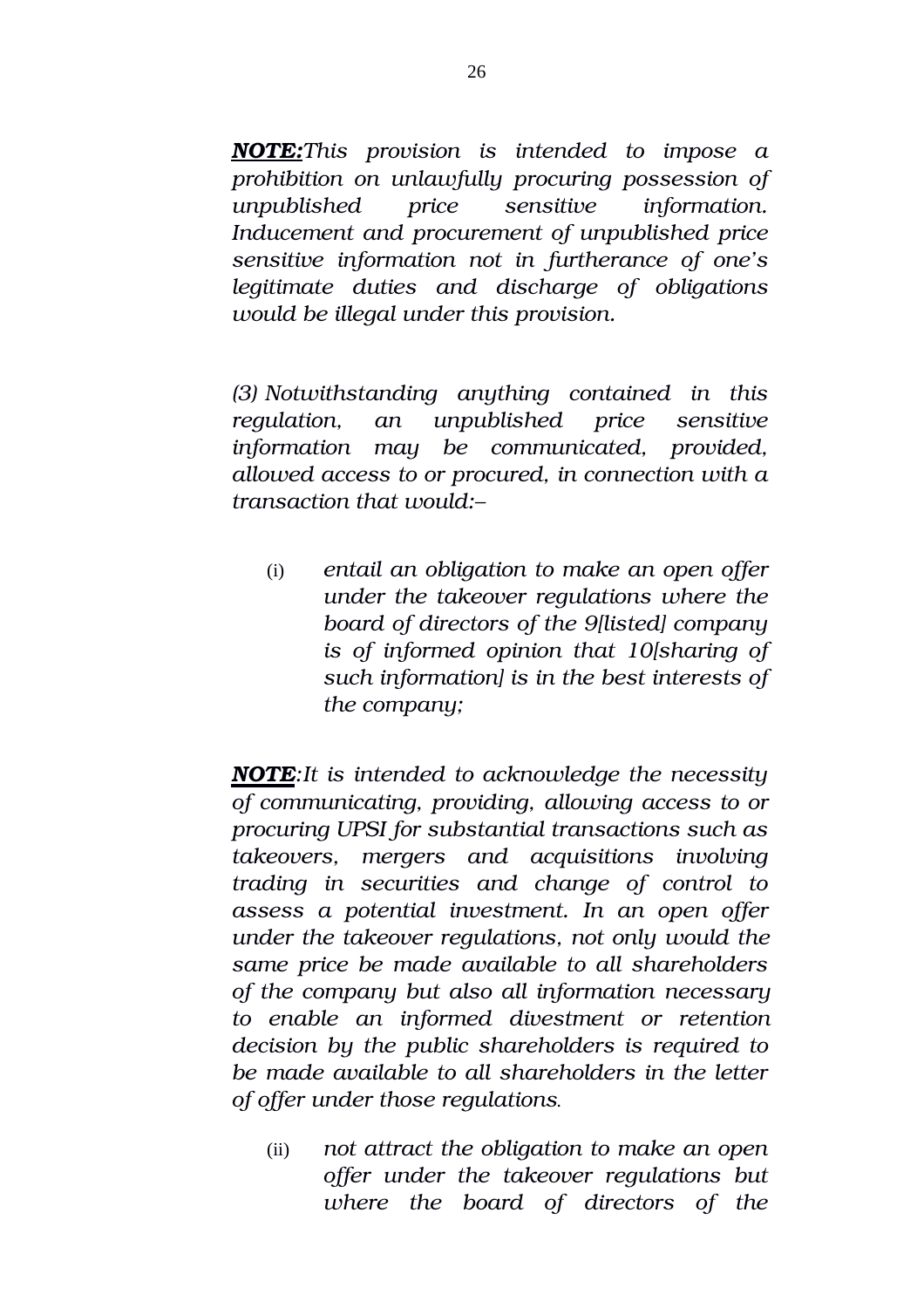*11[listed] company is of informed opinion 12[that sharing of such information] is in the best interests of the company and the information that constitute unpublished price sensitive information is disseminated to be made generally available at least two trading days prior to the proposed transaction being effected in such form as the board of directors may determine 13[to be adequate and fair to cover all relevant and material facts].*

 *NOTE:It is intended to permit communicating, providing, allowing access to or procuring UPSI also in transactions that do not entail an open offer obligation under the takeover regulations 14[when authorised by the board of directors if sharing of such information] is in the best interests of the company. The board of directors, however, would cause public disclosures of such unpublished price sensitive information well before the proposed transaction to rule out any information asymmetry in the market.*

*(4) For purposes of subregulation (3), the board of directors shall require the parties to execute agreements to contract confidentiality and nondisclosure obligations on the part of such parties and such parties shall keep information so received confidential, except for the purpose of subregulation (3), and shall not otherwise trade in securities of the company when in possession of unpublished price sensitive information.*

## *Trading when in possession of unpublished price sensitive information.*

*4. (1) No insider shall trade in securities that are listed or proposed to be listed on a stock exchange when in possession of unpublished price sensitive*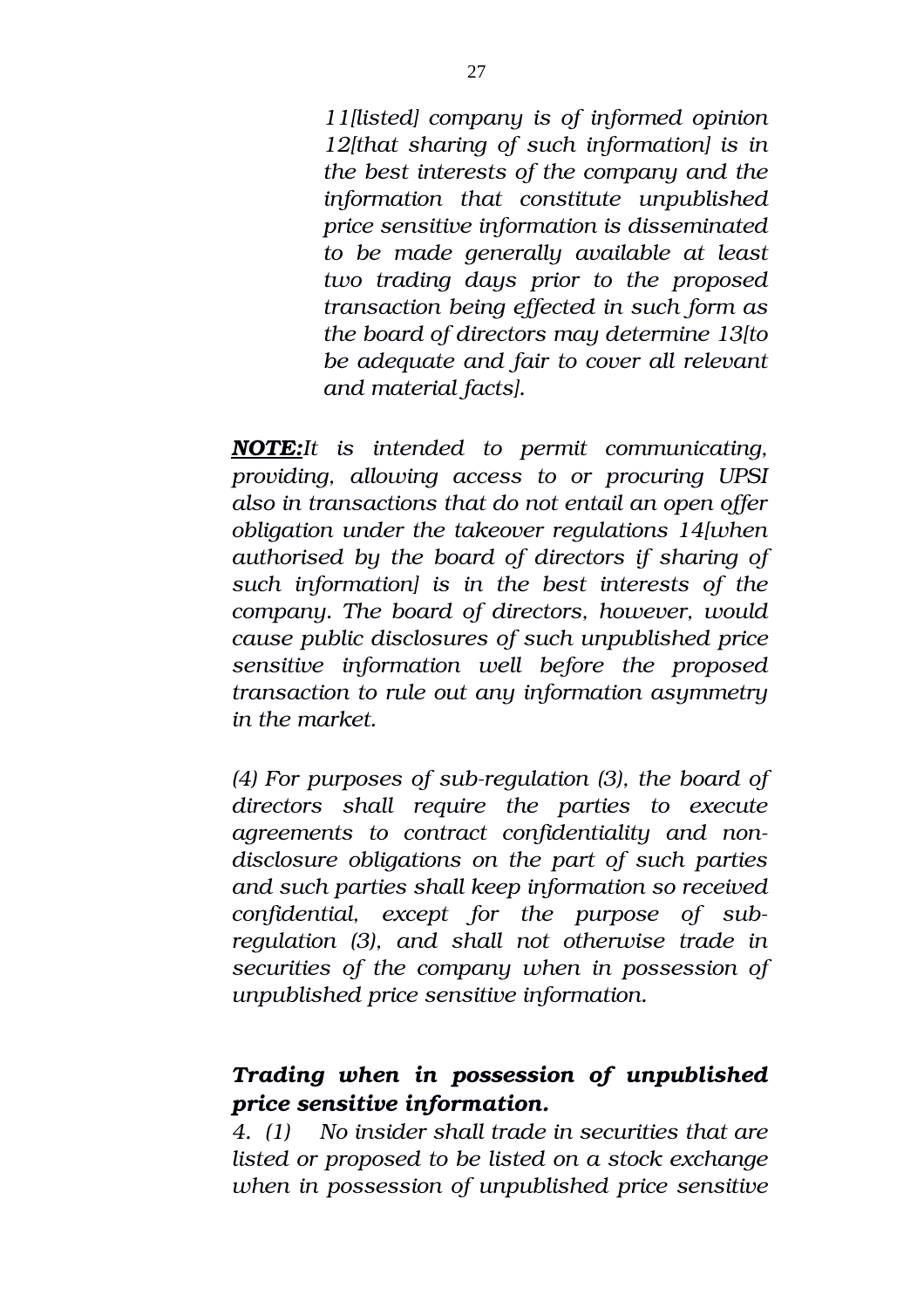*information:*

*Provided that the insider may prove his innocence by demonstrating the circumstances including the following: –*

- (i) *the transaction is an offmarket interse transfer between 18[insiders] who were in possession of the same unpublished price sensitive information without being in breach of regulation 3 and both parties had made a conscious and informed trade decision.*
- (ii) in the case of non-individual insiders:
	- a. the individuals who were in possession of such unpublished price sensitive information were different from the individuals taking trading decisions and such decision-making individuals were not in possession of such unpublished price sensitive information when they took the decision to trade; and
	- b. appropriate and adequate arrangements were in place to ensure that these regulations are not violated and no unpublished price sensitive information was communicated by the individuals possessing the information to the individuals taking trading decisions and there is no evidence of such arrangements having been breached;
- (iii) *the trades were pursuant to a trading plan set up in accordance with regulation 5.*

*NOTE: When a person who has traded in securities has been in possession of unpublished price sensitive information, his trades would be*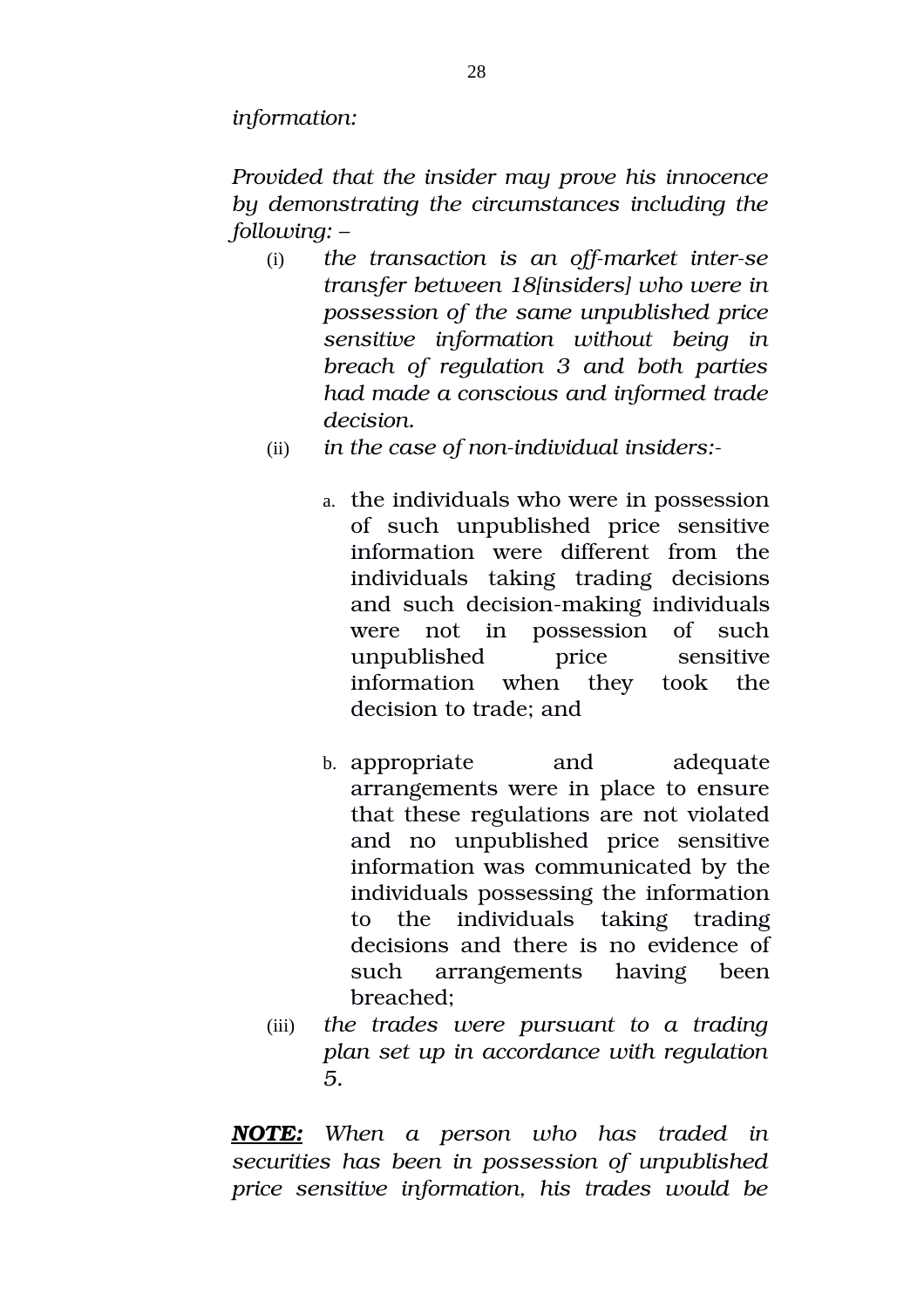*presumed to have been motivated by the knowledge and awareness of such information in his possession. The reasons for which he trades or the purposes to which he applies the proceeds of the transactions are not intended to be relevant for determining whether a person has violated the regulation. He traded when in possession of unpublished price sensitive information is what would need to be demonstrated at the outset to bring a charge. Once this is established, it would be open to the insider to prove his innocence by demonstrating the circumstances mentioned in the proviso, failing which he would have violated the prohibition.*

*(2) In the case of connected persons the onus of establishing, that they were not in possession of unpublished price sensitive information, shall be on such connected persons and in other cases, the onus would be on the Board.*

*(3) The Board may specify such standards and requirements, from time to time, as it may deem necessary for the purpose of these regulations.*

- 23. We have heard learned counsel for the parties at length and have carefully perused the record.
- 24. The submission of the Respondent that appellant Balram Garg contravened Regulation 3(1) of the PIT Regulations and section 12A(c) of the SEBI Act, by communicating the UPSI to the appellants in C.A. No.7590 of 2021, being an "insider" and "connected person" within the meaning of PIT Regulations is not worthy of acceptance. The Securities Appellate Tribunal has erred in upholding the order of the Whole Time Member of SEBI as it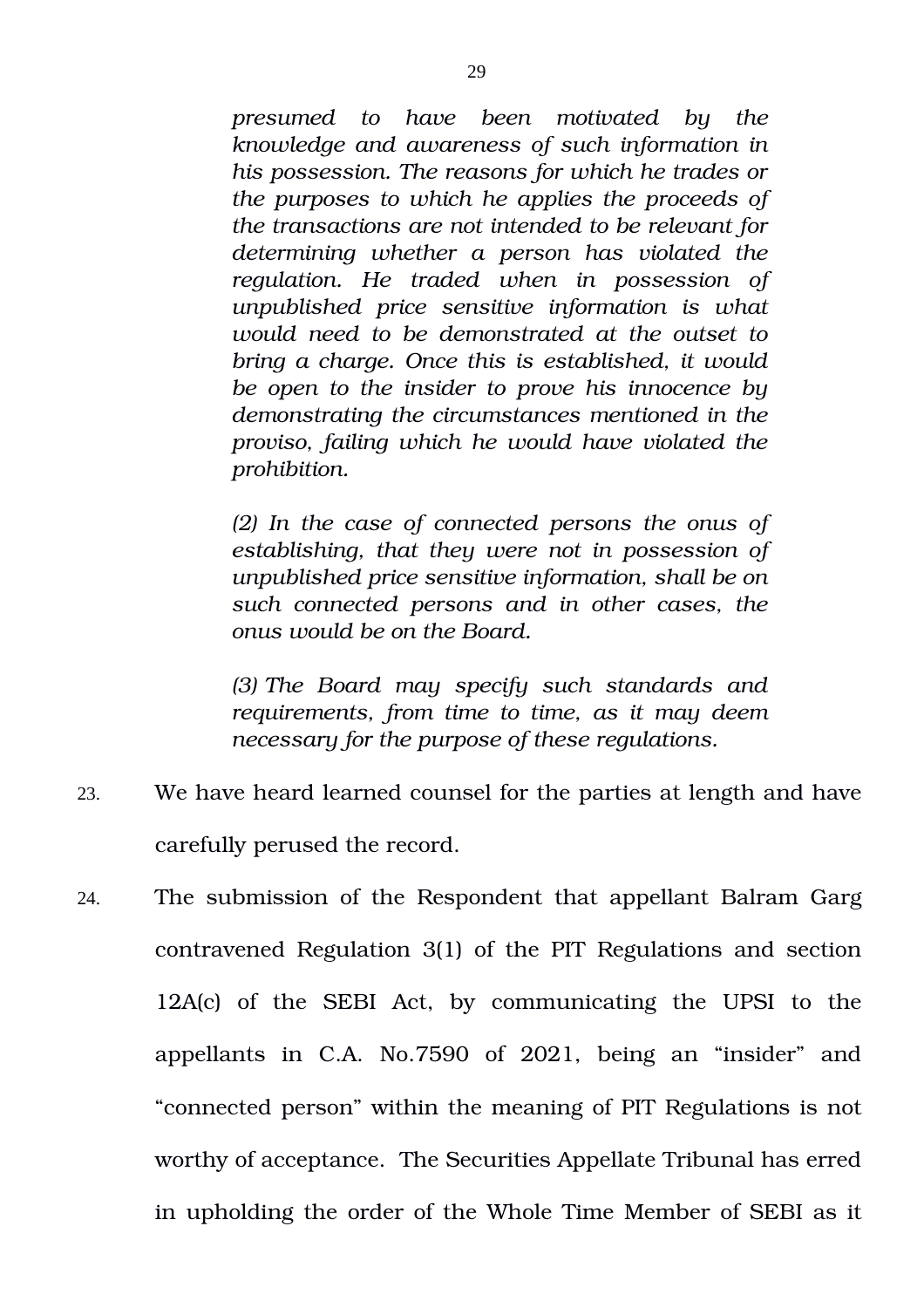has failed to independently assess the evidence and material on record while exercising its jurisdiction as the first appellate court. As reiterated by this Court in a catena of judgements, it is the duty of the first court of appeal to deal with all the issues and evidence led by the parties on both, the questions of law as well as questions of fact and then decide the issue by providing adequate reasons for its findings. Unfortunately, the SAT failed to apply its mind on the issues raised by the parties and routinely affirmed the findings of the WTM without dealing with the issues at hand. In this context, this Court has held in *H.K.N. Swami v.*

#### *Irshad Basith [(2005) 10 SCC 243]* that:

*"The first appeal has to be decided on facts as well as on law. In the first appeal parties have the right to be heard both on questions of law as also on facts and the first appellate court is required to address itself to all issues and decide the case by giving reasons. Unfortunately, the High Court, in the present case has not recorded any finding either on facts or on law. Sitting as the first appellate court it was the duty of the High Court to deal with all the issues and the evidence led by the parties before recording the finding regarding title."*

The above position was reiterated by this Court in *UPSRTC vs*

## *Mamta [(2016) 4 SCC 172].*

25. The SAT again fell in error when in spite of observing that there is no direct evidence which suggests as to who had disseminated the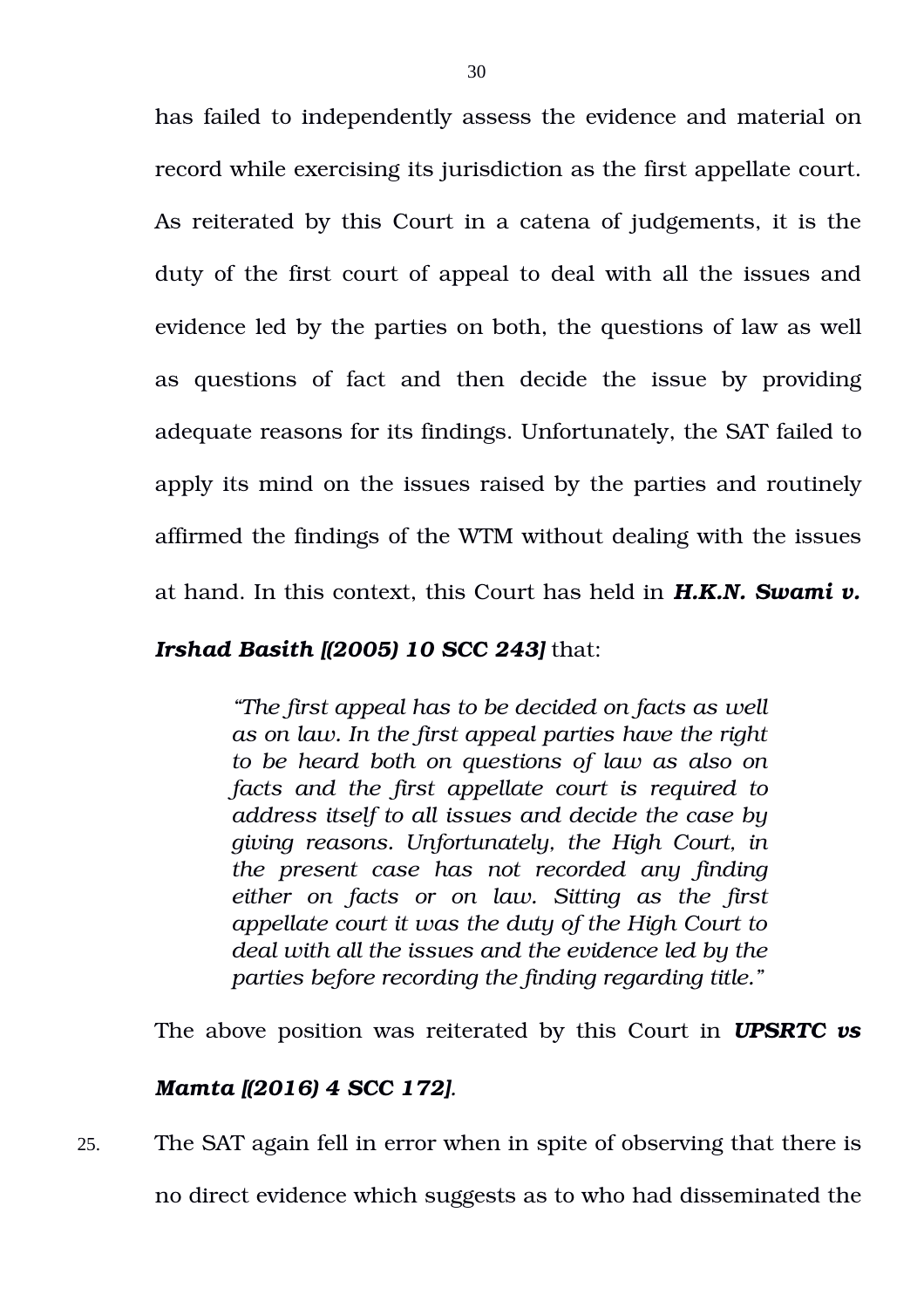insider information to the appellants in C.A. No.7590 of 2021, it concluded on mere "preponderance of probability" that it was late P.C. Gupta as well as appellant Balram Garg who disseminated both UPSI to the appellants in C.A. No.7590 of 2021.

26. Importantly, the WTM arrived at the finding that the appellants in C.A. No.7590 of 2021, namely, Mrs. Shivani Gupta, Sachin Gupta, Amit Garg and Quick Developers Pvt. Ltd. were not *"connected persons"* qua the appellant Balram Garg. The WTM held that:

> *"I also note that it is not the case in the SCN that Noticee no.1, 2 and 3 were in any contractual, fiduciary or employment relationship with the company, or were the director or officer of the company, during the past 6 months of the alleged act of insider trading. Noticee No. 1 and 2 seem to be in the employment of the company but that was way back in 2015. I also note that the SCN has also not identified that Noticee no. 1,2,3 or 4 had any professional or business relationship with the company, that allows the said Noticees, directly or indirectly, access to unpublished price sensitive information. In view of the above, I find that Noticee no. 1,2,3 and 4 cannot be treated as 'connected persons' in terms of Reg. 2(1)(d)(i) of PIT Regulations, 2015." [emphasis supplied]*

27. In our opinion, two important findings of the WTM and SAT need to be re-examined by this Court to adequately decide the present set of appeals. *Firstly***,** Whether the WTM and SAT rightly rejected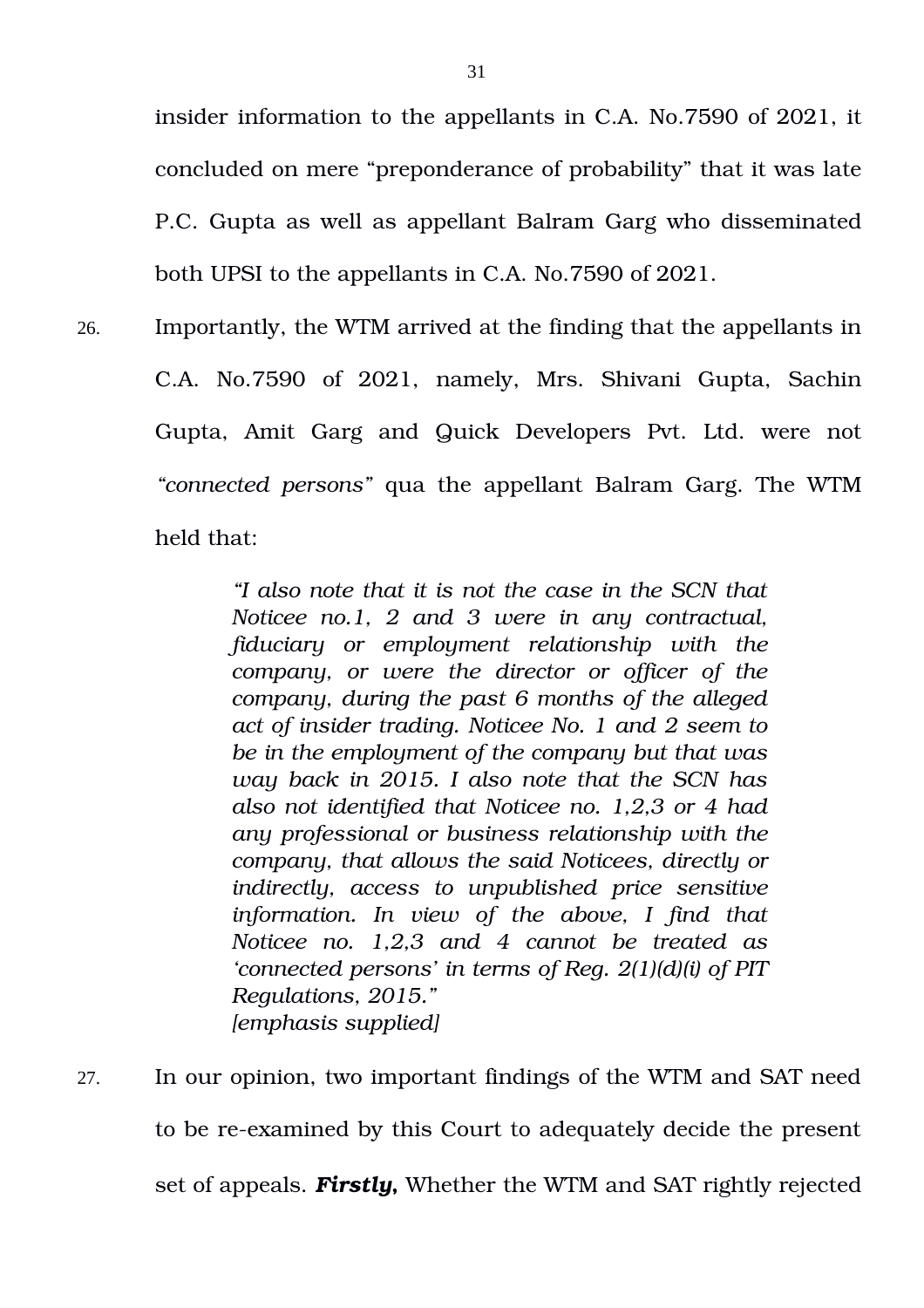the claim of estrangement of the appellants in C.A. No.7590 of 2021, namely, Mrs. Shivani Gupta, Sachin Gupta and Amit Garg? *Secondly,* could the aforementioned appellants be rightly held to be "insiders" in terms of Regulation 2(1)(g)(ii) of the PIT Regulations, only and entirely on the basis of circumstantial evidence?

- 28. The appellants in C.A. No.7590 of 2021, namely, Mrs. Shivani Gupta, Sachin Gupta and Amit Garg, claimed before the WTM and SAT that they were estranged from the family and did not have the required connection with the appellant Balram Garg, who was the MD of the PCJ at the relevant time period. However, we are of the opinion that the WTM and SAT wrongly rejected this claim of the Appellants in C.A. No.7590 of 2021 without appreciating the facts and evidence as was produced before them. The WTM and SAT ought to have appreciated the relevant facts for ascertaining the true nature of relationship between the parties.
- 29. To understand the abovementioned relationship, it is pertinent to note that PCJ was promoted in 2005 by three brothers viz. P.C. Gupta [since deceased], Amar Chand Garg and Balram Garg (Appellant in C.A. No.7054 of 2021). Subsequently, due to certain differences, Amar Chand Garg and his branch of the family exited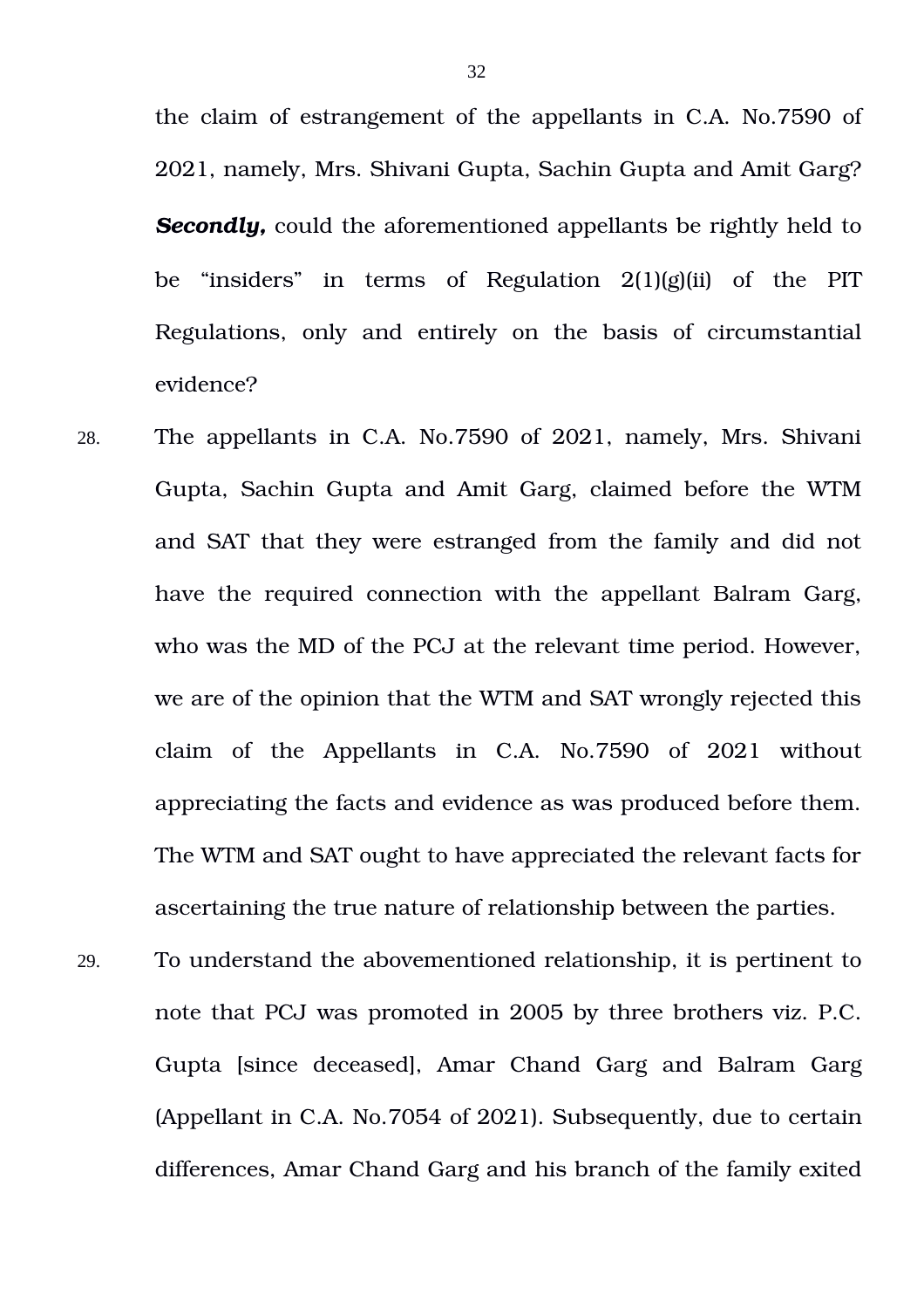the Company by entering into a family arrangement dated 01.07.2011 whereby their shareholding in the company was reduced to a meagre 0.70%. In September, 2011, Amar Chand Garg also resigned as the Vice Chairman of the company and disassociated himself from the company. Further, the record reveals that the son of Amar Chand Garg, i.e. Amit Garg (3rd Appellant in C.A. No.7590 of 2021) was never associated with the company. On 31.03.2015, on account of certain disputes that had arisen between Sachin Gupta  $(2<sup>nd</sup>$  Appellant in C.A. No.7590 of 2021) and his parents P.C. Gupta and Smt. Krishna Devi, Sachin Gupta, so as to exit the company along with his family, resigned from his position as President (Gold Manufacturing) of the Company and Mrs. Shivani Gupta  $(1<sup>st</sup>$  Appellant in C.A. No.7590 of 2021 and wife of Sachin Gupta) also resigned from her post of Senior Assistant Manager, Karol Bagh Store of PCJ. Importantly, both Sachin Gupta and Smt. Shivani Gupta were, at no point of time, Directors of PCJ.

30. Subsequently, late P.C. Gupta and his son Sachin Gupta entered into another family arrangement dated 10.04.2015 whereby P.C. Gupta and his wife agreed to transfer at least 1,60,00,000 shares of the company to Sachin Gupta and his family, and in lieu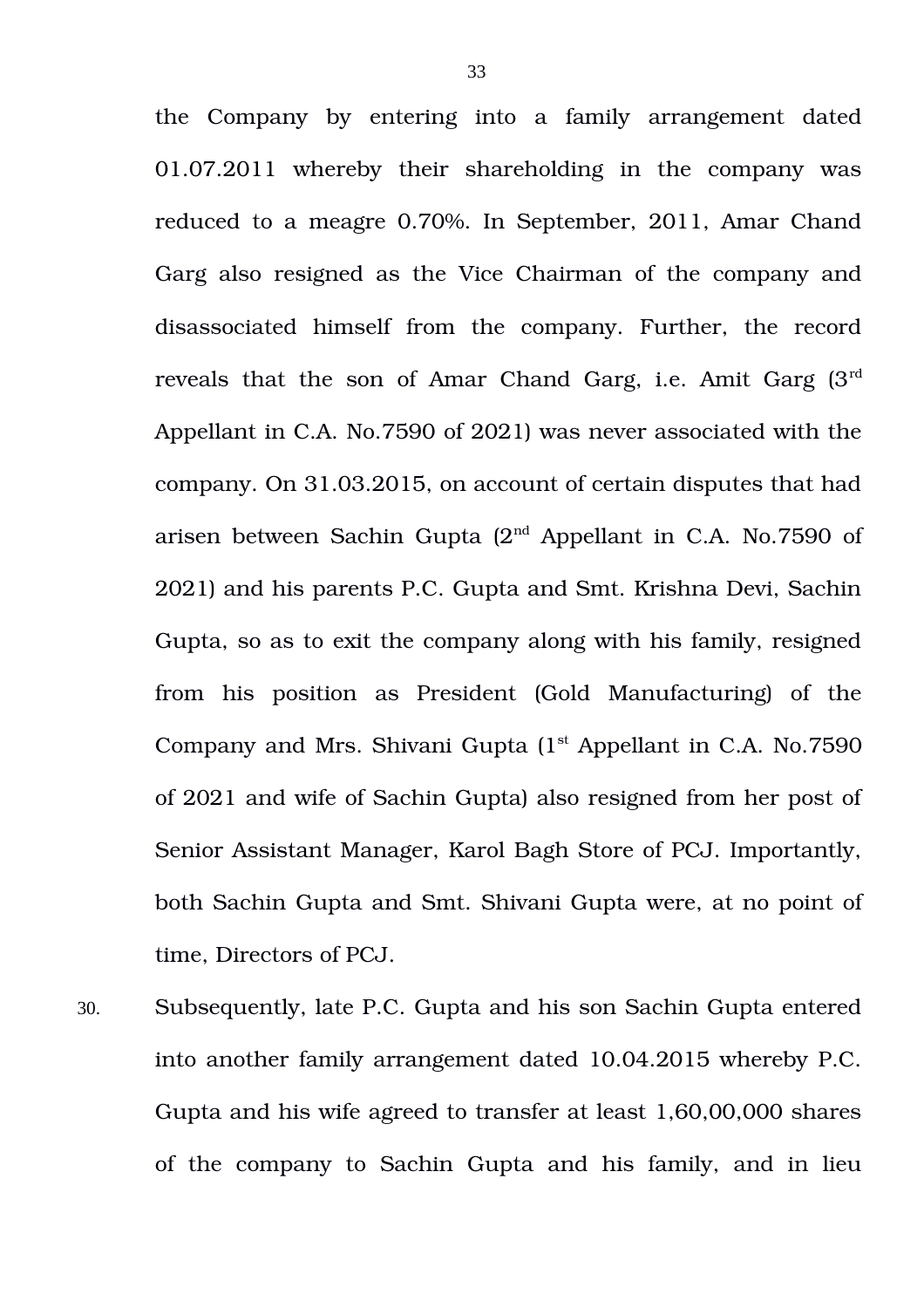thereof Sachin Gupta and his family agreed not to have any right whatsoever in the immovable and movable property of P.C. Gupta and his wife. However, Sachin Gupta and his wife Smt. Shivani Gupta were permitted to use the property at 1-C, Court Road, Civil Lines, Delhi for residential purposes only. It is pertinent to note here that the said plot of land is a large tract of land and separate buildings were constructed thereon. P.C. Gupta and Sachin Gupta, along with their families, resided in separate floors of the same building, whereas Amit Garg and Balram Garg resided in separate buildings.

31. Post the agreed transfer of shares by P.C. Gupta and his wife, Sachin Gupta and his wife Smt. Shivani Gupta *inter alia,* sold some shares of the company from 02.04.2018 to 13.07.2018. This aforesaid trade in shares was the subject matter of investigation by the Respondent/SEBI as it was contented by SEBI that the abovementioned trade was based on UPSI and hence was in contravention of SEBI Act and PIT Regulations. The WTM and SAT erred in not appreciating the aforementioned facts which adequately establish that the there was a breakdown of ties between both the parties, both at personal and professional level, and that the said estrangement happened much prior to the two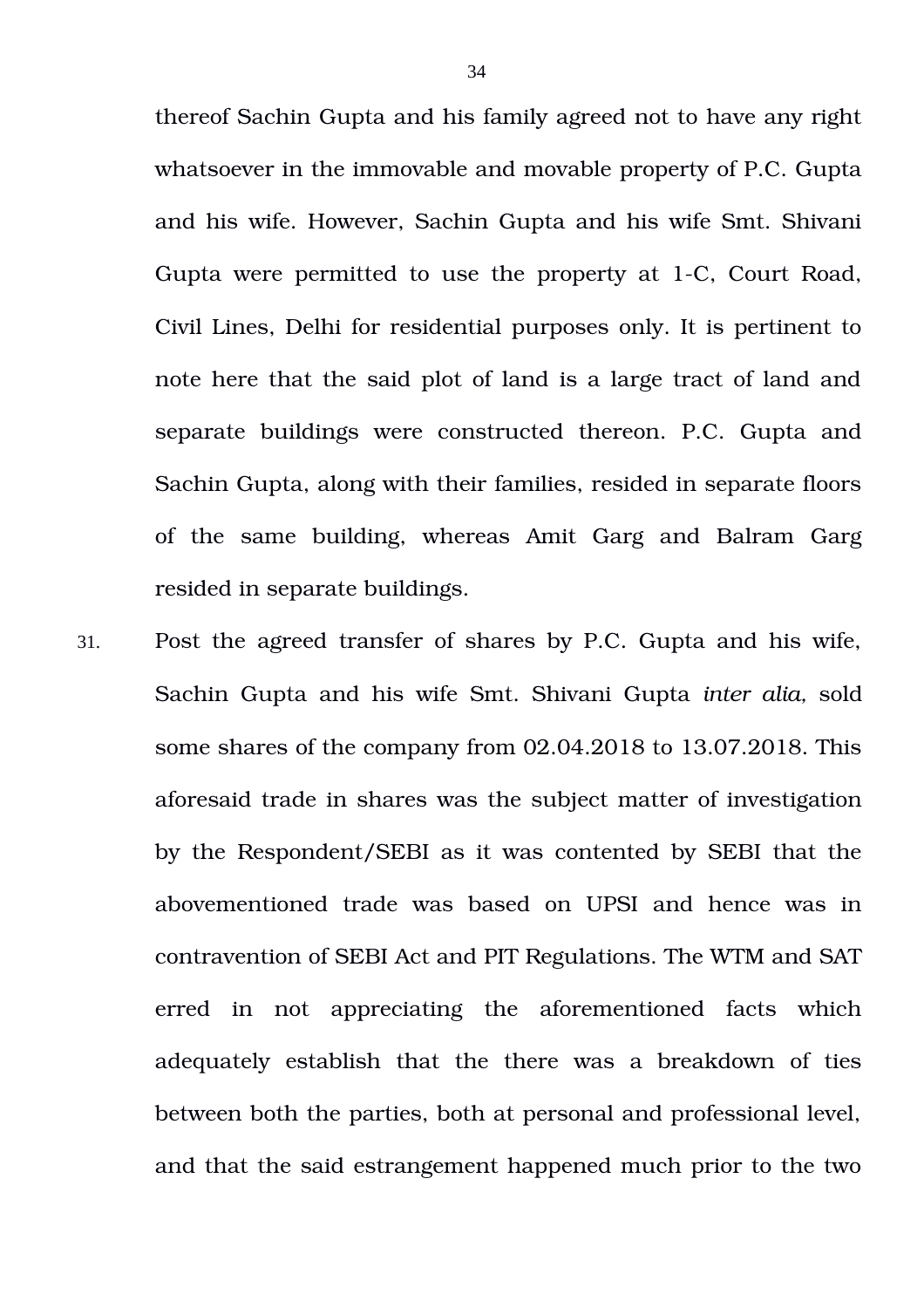UPSI. Hence, we are of the opinion that when the two family arrangements (dated 01.07.2011 and 10.04.2015) are considered in their right perspective, it adequately demonstrates that there was a breakdown of relations between the parties. Additionally, given the fact that the entire case against the appellants for the offence of insider trading was based on the nature of close relationship between the parties, once it has been rightly held by the WTM that the appellants are neither *"connected persons"* within the meaning of Regulation 2(1)(d) nor "immediate relatives" within the meaning of Regulation 2(1)(f) of PIT Regulation, the question of *ipso facto* relying on the nature of relationship between the parties to come to the conclusion that they were "in possession of or having access to UPSI" while trading with the shares of the company is legally unsustainable.

32. Moreover, we find merit in the submission of the counsel for the appellants in C.A. No.7590 of 2021 that even assuming that the said family arrangements did not result in complete estrangement of social relations between the parties, the SAT could not, by virtue of this very fact, discharge SEBI of the onus of proof placed on them to prove that the Appellants were in possession of UPSI. In our opinion, the approach adopted by the SAT turns the SEBI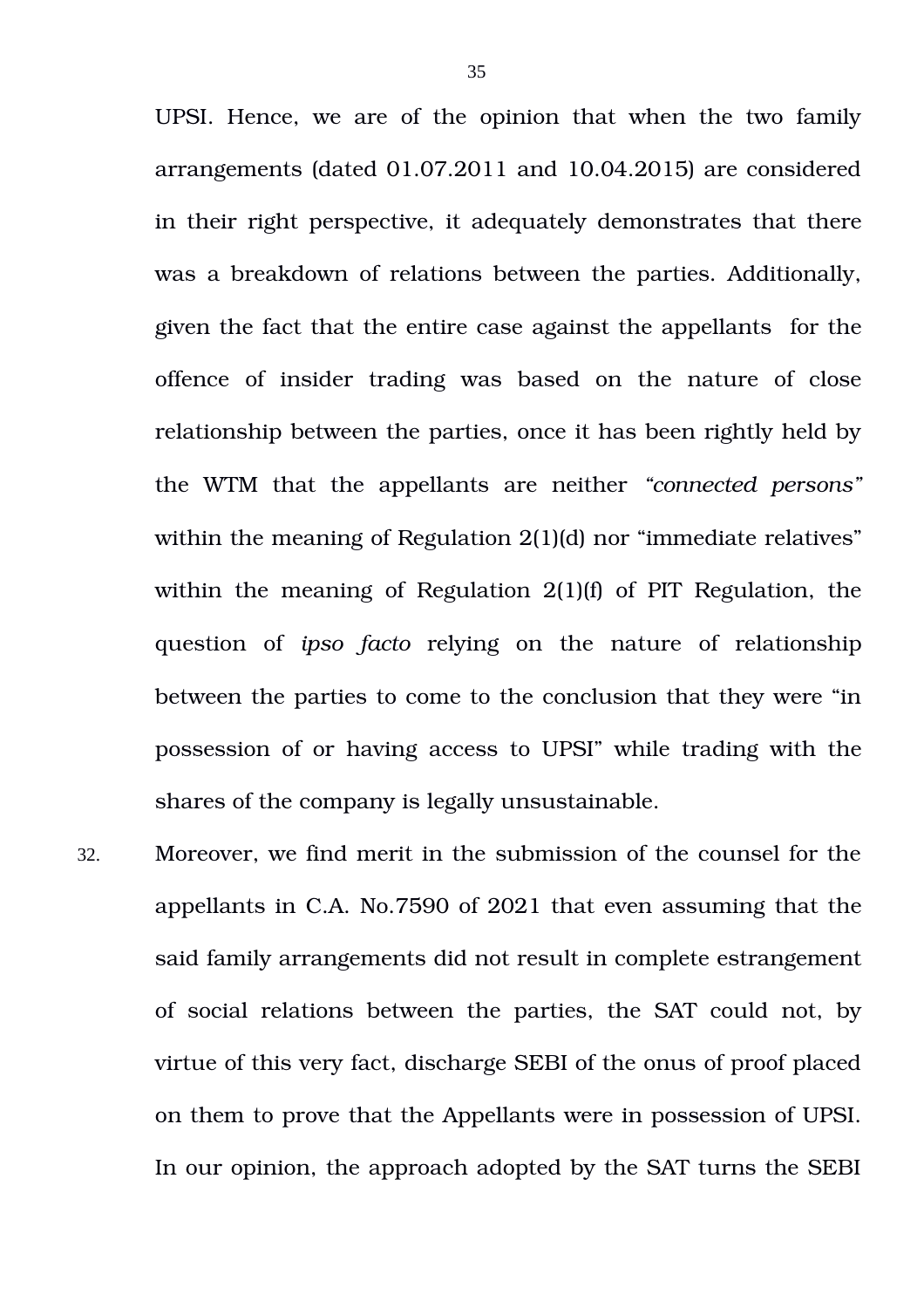Act on its head as it places the burden of proving that there was a complete breakdown of ties between the parties on the Appellants in C.A. No.7590 of 2021 while conveniently ignoring the fact that the onus was actually on SEBI to prove that the appellants were in possession of or having access to UPSI. The legislative note to Regulation 2(1)(g) makes the above position of law explicitly clear. It states that:

> *"... The onus of showing that a certain person was in possession of or had access to unpublished price sensitive information at the time of trading would, therefore, be on the person leveling the charge after which the person who has traded when in possession of or having access to unpublished price sensitive information may demonstrate that he was not in such possession or that he has not traded or he could not access or that his trading when in possession of such information was squarely covered by the exonerating circumstances."*

- 33. The second question before us is that could the appellants in C.A. No.7590 of 2021, be rightly held to be "insiders" in terms of regulation 2(1)(g)(ii) of the PIT Regulations, only and entirely on the basis of circumstantial evidence?
- 34. In this context, it is important to highlight that the two major Corporate Announcements, purportedly related to a change in company's capital structure, which were:

## i. **UPSI-1 [Period between 25.04.2018 to 10.05.2018]:**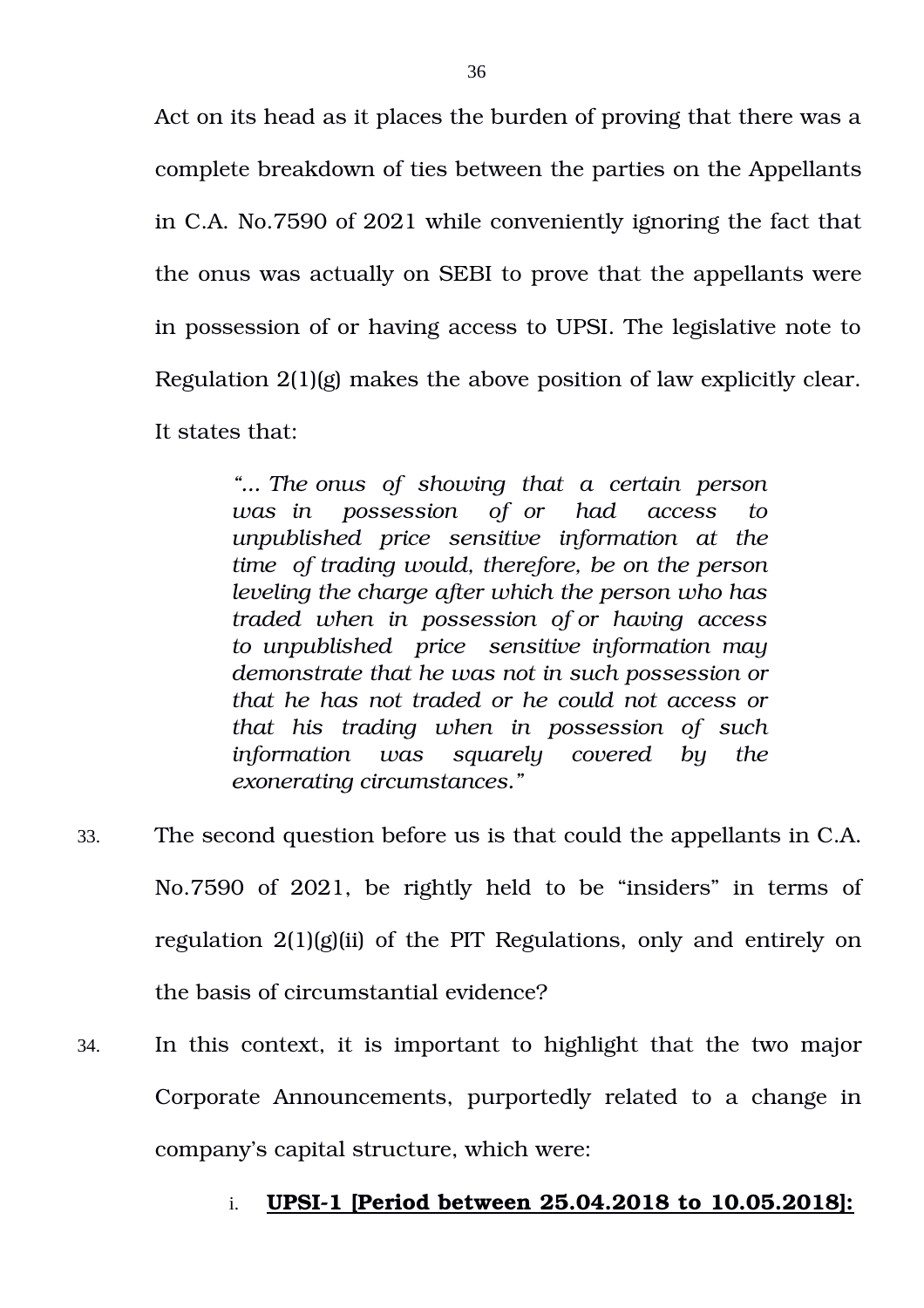The announcement of the Company on 10.05.2018 to buy back up to  $1,21,14,285$  fully paid up equity shares of Rs.  $10/-$  each at a price of Rs.  $350/-$  per equity share.

# ii. **UPSI2 [Period between 07.07.2018 to 13.07.2018]:** The announcement of the company withdrawing their buy-back offer due to non-receipt of NOC from State Bank of India.

35. After carefully and extensively perusing the records, we have come to the conclusion that the SAT erred in holding the appellants in C.A. No.7590 of 2021 to be "insiders" in terms of Regulation 2(1) (g)(ii) of the PIT Regulations on the basis of their trading pattern and their timing of trading (circumstantial evidence). The reasoning of the SAT is *ex facie* contrary to the records, as would be evident from the forthcoming discussion wherein our analysis of the alleged transactions has been divided into three phases viz. Phase-I [Period from 02.04.2018 to 24.04.2018], Phase-II [Period from 22.06.2018 to 06.07.2018] and Phase-III [Period from 07.07.2018 to 13.07.2018].

## 36. **Phase-I [02.04.2018 to 24.04.2018 i.e. Pre UPSI-1 Period]:** Appellant Mrs. Shivani Gupta sold shares gifted to her by P.C. Gupta and Smt. Krishna Devi (as part of the family arrangement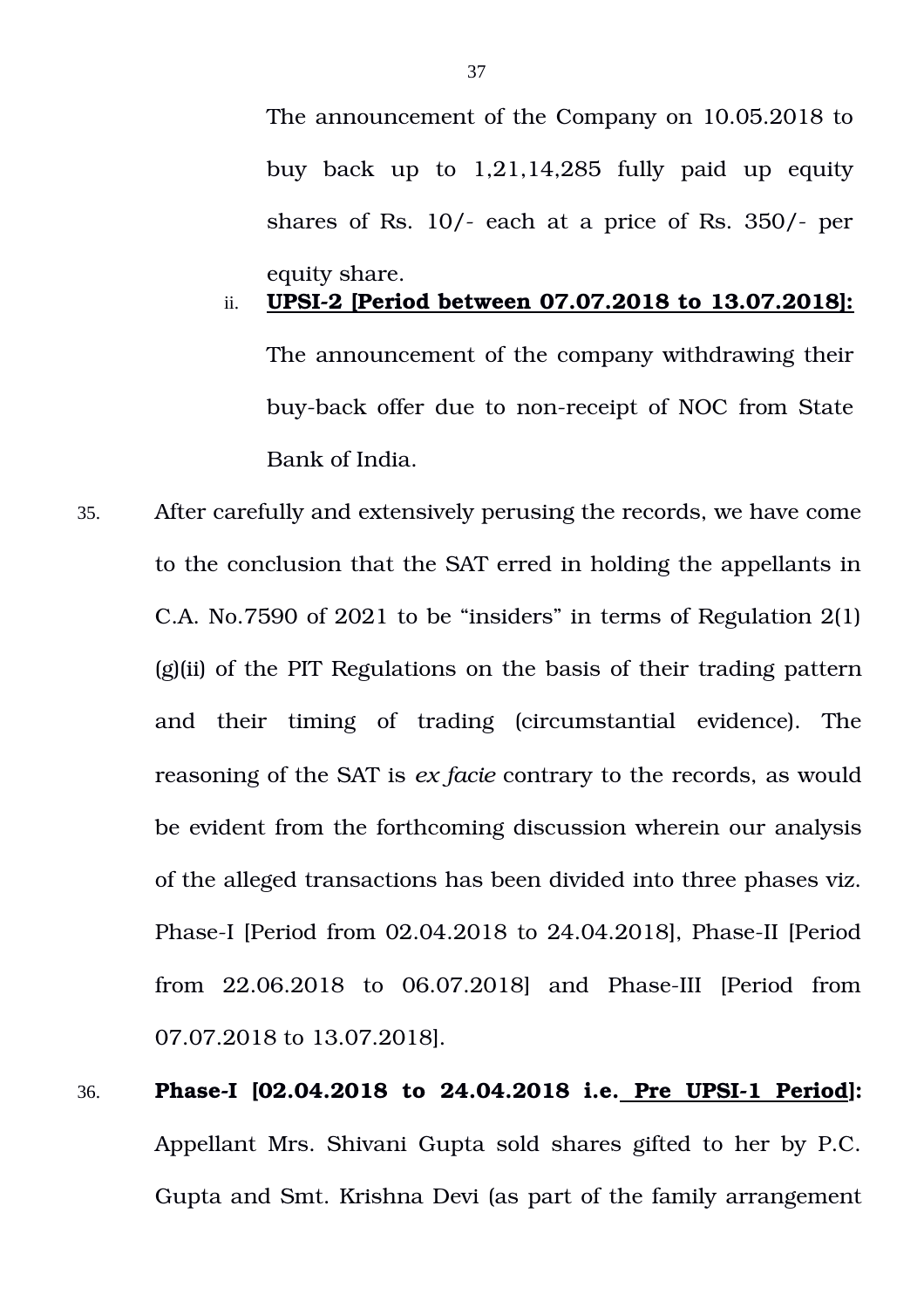dated 10.04.2015) for personal and commercial reasons. The said shares were sold for a price of Rs. 300 per share during the said period. However, since the price of the shares kept falling, Mrs. Shivani decided to stop selling shares on 24.04.2018. Further, if we presume that she had internal knowledge of the company's affair including the impending buy-back offer, it would be reasonable to assume that she would not have sold such a large chunk of shares  $(74,35,071)$  shares) in the pre-UPSI-1 period when the prices of the shares were falling and would have instead chosen to wait for the buy-back offer. This also assumes importance since SEBI itself, vide its showcause notice dated  $24.04.2020$  had dropped the charges with respect to the UPSI-1 period. This would mean that the notional loss purportedly avoided by appellant Mrs. Shivani Gupta was only for the shares traded during the UPSI-II Period, and even according to SEBI, there was no case that she made any money or avoided any loss by trading in the shares of the company during the UPSI-1 Period.

37. **Phase-II [22.06.2018 to 06.07.2018 i.e. Pre- UPSI-II Period]:** 

PCJ had requested SBI to issue a NOC for the proposed buy-back offer on 07.07.2018 and the said request was rejected on the same day by the SBI. However, even before the said refusal by the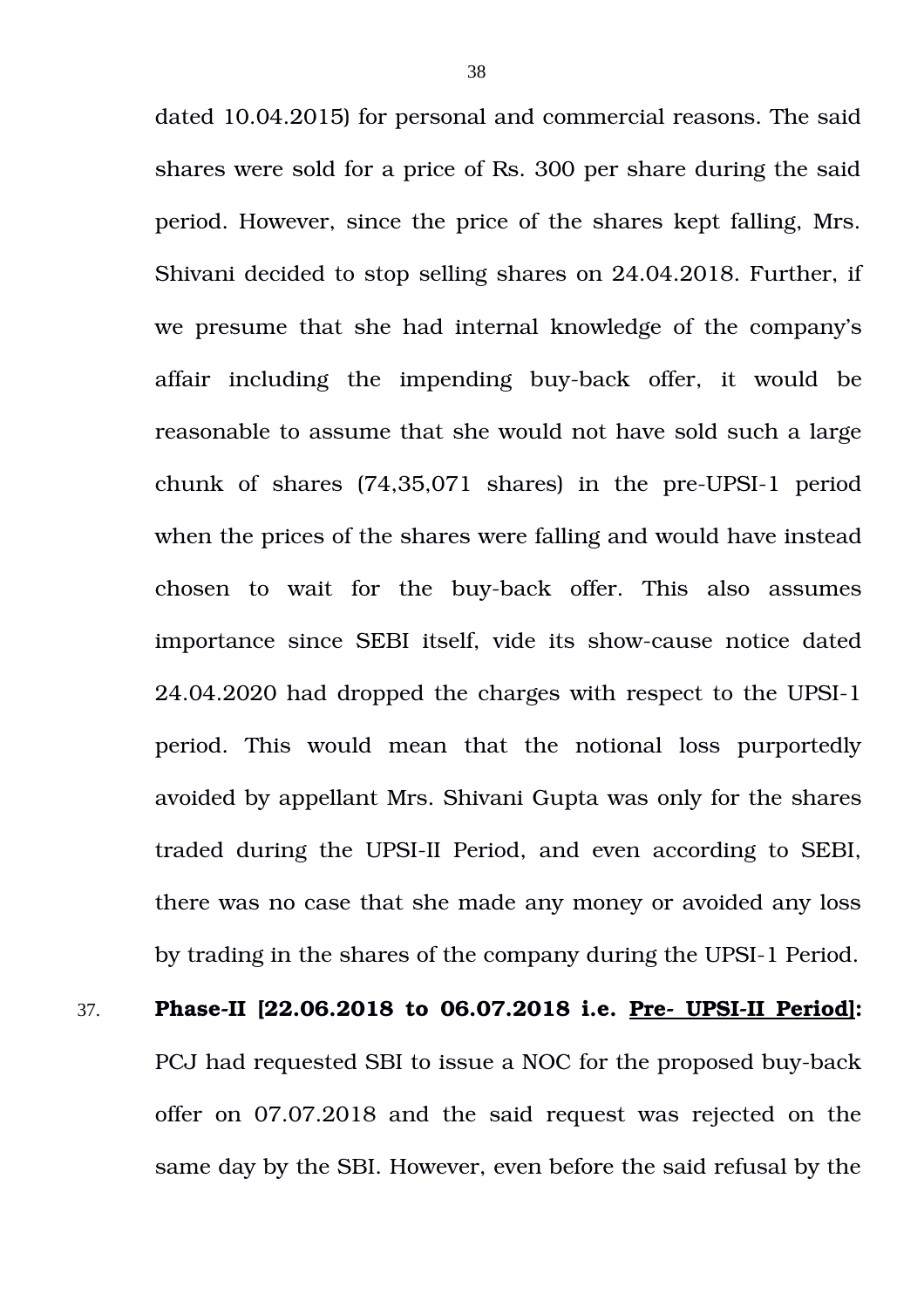SBI, the appellant Mrs. Shivani Gupta had sold 1,00,000 shares on 06.07.2018 at a much lower price than the price at which the shares were sold earlier. On the date on which these shares were sold, the UPSI-2 had not even come into existence. If the arguments of the respondent hold any water, the Appellants should have waited till UPSI-2 and would only have subsequently offloaded maximum number of shares during the said period to avoid any notional loss. However, the records undercut the logic adopted by the respondent/SEBI for the reason that the appellants were not in possession of the UPSI2 and hence the appellants started selling the shares even before the UPSI-2 came into existence.

38. **Phase-III [07.07.2018 to 13.07.2018 i.e. UPSI-II Period]:** The Appellant Mrs. Shivani Gupta sold only 15,00,000 shares during this period as opposed to the 74,35,071 shares that were sold at an earlier point of time (Pre-UPSI-1 Period). Importantly, notwithstanding the fact that the appellant Mrs. Shivani Gupta sold 15,00,000 shares, she continued to hold 12,84,111 shares of the company, out of the total that were transferred to her by way of the family arrangement. These above factors undercut the argument of SEBI that the appellants sold huge number of shares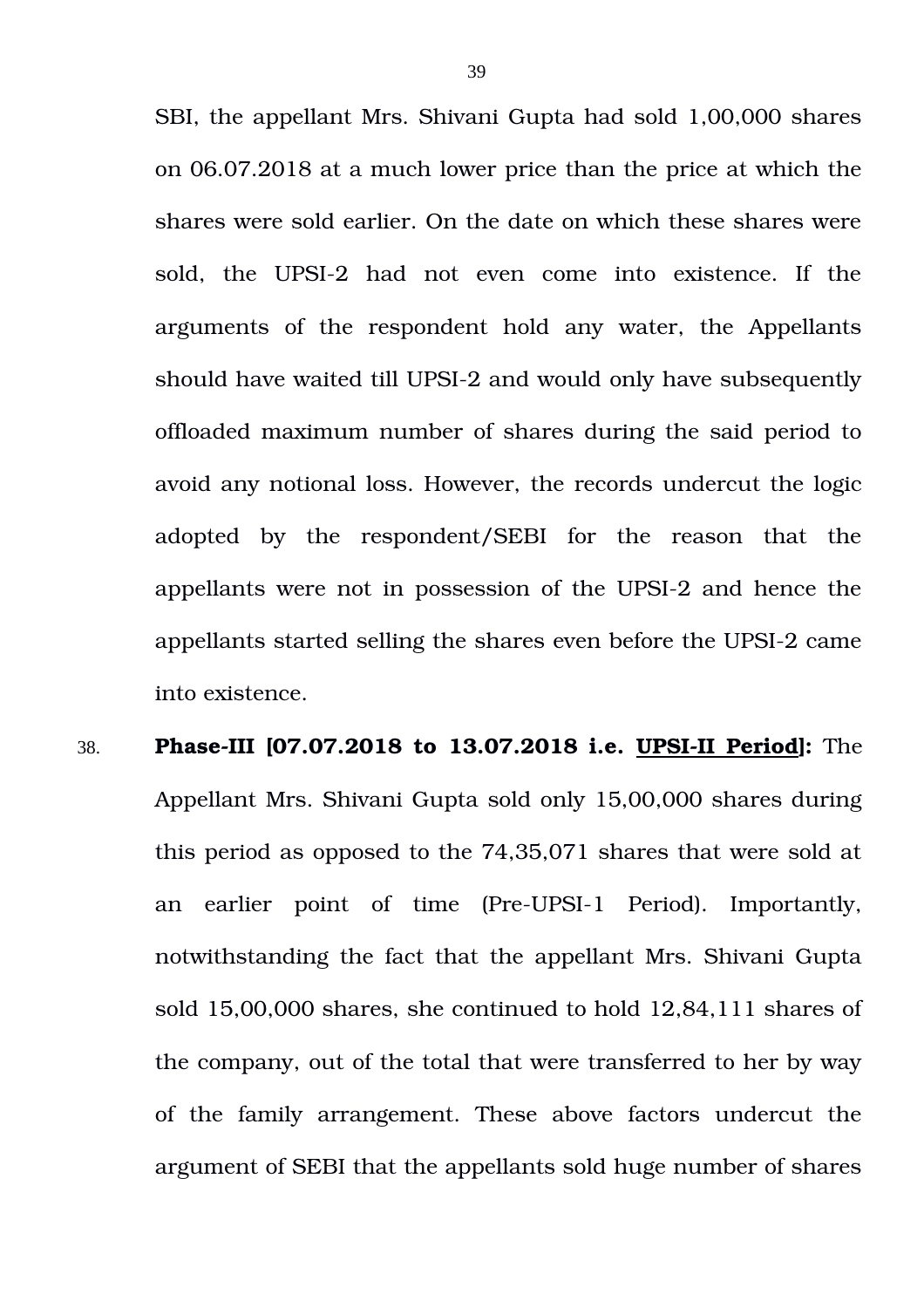during UPSI-2 period because they had the information that once the information of withdrawal of buy-back offer by PCJ was made public, the price of the shares would drastically fall. Moreover, the data reveals that the share price of the PCJ shares consistently fell during the investigation period and therefore it would be incorrect to say that the price of the shares fell only upon announcement of the withdrawal of the buyback offer. In fact, the records reveal that even after the announcement of the buy-back offer, there was no increase in the share prices of the company. Resultantly, the appellants stopped selling shares on 13.07.2018 because they believed that the market price continued to fall so badly that the shares possessed by them were not being valued accurately in the market. Hence, the appellants decided to constitute to hold their shareholdings.

39. In such view of the matter, we are of the opinion that there is no correlation between the UPSI and the sale of shares undertaken by the appellants in C.A. No.7590 of 2021. The said decisions of selling the shares and the timings thereof were purely a personal and commercial decision undertaken by them and nothing more can be read into those decisions. If the appellants did possess the UPSIs, we are unable to understand that why would the appellant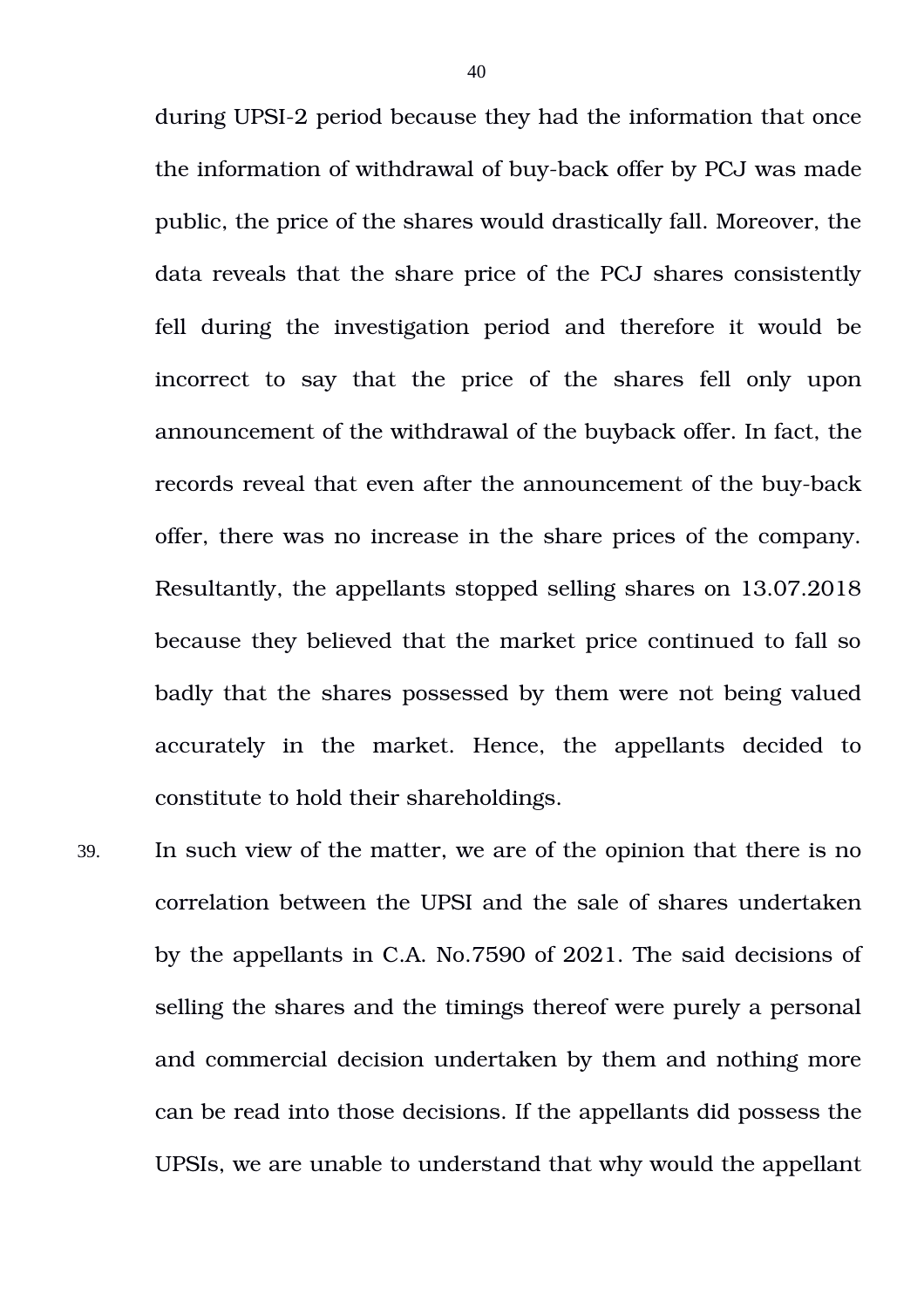Mrs. Shivani Gupta sell only 15,00,000 shares during this period as opposed to the 74,35,071 shares that were sold at an earlier point of time (Pre-UPSI-1 Period) and still continue to hold 12,84,111 shares of the company that could have also been sold along with the 15,00,000 shares that were sold during the UPSI-2 period.

40. We are also of the opinion that in the absence of any material available on record to show frequent communication between the parties, there could not have been a presumption of communication of UPSI by the appellant Balram Garg. The trading pattern of the appellants in C.A. No.7590 of 2021 cannot be the circumstantial evidence to prove the communication of UPSI by the appellant Balram Garg to the other appellants in C.A. No.7590 of 2021. It would also be pertinent to note here that Regulation 3 of the PIT Regulations, which deals with communication of UPSI, does not create a deeming fiction in law. Hence, it is only through producing cogent materials (letters, emails, witnesses etc.) that the said communication of UPSI could be proved and not by deeming the communication to have happened owing to the alleged proximity between the parties. In this context, even the show-cause notices do not allege any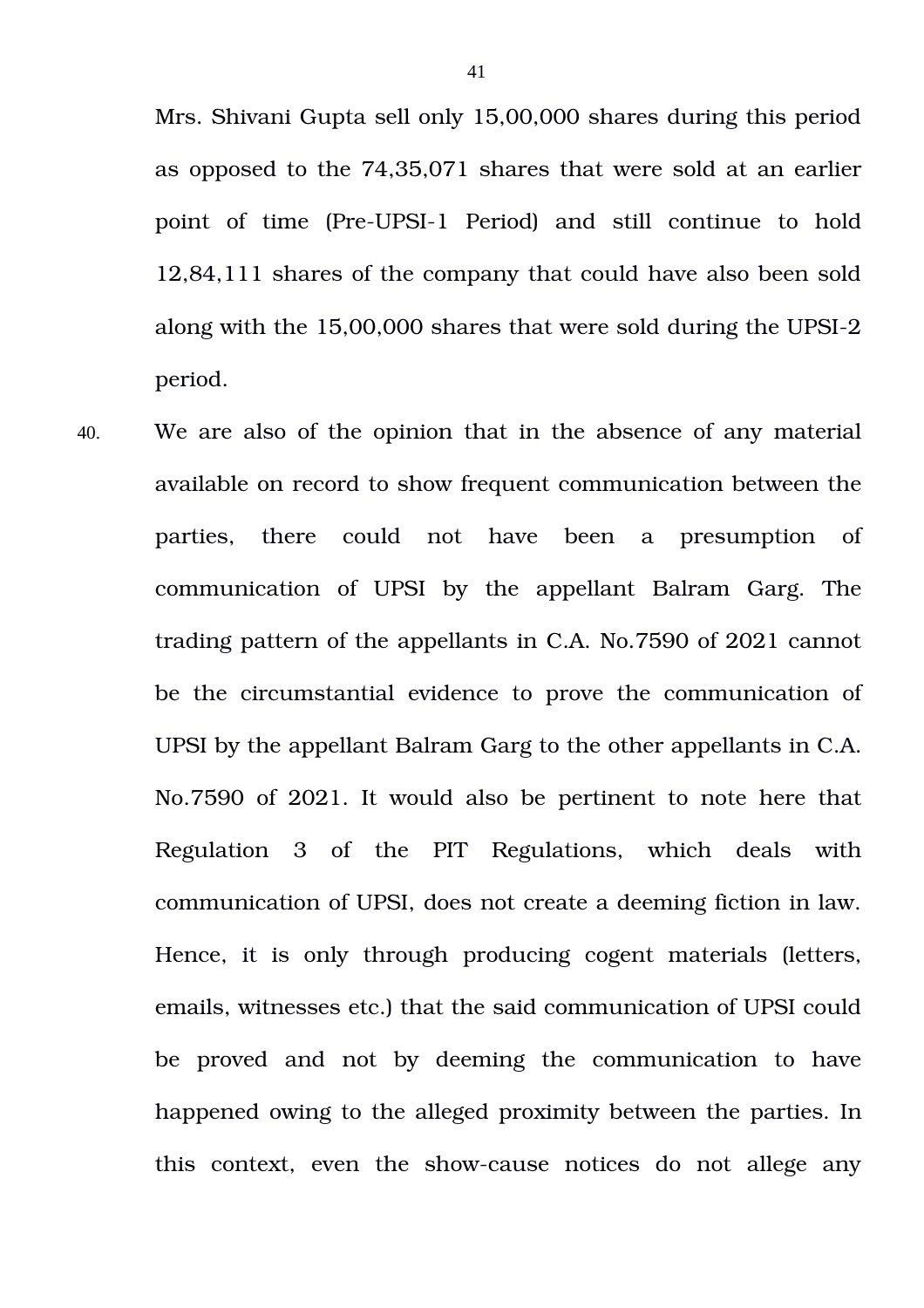communication between the Appellant Balram Garg and the other

appellants in C.A. No.7590 of 2021. This is evident from the

following extract of the order of the WTM:

*"A perusal of the SCNs shows that allegations of Noticees no. 1 to 4 being connected person under Regulation 2(1)(d)(i) seems to have been proceeded on the basis of inference drawn that Noticees no. 1 to 3 being relatives of Late Shri Padam Chand Gupta who was promotor and chairman of PC Jewellers, and Noticee no. 5 who was the MD of PC Jewellers, would be having frequent communication with Late Shri Gupta and Noticee No. 5. However, here I note that as per Regulation 2(1)(d)(i) , association by virtue of frequent communication with the officer of the company must be arising in the discharge of his/her duty towards the company. The SCNs does not allege that there was any communication between Noticee no. 5 and Noticee no. 1 to 4, arising out discharge of any duty owed by Noticee no. 1,2,3 or 4 to the compoany." [emphasis supplied]*

## 41. This Court in *Hanumant vs. State of Madhya Pradesh [AIR*

## *1952 Supreme Court 343]* has held that:

*"Assuming that the accused Nargundkar had taken the tenders to his house, the prosecution, in order to bring the guilt home to the accused, has yet to prove the other facts referred to above. No direct evidence was adduced in proof of those facts. Reliance was placed by the prosecution and by the courts below on certain circumstances, and intrinsic evidence contained in the impugned document, Exhibit P3A. In dealing with circumstantial evidence the rules specially applicable to such evidence must be borne in mind.*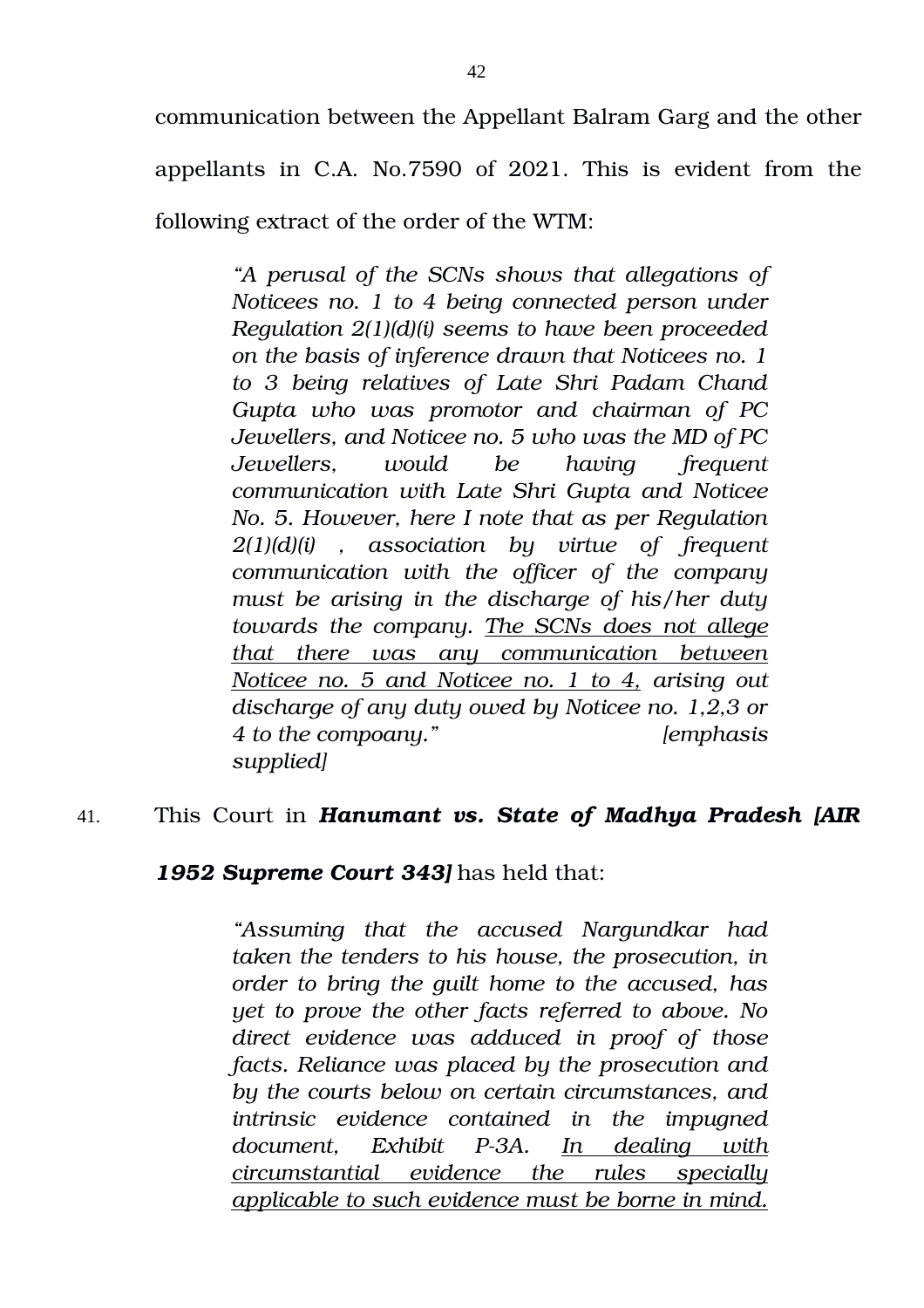*In such cases there is always the danger that conjecture or suspicion may take the place of legal proof and therefore it is right to recall the warning addressed by Baron Alderson, to the jury in Reg v. Hodge ((1838) 2 Lew. 227), where he said :*

*"The mind was apt to take a pleasure in adapting circumstances to one another, and even in straining them a little, if need be, to force them to from parts of one connected whole; and the more ingenious the mind of the individual, the more likely was it, considering such matters to overreach and mislead itself, to supply some little link that is wanting, to take for granted some fact consistent with its previous theories and necessary to render them complete."*

*It is well to remember that in cases where the evidence in of a circumstantial nature, the circumstances from which the conclusion of guilt is to be drawn should in the first instance be fully established, and all the facts so established should be consistent only with the hypothesis of the guilt of the accused. Again, the circumstances should be of a conclusive nature and pendency and they should be such as to exclude every hypothesis but the one proposed to be proved. In other words, there must be a chain of evidence so far complete as not to leave any reasonable ground for a conclusion consistent with the innocence of the accused and it must be such as to show that within all human probability the act must have been done by the accused. In spite of the forceful arguments addressed to us by the learned* Advocate-General on behalf of the State we have *not been able to discover any such evidence either intrinsic within Exhibit P3A or outside and we are constrained to observe that the courts below have just fallen into the error against which warning*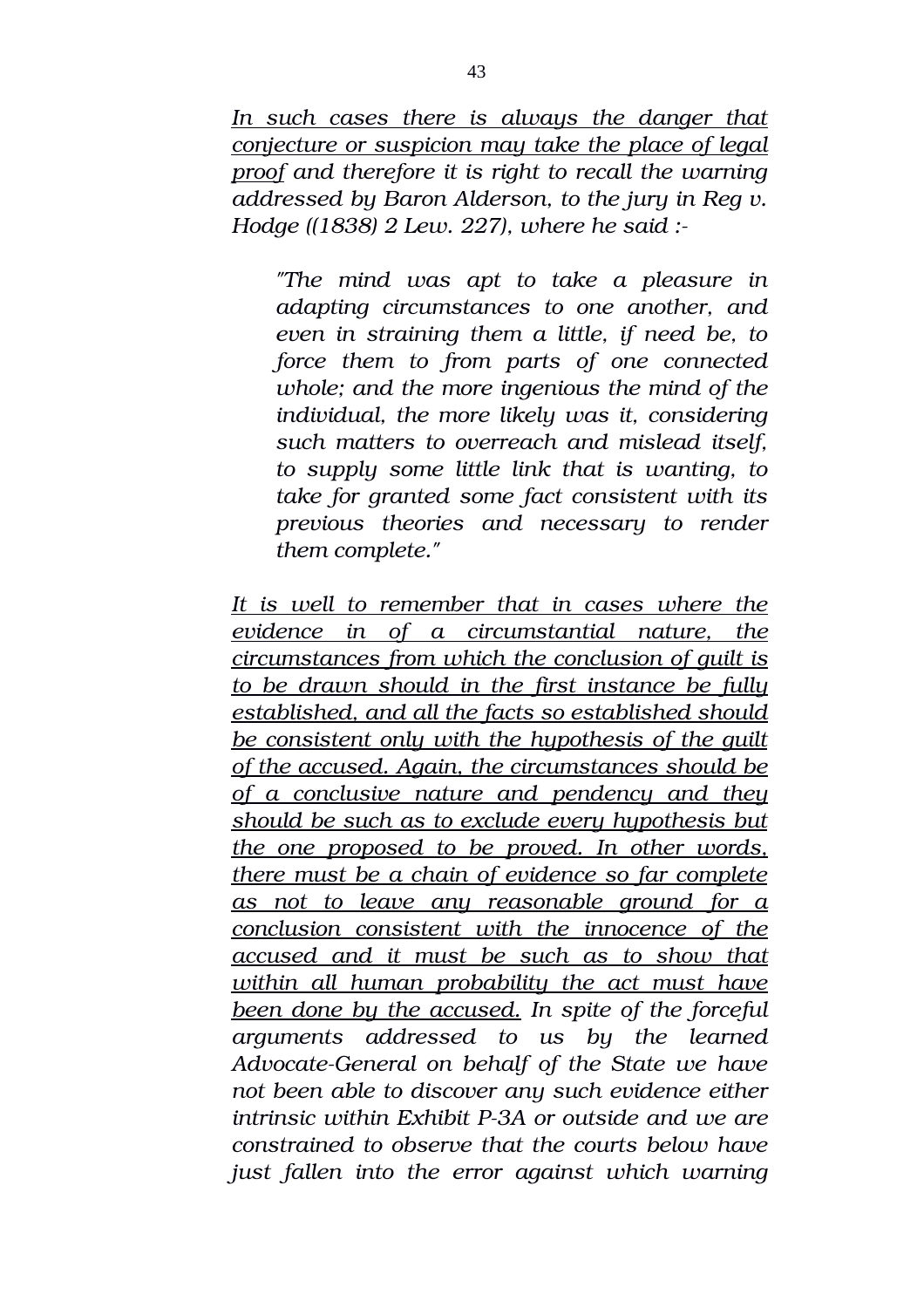*was uttered by Baron Alderson in the above mentioned case." [emphasis supplied]*

## 42. This Court in *Chintalapati Srinivasa Raju vs Securities and*

## *Exchange Board of India [(2018) 7 SCC 443]* has further held

that:

*. . .*

*"Further, under the second part of Regulation 2(e) (i), the connected person must be "reasonably expected" to have access to unpublished price sensitive information. The expression "reasonably expected" cannot be a mere ipse dixit – there must be material to show that such person can reasonably be so expected to have access to unpublished price sensitive information.*

*We have already demonstrated that the minority judgment is much more detailed and correct than the majority judgment of the Appellant Tribunal. We accept Shri Singh's submission that in cases like the present, a reasonable expectation to be in the know of things can only be based on reasonable inferences drawn from foundational facts. This Court in SEBI v. Kishore R. Ajmera, (2016) 6 SCC 368 at 383, stated:*

*"26. It is a fundamental principle of law that proof of an allegation leveled against a person may be in the form of direct substantive evidence or, as in many cases, such proof may have to be inferred by a logical process of reasoning from the totality of the attending facts and circumstances surrounding the allegations/charges made and leveled. While direct evidence is a more certain basis to come to a conclusion, yet, in the absence thereof the Courts cannot be helpless. It is the judicial duty to take note of the immediate and*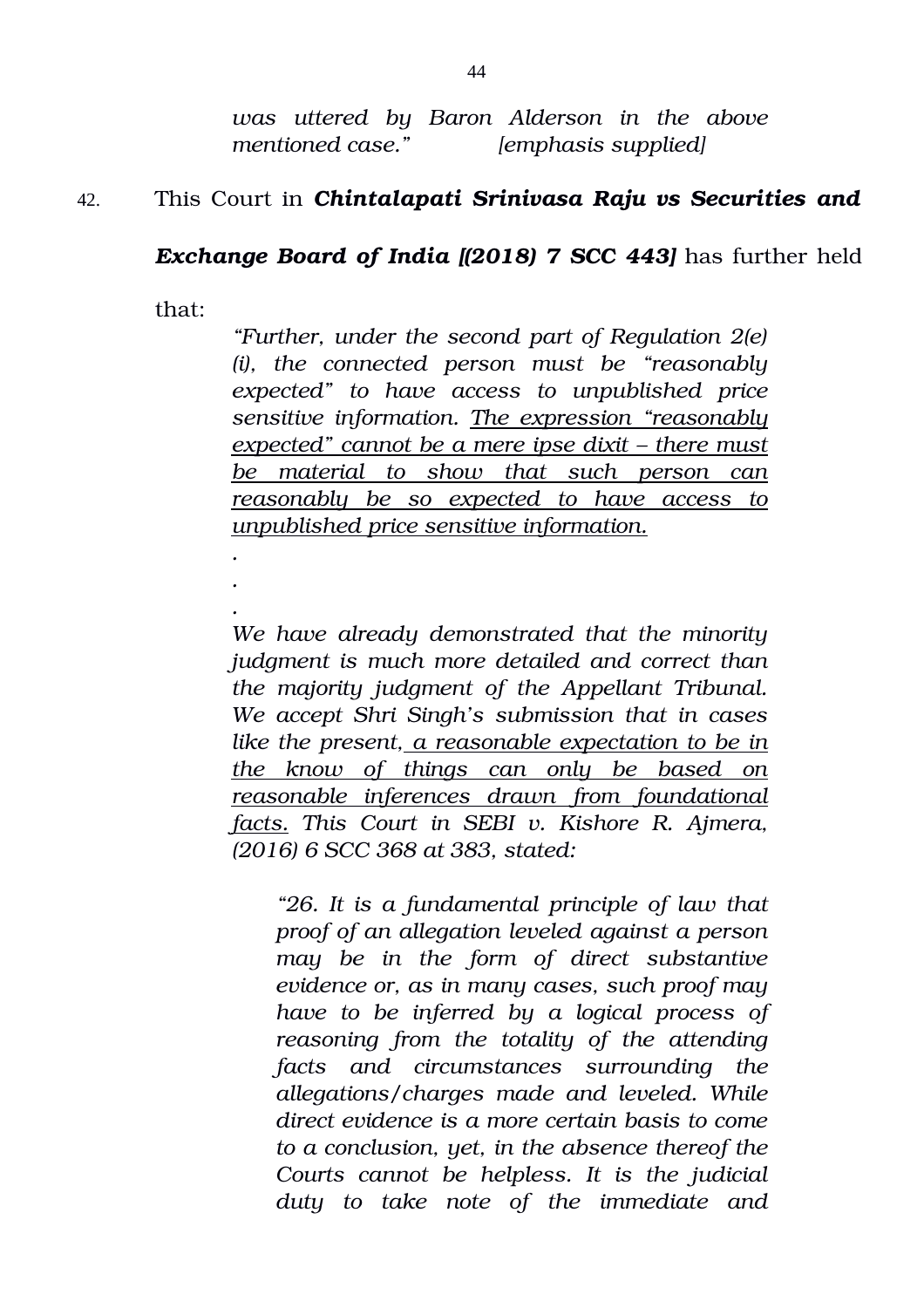*proximate facts and circumstances surrounding the events on which the charges/allegations are founded and to reach what would appear to the Court to be a reasonable conclusion therefrom. The test would always be that what inferential process that a reasonable/prudent man would adopt to arrive at a conclusion."*

*We are of the view that from the mere fact that the appellant promoted two joint venture companies, one of which ultimately merged with SCSL, and the fact that he was a cobrother of B. Ramalinga Raju, without more, cannot be stated to be foundational facts from which an inference of reasonably being expected to be in the knowledge of confidential information can be formed. The fact that the appellant was to be continued as a director till replacement again does not take us anywhere. Shri Viswanathan has shown us that two other independent nonexecutive directors were appointed in his place on and from 23.1.2003. What is clear is that the appellant devoted all his energies to the businesses he was running, on and after resigning as an executive director of SCSL, as a result of which the salary he was being paid by SCSL was discontinued."*

*[emphasis supplied]*

43. This Court has also held in a catena of cases that the foundational facts must be established before a presumption is made. In this context, in *Seema Silk & Sarees vs. Directorate*

*of Enforcement [(2008) 5 SCC 580]* this Court has held that:

*"The presumption raised against the trader is a rebuttable one. Reverse burden as also statutory*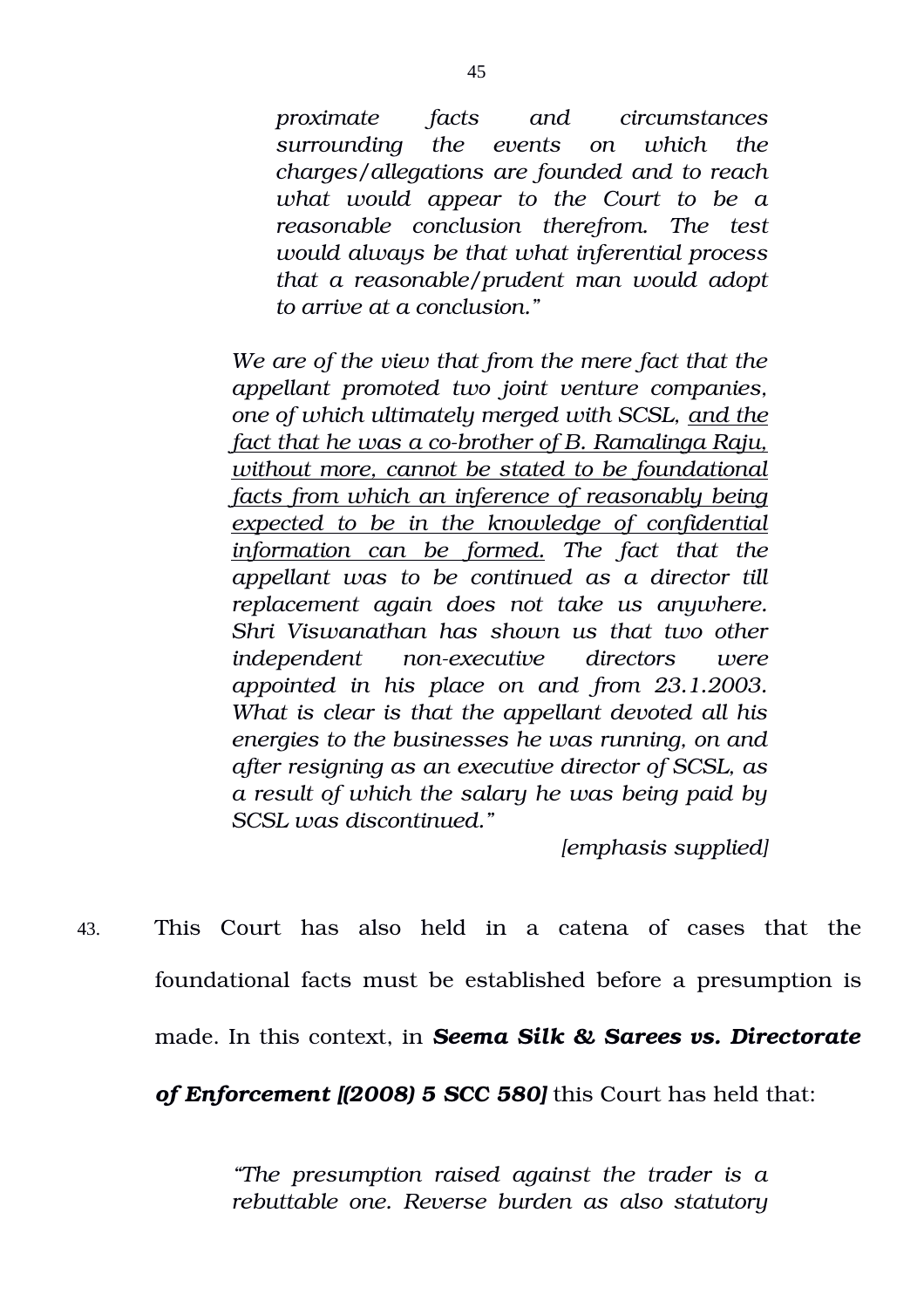*presumptions can be raised in several statutes as, for example, the Negotiable Instruments Act, Prevention of Corruption Act, TADA, etc. Presumption is raised only when certain foundational facts are established by the prosecution. The accused in such an event would be entitled to show that he has not violated the provisions of the Act."* 

In the present case, as rightly argued by the learned counsel of the appellant, the foundational facts were not proved which could raise the alleged presumption. SEBI failed to place on record any material to prove that the appellants in C.A. No.7590/2021 were *"connected persons"* to Balram Garg as required by Regulation  $2(1)(d)(ii)(a)$  read with Regulation  $2(1)(f)$  of the PIT Regulations as none of the appellants C.A. No.7590/2021 were financially dependent on Balram Garg or even alleged to have consulted Balram Garg in any decision related to trading in securities.

44. In light of the above principles of law laid down by this Court, it was imperative on the Respondent/SEBI to place on record relevant material to prove that the appellants in C.A. No.7590 of 2021, namely, Mrs. Shivani Gupta, Sachin Gupta, Amit Garg and Quick Developers Pvt. Ltd. were *"immediate relatives"* who were *"dependent financially"* on appellant Balram Garg or *"consult"* Balram Garg in *"taking decisions relating to trading in securities"*.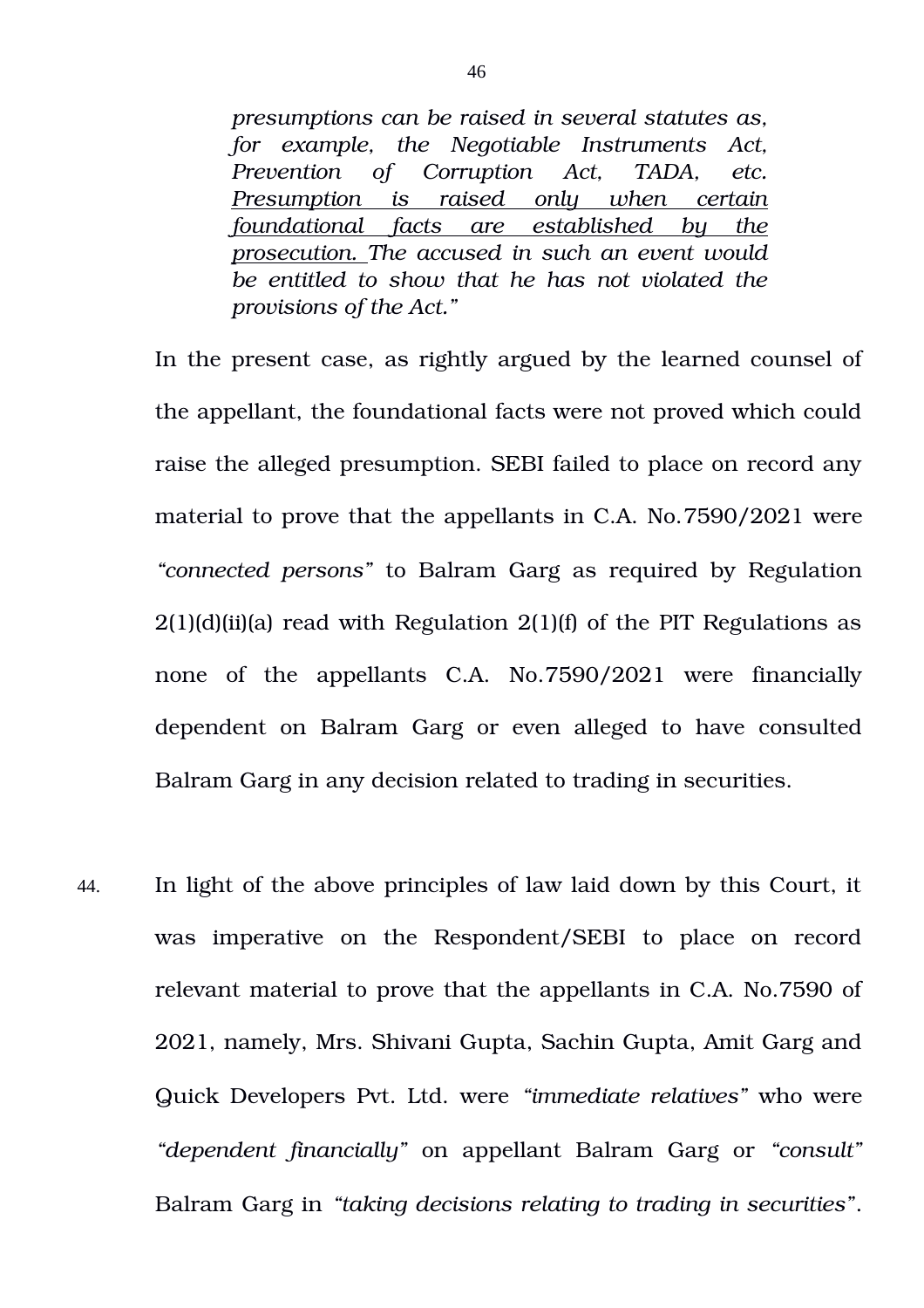However, SEBI failed to do so as has been already recorded by the WTM in its order dated 11.05.2021. The said appellants in C.A. No.7590 of 2021 were not *"immediate relatives"* and were completely financially independent of the appellant Balram Garg and had nothing to do with the said Balram Garg in any decision making process relating to securities or even otherwise.

- 45. In the context of appellant no. 4 (in C.A. No.7590 of 2021), namely Quick Developers Pvt. Ltd., the record clearly reveals that it is neither a *"holding company"* or an *"associate company"* or a *"subsidiary company"* of PCJ nor the appellant Balram Garg has ever been the Director of Quick Developers Pvt. Ltd. Therefore, Quick Developers Pvt. Ltd. cannot be held to be a *"connected person"* vis-à-vis the appellant Balram Garg.
- 46. Furthermore, reliance of the Respondent/SEBI on transactions between appellant Sachin Gupta and PCJ and the subsequent payments of rent by PCJ is against the principles of natural justice as these allegations were not part of the Show Cause Notices. To cement this proposition, reference could be made to

*Tarlochan Dev Sharma vs State of Punjab [(2001) 6 SCC 260]* wherein this Court has held that: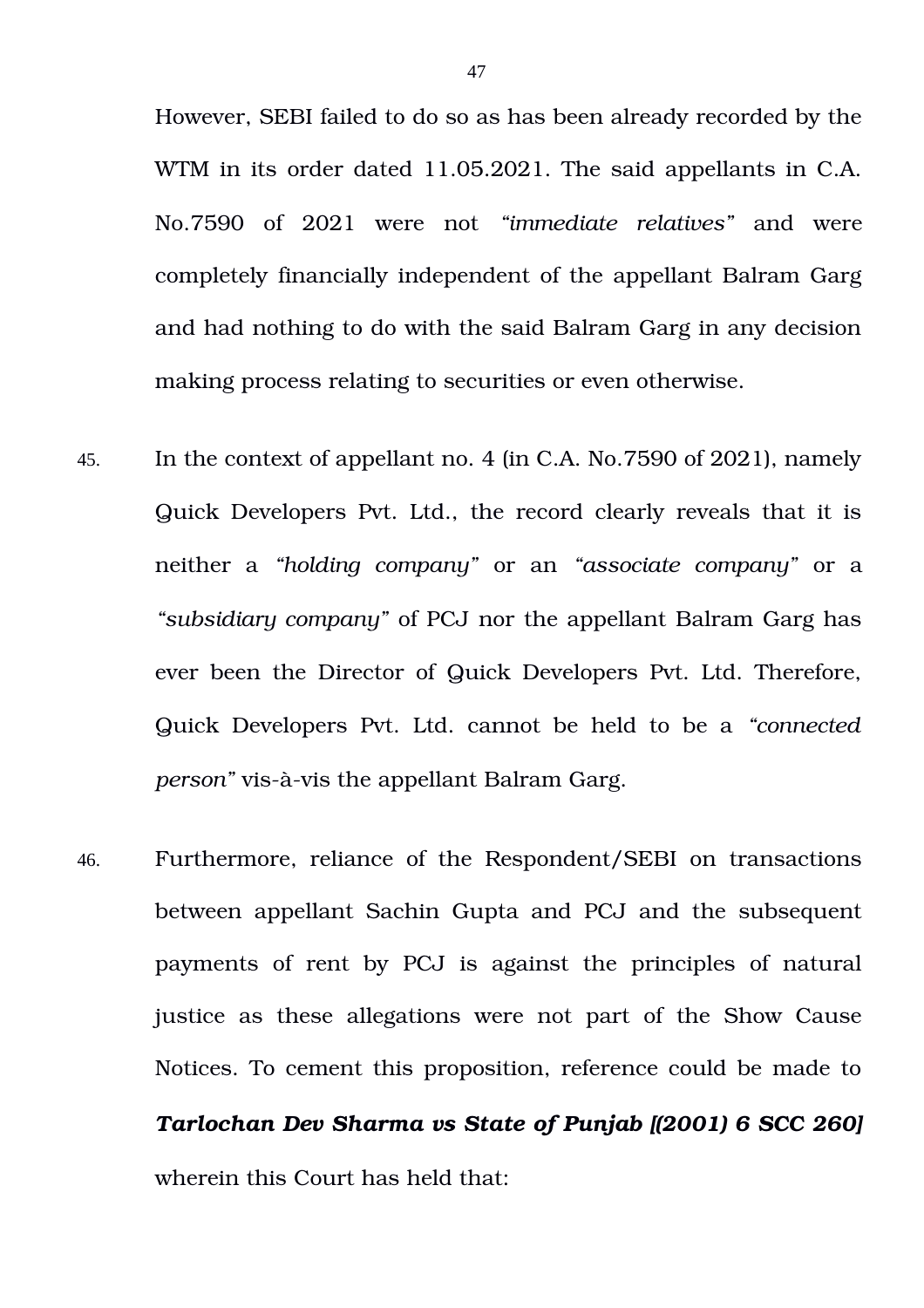*"We are, therefore, clearly of the opinion that not only the principles of natural justice were violated by the factum of the impugned order having been founded on grounds at variance from the one in the show cause notice, of which appellant was not even made aware of let alone provided an opportunity to offer his explanation, the allegations made against the appellant did not even prima facie make out a case of abuse of powers of President."*

*[emphasis supplied]*

Similar observations have also been made by this Court in *Hindustan Lever Ltd. vs. Director General (Investigation and Registration) [(2001) 2 SCC 474].*

47. Lastly, we have given our anxious consideration to the judgements relied upon by the learned counsel of the Respondent viz. *SEBI vs Kishore R. Ajmera [(2016) 6 SCC 368] and Dushyant N. Dalal vs. SEBI [(2017) 9 SCC 660].* **Suffice it to** hold that these cases are distinguishable on the facts of the present case, as the former is not a case of insider trading but that of Fraudulent/Manipulative Trade Practices; and the latter case relates to Interests and Penalty rather than the subject matter at hand. Reliance placed on the case of **Kishore R.** *Ajmera (supra)* to show that presumption can be drawn on the basis of immediate and relevant facts is contrary to law already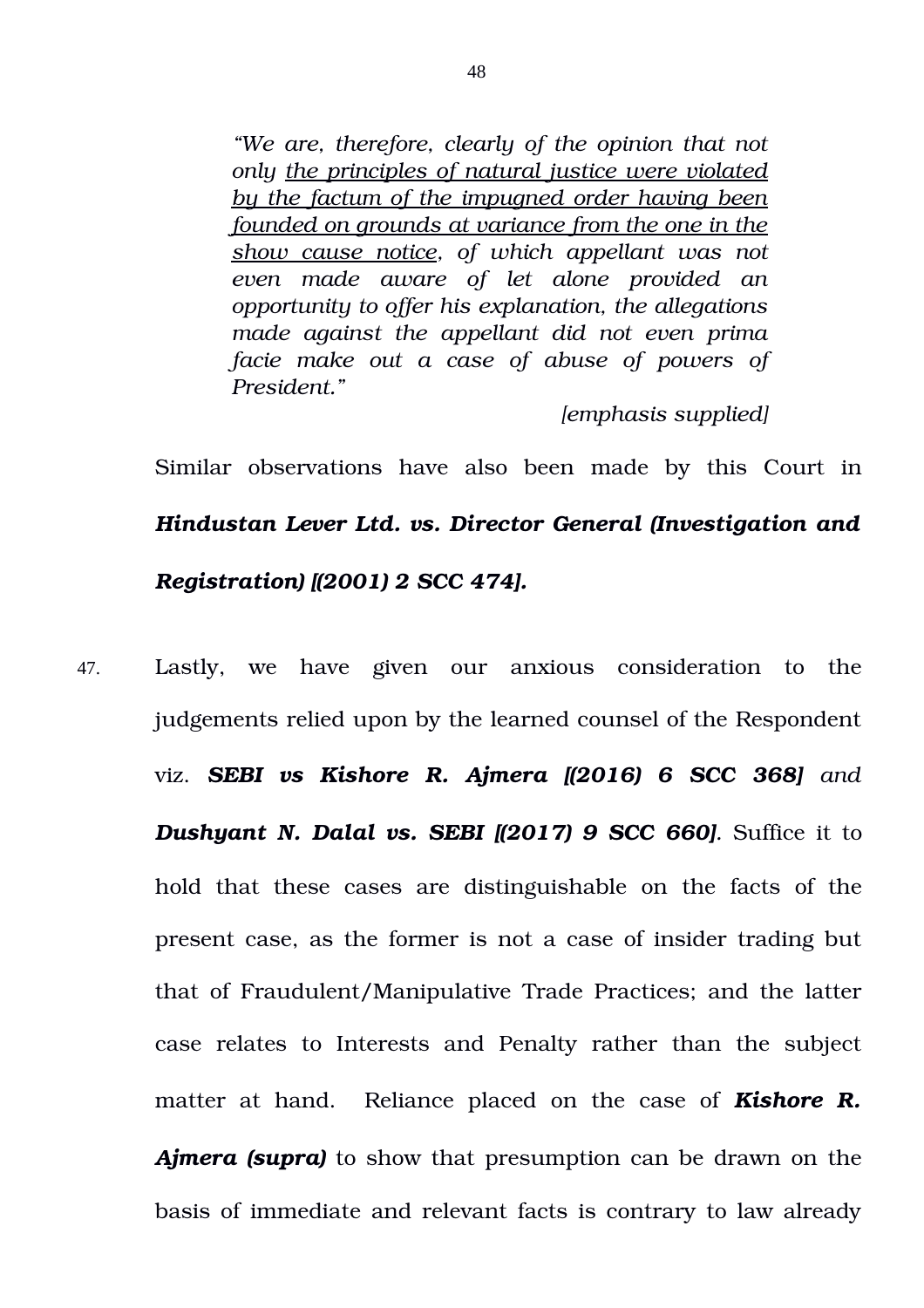settled by this Court in the case of *Chintalapati Srinivasa Raju (supra)* where it is held that *"a reasonable expectation to be in the know of things can only be based on reasonable inference drawn from foundational facts".* It has further been held that merely because a person was related to the connected person cannot by itself be a foundational fact to draw an inference.

48. To conclude, the entire case of the Respondents was premised on two important propositions, that *firstly*, there existed a close relationship between the appellants herein; and *secondly*, that based on the circumstantial evidence (trading pattern and timing of trading), it could be reasonably concluded that the appellants in C.A. No.7590 of 2021 were "insiders" in terms of Regulation  $2(1)(g)(ii)$  of the PIT Regulations. However, as the discussion above would reveal, the WTM and SAT wrongly rejected the claim of estrangement of the Appellants in C.A. No.7590 of 2021, without appreciating the facts and evidence as was produced before them. The records and facts adequately establish that the there was a breakdown of ties between the parties, both at personal and professional level and that the said estrangement happened much prior to the two UPSI. Secondly, as has already been discussed, the SAT erred in holding the appellants in C.A. No.7590 of 2021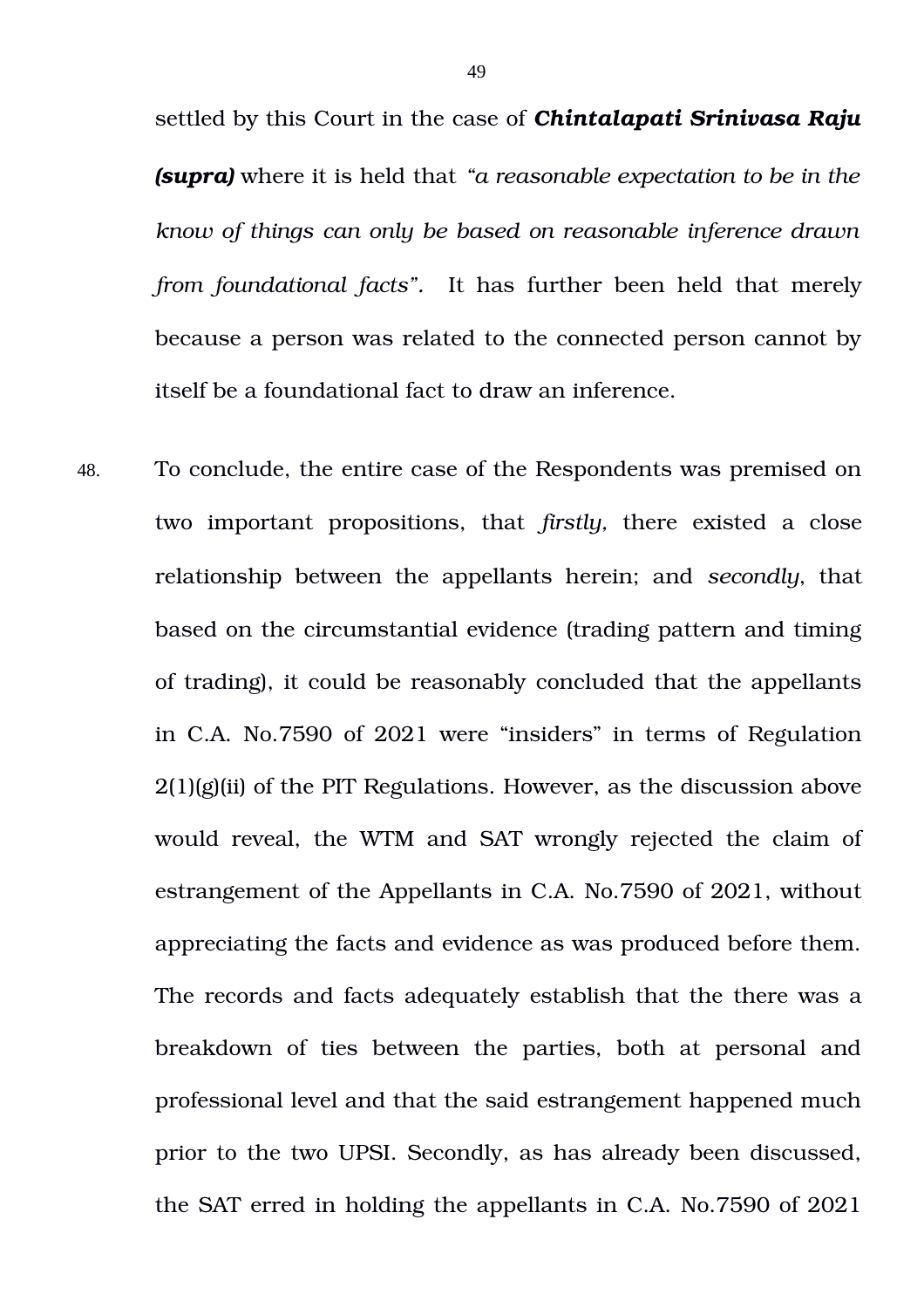to be "insiders" in terms of regulation  $2(1)(g)(ii)$  of the PIT Regulations on the basis of their trading pattern and their timing of trading (circumstantial evidence). We are of the firm opinion that there is no correlation between the UPSI and the sale of shares undertaken by the appellants in C.A. No.7590 of 2021. Moreover, in the absence of any material available on record to show frequent communication between the parties, there could not have been a presumption of communication of UPSI by the appellant Balram Garg. The trading pattern of the appellants in C.A. No.7590 of 2021 cannot be the circumstantial evidence to prove the communication of UPSI by the appellant Balram Garg to the other appellants in C.A. No.7590 of 2021. There is no material on record for the WTM and the SAT to arrive at the finding that both late P.C. Gupta and the appellant Balram Garg communicated the UPSI to the other appellants in C.A. No.7590 of 2021. The said appellants in C.A. No.7590 of 2021 were not *"immediate relatives"* and were completely financially independent of the appellant Balram Garg and had nothing to do with the him in any decision making process relating to securities or even otherwise. The submission of the learned counsel of the respondent regarding the same residential address of the